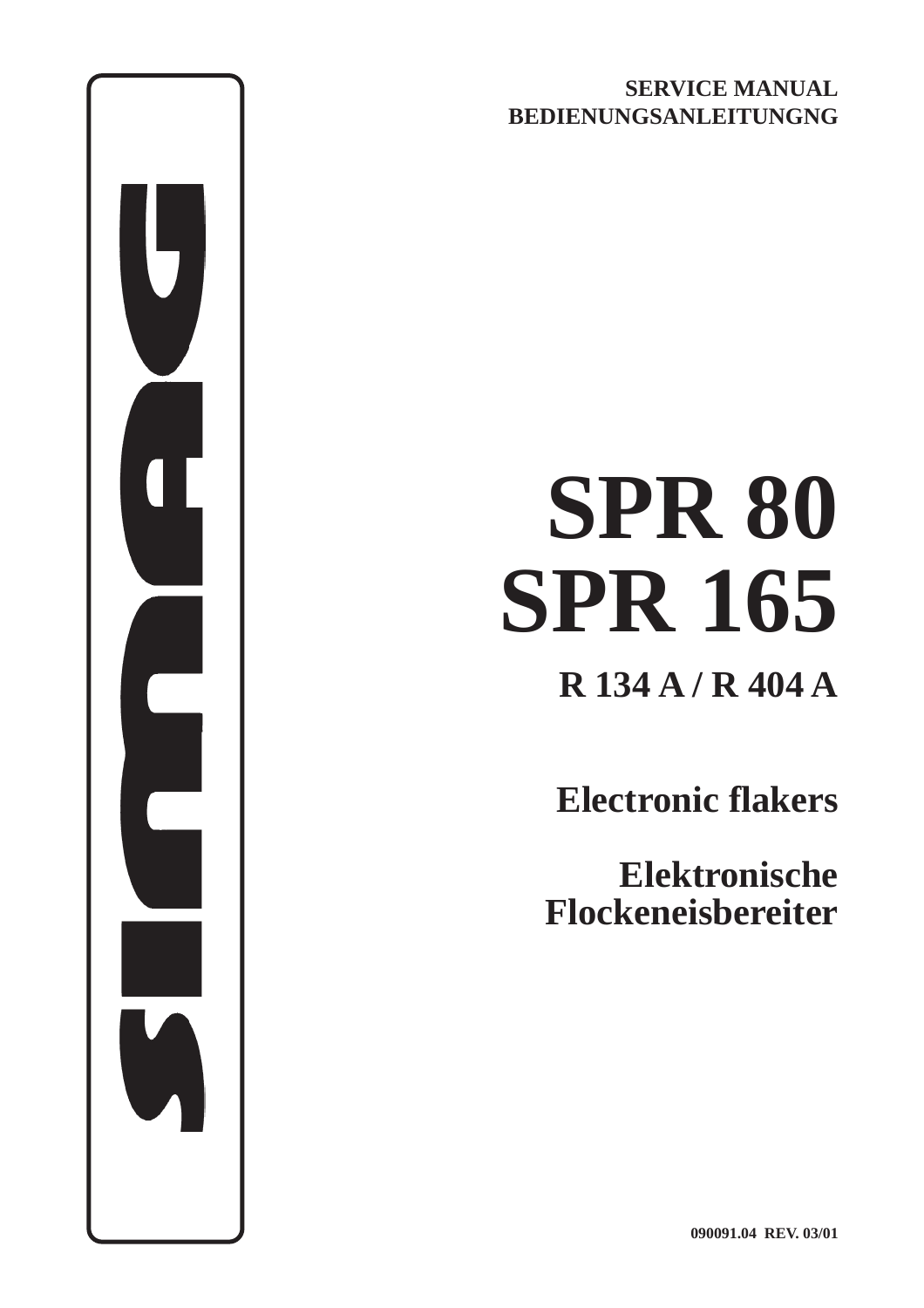| <b>TABLE OF CONTENTS</b>                    | <b>PAGE</b>    | <b>INHALTSVERZEICHNIS</b>                 | <b>SEITE</b> |  |
|---------------------------------------------|----------------|-------------------------------------------|--------------|--|
| <b>GENERAL INFORMATION AND INSTALLATION</b> | 1              | ALLGEMEINES UND INSTALLATION              | 16           |  |
| Introduction                                | 1              | Einführung                                | 16           |  |
| Unpacking and inspection                    |                | Anspacken und Inspektion                  | 16           |  |
| Location and levelling                      |                | Maschinenplatz und lotgerechte Austellung | 16           |  |
| Electrical connections                      |                | Elektrische Anschlüße                     | 16           |  |
| Water supply and drain connections          | 2              | Wasserversorgung und Abflußleitungen      | 17           |  |
| Final check list                            | $\overline{2}$ | Schlußkontrollen                          | 17           |  |
| Installation practice                       | 3              | Installation                              | 18           |  |
| OPERATING INSTRUCTIONS                      | 4              | <b>BEDIENUNGSANLEITUNG</b>                | 19           |  |
| Start-up                                    | 4              | Inbetriebnahme                            | 19           |  |
| Operation checks upon the unit start-up     | 4              | Ueberprüfung im Betrieb                   | 19           |  |
| PRINCIPLE OF OPERATION                      | 6              | <b>FUNKTIONSPRINZIP</b>                   | 21           |  |
| Water circuit                               | 6              | Wasserkreislauf                           | 21           |  |
| Refrigerant circuit                         | 6              | Kuehlmittelkreislauf                      | 21           |  |
| <b>Mechanical System</b>                    | 7              | Getriebeeinheit                           | 22           |  |
| Operating characteristics                   | 8              | Betriebseigenschaften                     | 22           |  |
| Components description                      | 9              | Komponentenbeschreibung                   | 24           |  |
| Service diagnosis                           | 12             | Funktionsfehler/Schadenanalyse            | 27           |  |
| MAINTENANCE AND CLEANING INSTRUCTIONS       | 14             | WARTUNG UND REINIGUNGSANLEITUNG           | 29           |  |
| General                                     | 14             | Voraussetzung                             | 29           |  |
| Icemaker                                    | 14             | Reinigung des eisbereiters                |              |  |
| Cleaning instructions of water system       | 14             | Reinigen des wasserkreislaufes            | 30           |  |

## **TABLE A - TABELLE A**

| DIP SWITCH KEYS FACTORY SETTING COMBINAISON PER MODEL AND VERSION |            |     |    |     |    |    |    |     |
|-------------------------------------------------------------------|------------|-----|----|-----|----|----|----|-----|
| EINSTELLUNG DIP SWITCH TASTE NACH MODELL UND VERSION              |            |     |    |     |    |    |    |     |
| DIP SWITCH                                                        |            |     |    |     | .h |    |    |     |
| Air Cooling/Luft Kühlung                                          | <b>OFF</b> | OFF | ΟN | OFF | ΟN | ΟN | ΟN | ON  |
| Water Cooling/Wasser Kühlung                                      | <b>OFF</b> | OFF | ΟN | OFF | ΟN | ΟN | ΟN | OFF |

**TABLE B - TABELLE B**

| CONDENSER TEMPERATURE SENSOR RANGE ACCORDING TO THE DIP SWITCH KEY SETTING COMBINATIONS        |            |                |  |  |
|------------------------------------------------------------------------------------------------|------------|----------------|--|--|
| THERMISCHE DIFFERENZ DES KONDENSATORTEMPERATURFÜHLER BEZÜGLICH DER DIP SWITCH SCHALTERSTELLUNG |            |                |  |  |
| 6                                                                                              |            | DELTA T $(°C)$ |  |  |
| <b>ON</b>                                                                                      | <b>ON</b>  | 0,5            |  |  |
| 0 <sub>N</sub>                                                                                 | <b>ON</b>  | 1,0            |  |  |
| <b>OFF</b>                                                                                     | <b>ON</b>  | 1,5            |  |  |
| <b>OFF</b>                                                                                     | <b>ON</b>  | 2,0            |  |  |
| 0 <sub>N</sub>                                                                                 | <b>OFF</b> | 2,5            |  |  |
| 0 <sub>N</sub>                                                                                 | <b>OFF</b> | 3,0            |  |  |
| <b>OFF</b>                                                                                     | <b>OFF</b> | 3,5            |  |  |
| <b>OFF</b>                                                                                     | <b>OFF</b> | 4,0            |  |  |
|                                                                                                |            |                |  |  |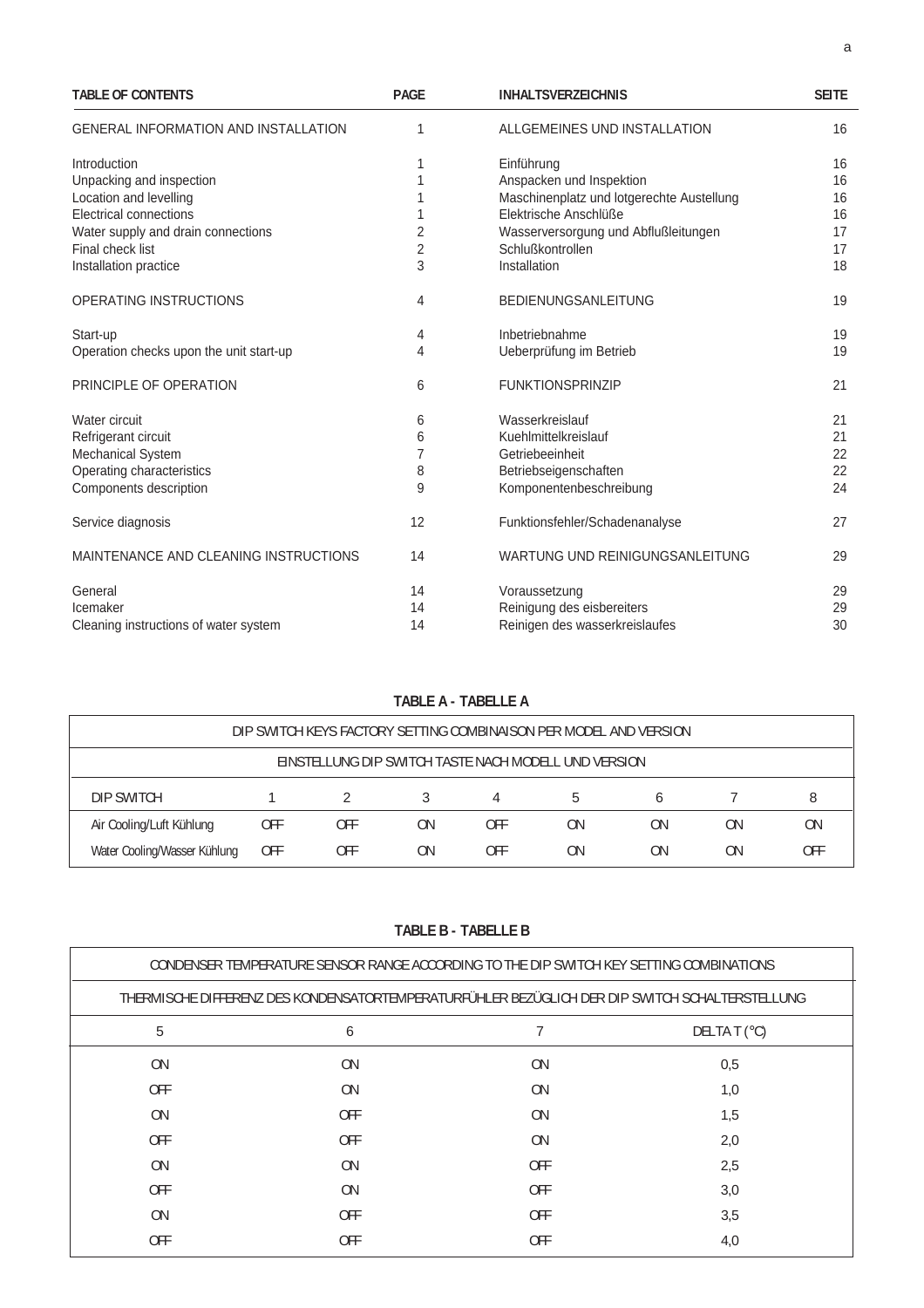

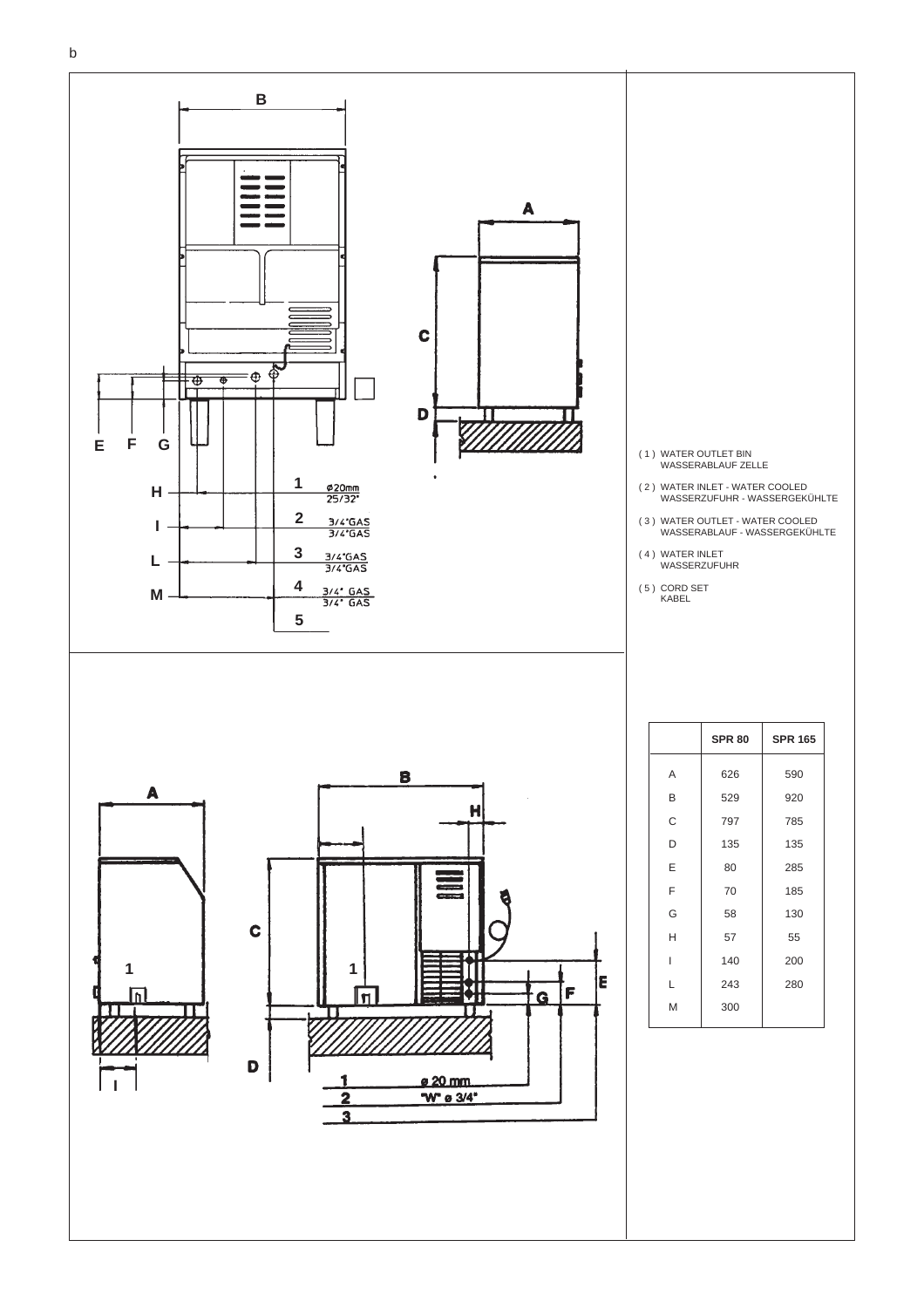|                                                                | <b>SPR 80</b>                  | <b>SPR 80 W</b> | <b>SPR 165</b>                 | <b>SPR 165 W</b> |
|----------------------------------------------------------------|--------------------------------|-----------------|--------------------------------|------------------|
| Electric voltage<br>Normale Netzspannung                       | 230/50/1<br>$-10 \div +6\%$    |                 | 230/50/1<br>$-10 \div +6\%$    |                  |
| Condensation<br>Kühlung                                        | Aria<br>Air                    | Acqua<br>Eau    | Aria<br>Air                    | Acqua<br>Eau     |
| Bin Capacity (kg)<br>Speiker Kapacitt (kg                      | 25                             |                 | 60                             |                  |
| Net weight (kg)<br>Netto Gewicht (kg)                          | 51                             |                 | 78                             |                  |
| Compressor power HP<br>Kompressorleistung PS                   | 1/4                            |                 | 3/4                            |                  |
| Running amps<br>Ampere                                         | 2,2                            |                 | 4                              |                  |
| Start amps<br><b>Start Ampere</b>                              | 11                             |                 | 20                             |                  |
| Power (Watts)<br>Leistung (Watt)                               | 330                            |                 | 760                            |                  |
| Power cons. in 24 hrs (Kwh)<br>Stromverbrauch in 24 std (Kwh)  | 7,5                            |                 | 17                             |                  |
| Wire size (mm <sup>2</sup> )<br>Kabelanzahl (mm <sup>2</sup> ) | $3 \times 1,5$                 |                 | $3 \times 1$                   |                  |
| Water consumption (lt/hr)<br>Wasserverbrauch (lt/std)          | 2,9                            | $10*$           | 8,4                            | $35*$            |
| Refrig. charge R 404 a (gr)<br>Kühlmittel Füll. R 404 a (gr)   |                                |                 | 540                            | 410              |
| Refrig. charge R 134 a (gr)<br>Kühlmittel Füll. R 134 a (gr)   | 310                            | 310             |                                |                  |
| Refrigerant metering device<br>Kältemittel-Expansionssystem    | Capillary tube<br>Kapillarrohr |                 | Capillary tube<br>Kapillarrohr |                  |

\* Water - Wasser: 15°C

#### **OPERATING PRESSURES - BETRIEBSDRÜCKE**

| Discharge pressure - Hochdruckbereich |                    |                  |  |
|---------------------------------------|--------------------|------------------|--|
|                                       | <b>SPR 80</b>      | <b>SPR 165</b>   |  |
| Air cooled (21°C)                     |                    |                  |  |
| Luftgekühlt (21°C)                    | $8.5 \div 10$ bar  | $17 \div 18$ bar |  |
| Water cooled                          |                    |                  |  |
| Wassergekühlt                         | 9.5 <sub>bar</sub> | 17 bar           |  |
| <b>Suction pressure - Niederdruck</b> |                    |                  |  |
|                                       | 0.5 <sub>bar</sub> | $2,4+2,5$ bar    |  |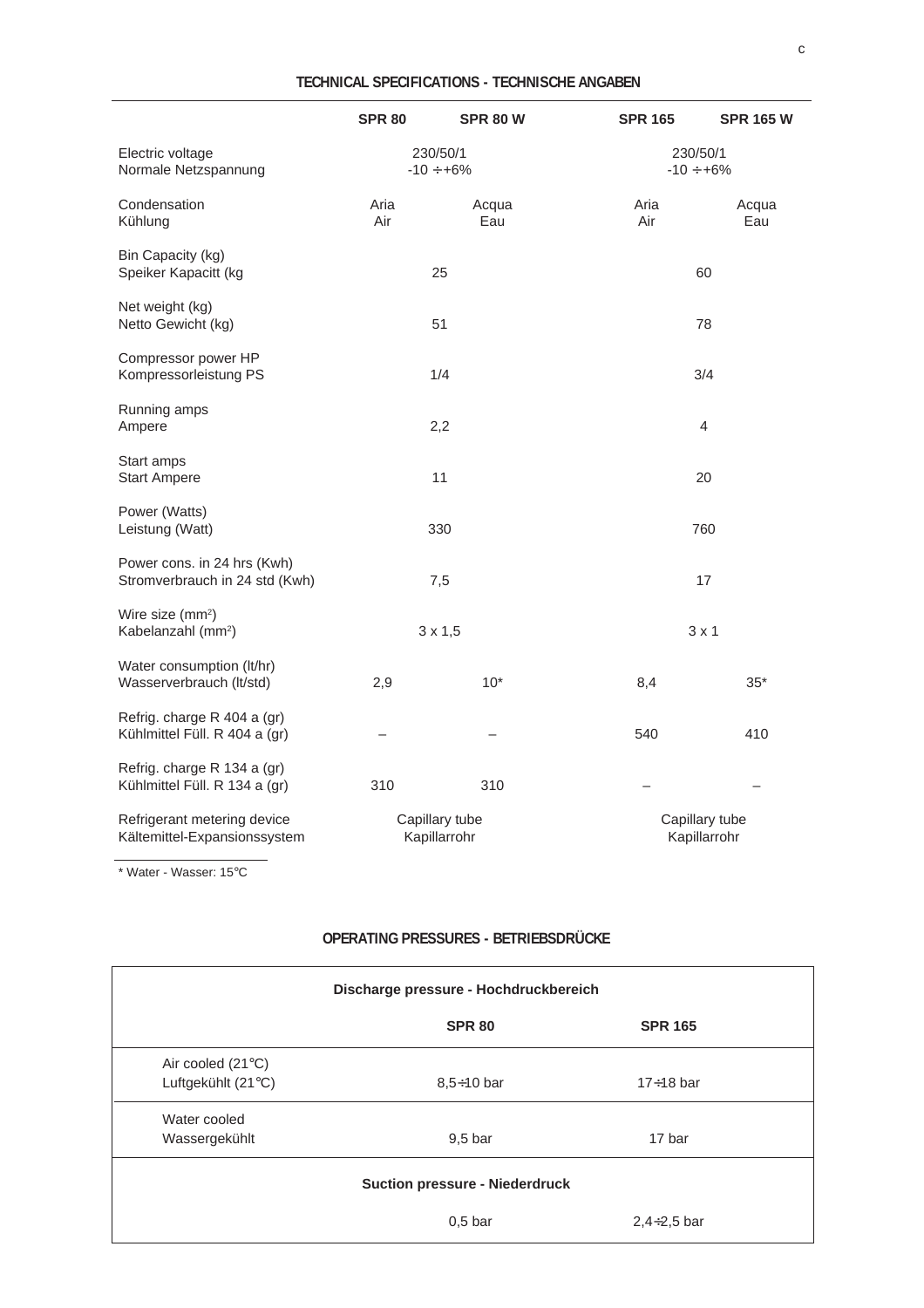#### **WIRING DIAGRAM - SCHALTBILD**

**Air and water cooled - Luft und Wasserkühlung**

**SPR 80 - SPR 165 220-240/50/1**



- ( 1) P.C. BOARD
- ELEKTRONISCHE STEUERKARTE  $(2)$  FUSE
- SCHMELZSICHERUNG ( 3) POWER ON
- UNTER SPANNUNG
- ( 4) BIN FULL SPEICHER VOLL
- ( 5) SHORTAGE OF WATER WASSERMANGEL
- ( 6) TOO HIGH COND. TEMP.
- ZU HOHE KONDENSATIONSTEMP. ( 7) GEAR MOTOR WRONG ROTATION
- FALSCHE DREHUNGSRICHTUNG GETRIEBEMOTOR
- ( 8) RESET
- RESET ( 9) TERMINAL BOARD
- ANSCHLUSSKASTEN
- (10) AUTOTRANSFORMER AUTOTRAFO
- (12) WATER LEVEL **WASSERNIVEAU**
- (13) WRONG DIRECTION
- FALSCHE DREHUNGSRICHTUNG (14) CONDENSER TEMPERATURE
- KONDENSATOR-TEMPERATUR (15) EVAPORATOR TEMPERATURE VERDAMPFER-TEMPERATUR
- (16) ICE LEVEL SENSOR OPTISCHE EIS NIVEAU KONTROLLE
- (17) COMPRESSOR **KOMPRESSOR**
- (18) GEAR MOTOR
- **GETRIEBEMOTOR** (19) FAN MOTOR
	- LÜFTER MOTOR

 $\star$  JUST FOR AIR COOLED UNIT / NUR FÜR LUFTGEKÜHLTE GERÄTE

\*\* USED ONLY UNIT 240 V / NUR FÜR GERÄTE 240 V

(11) SENSORS FÜHLER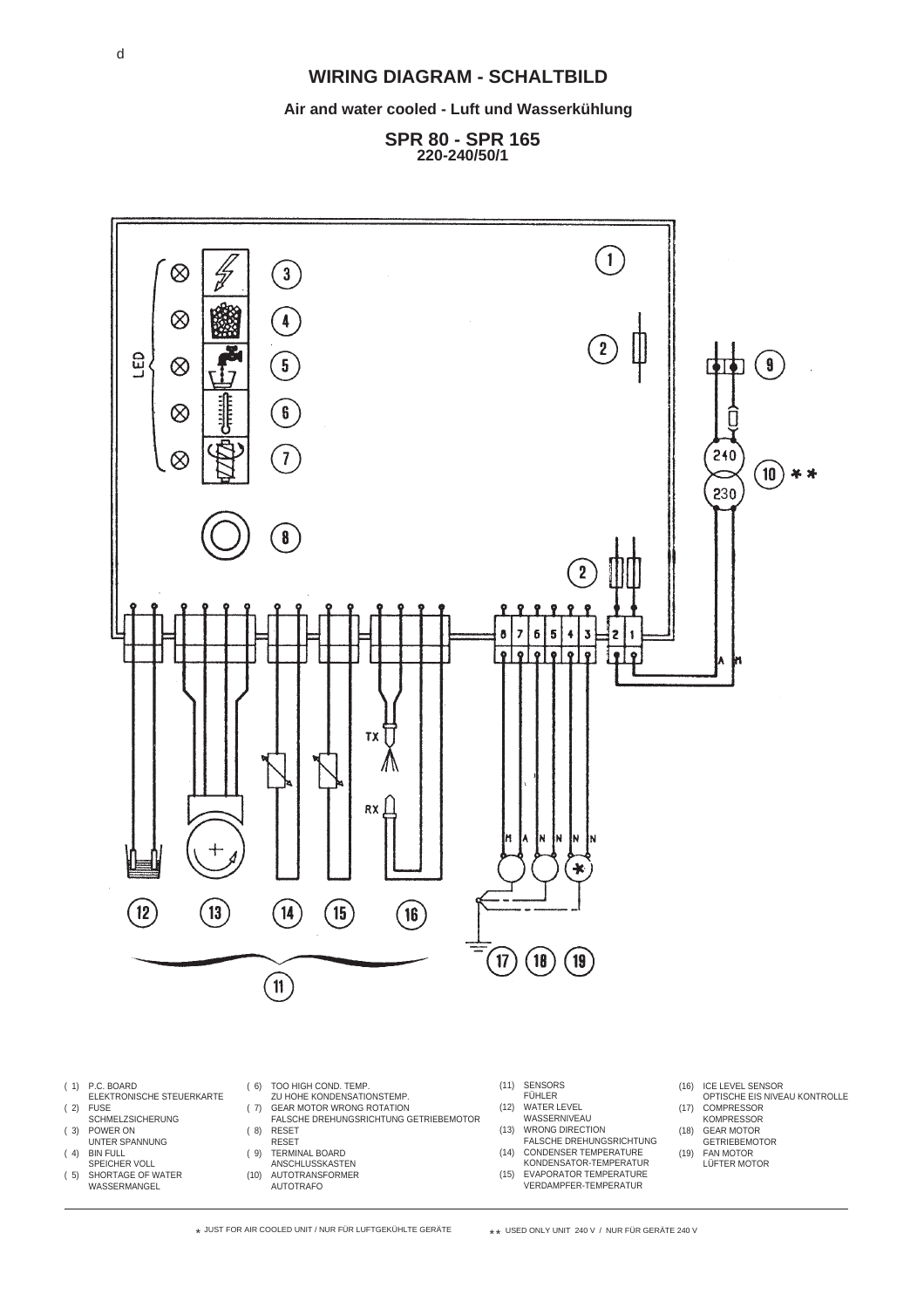

**SPR 80**

**SPR 165**

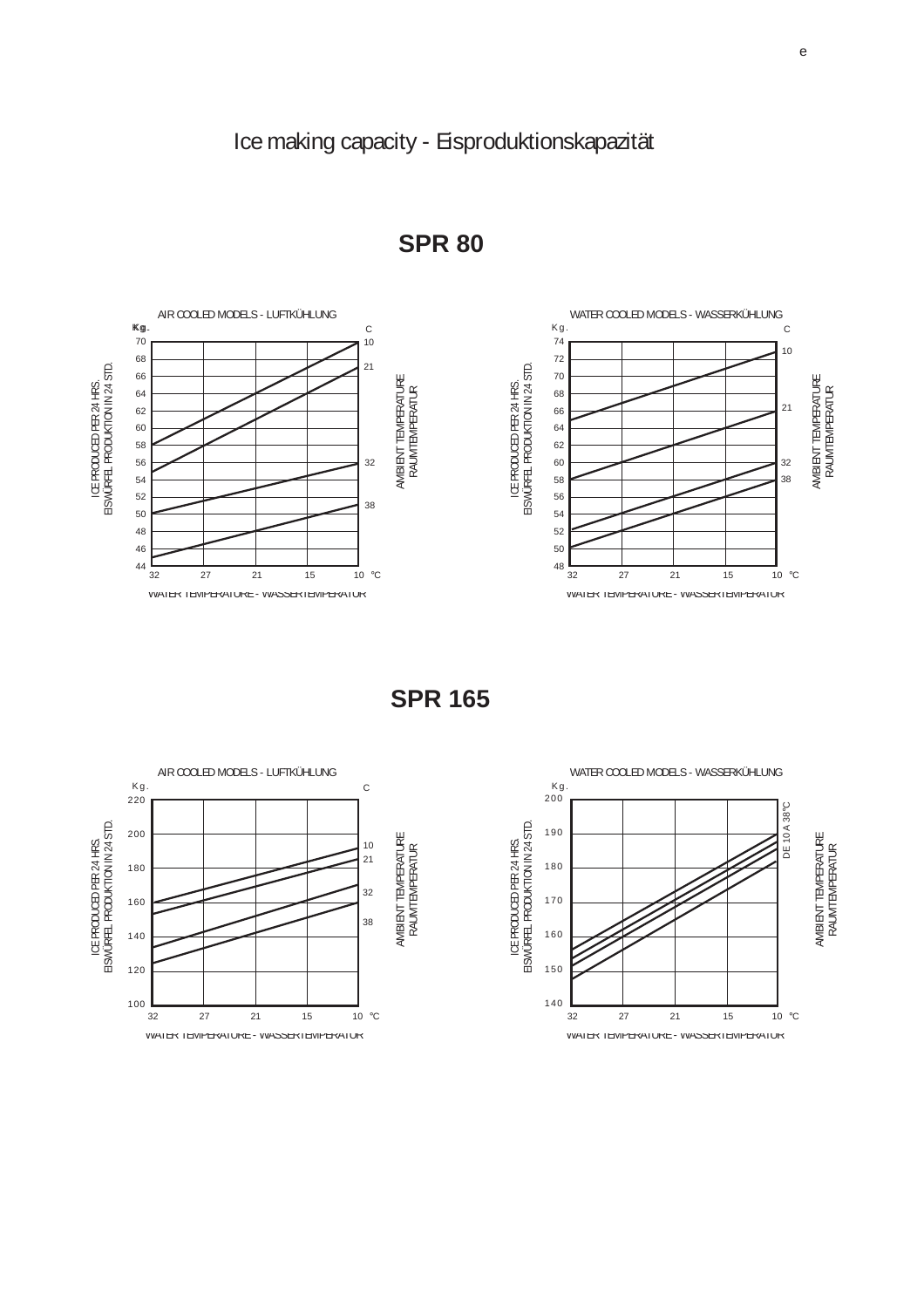

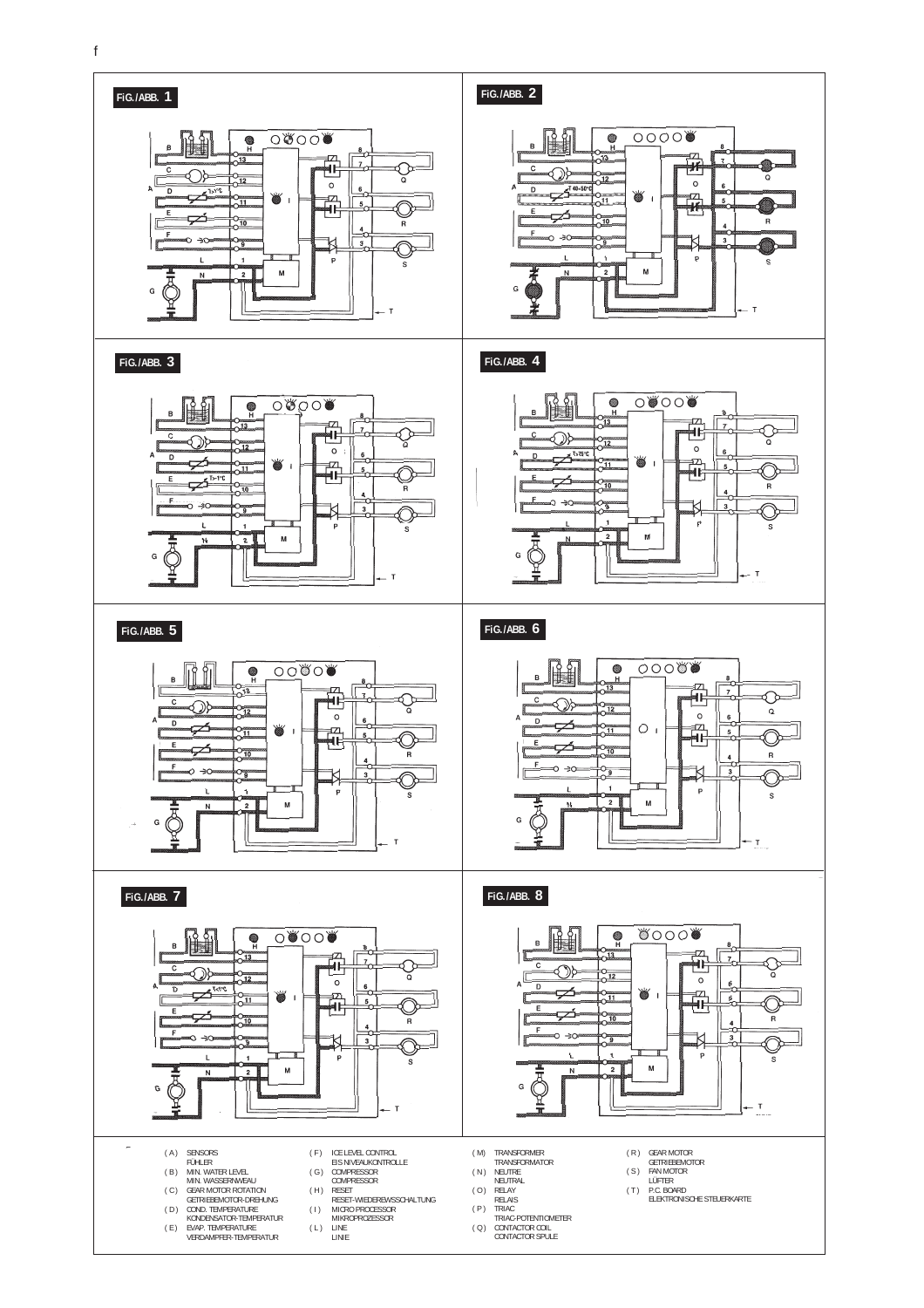# **GENERAL INFORMATION AND INSTALLATION**

#### **A. INTRODUCTION**

This manual provides the specifications and the step-by-step procedures for the installation, startup and operation, maintenance and cleaning for the **SIMAG SPR 75 and SPR 165** Icemakers. The Electronic Flakers are quality designed, engineered and manufactured.

Their ice making systems are thoroughly tested providing the utmost in flexibility to fit the needs of a particular user.

**NOTE**. To retain the safety and performance built into this icemaker, it is important that installation and maintenance be conducted in the manner outlined in this manual.

#### **B. UNPACKING AND INSPECTION**

1. Call your authorized SIMAG Distributor or Dealer for proper installation.

2. Visually inspect the exterior of the packing and skid. Any severe damage noted should be reported to the delivering carrier and a concealed damage claim form filled in subjet to inspection of the contents with the carrier's representative present.

**NOTE**. If there are doubts, on the delivery note register the following caption: ACCEPTED WITH RESERVATION.

a) Cut and remove the plastic strip securing the carton box to the skid.

b) Remove the packing nails securing the carton box to the skid.

c) Cut open the top of the carton and remove the protection sheet.

d) Pull out the polystyre posts from the corners and then remove the carton.

4. Remove the front panel of the unit and inspect for any concealed damage. Notify carrier of your claim for the concealed damage as stated in step 2 above.

5. Remove all internal support packing and masking tape.

6. Check that refrigerant lines do not rub against or touch other lines or surfaces, and that the fan blades move freely.

7. Check that the compressor fits snugly onto all its mounting pads.

8. See data plate on the rear side of the unit and check that local main voltage corresponds with the voltage specified on it.

**CAUTION**. **Incorrect voltage supplied to the icemaker will void your parts replacement program.**

9. Remove the manufacturer's registration card from the inside of the User Manual and fill-in all parts including: Model and Serial Number taken from the data plate.

Forward the completed self-addressed registration card to SIMAG factory.

#### **C. LOCATION AND LEVELLING**

**WARNING. This Modular Flaker and Superflaker is designed for indoor installation only. Extended periods of operation at temperature exceeding the following limitations will constitute misuse under the terms of the SIMAG Manufacturer's Limited Warranty resulting in LOSS of warranty coverage.**

1. Position the storage bin in the selected permanent location.

Criteria for selection of location include:

a) Minimum room temperature 10°C (50°F) and maximum room temperature 40°C (100°F).

b) Water inlet temperatures: minimum 5°C  $(40^{\circ}F)$  and maximum  $40^{\circ}C$  (100 $^{\circ}F$ ).

c) Well ventilated location for air cooled models (clean the air cooled condenser at frequent intervals).

d) Service access: adequate space must be left for all service connections through the rear of the ice maker. A minimum clearance of 15 cm (6") must be left at the sides of the unit for routing cooling air drawn into and exhausted out of the compartment to maintain proper condensing operation of air cooled models.

2. Level the icemaker in both the left to right and front to rear directions by means of the adjustable legs.

#### **D. ELECTRICAL CONNECTIONS**

See data plate for current requirements to determine wire size to be used for electrical connections. All SIMAG icemakers require a solid earth wire.

All SIMAG ice machines are supplied from the factory completely pre-wired and require only electrical power connections to the wire cord provided at the rear of the unit.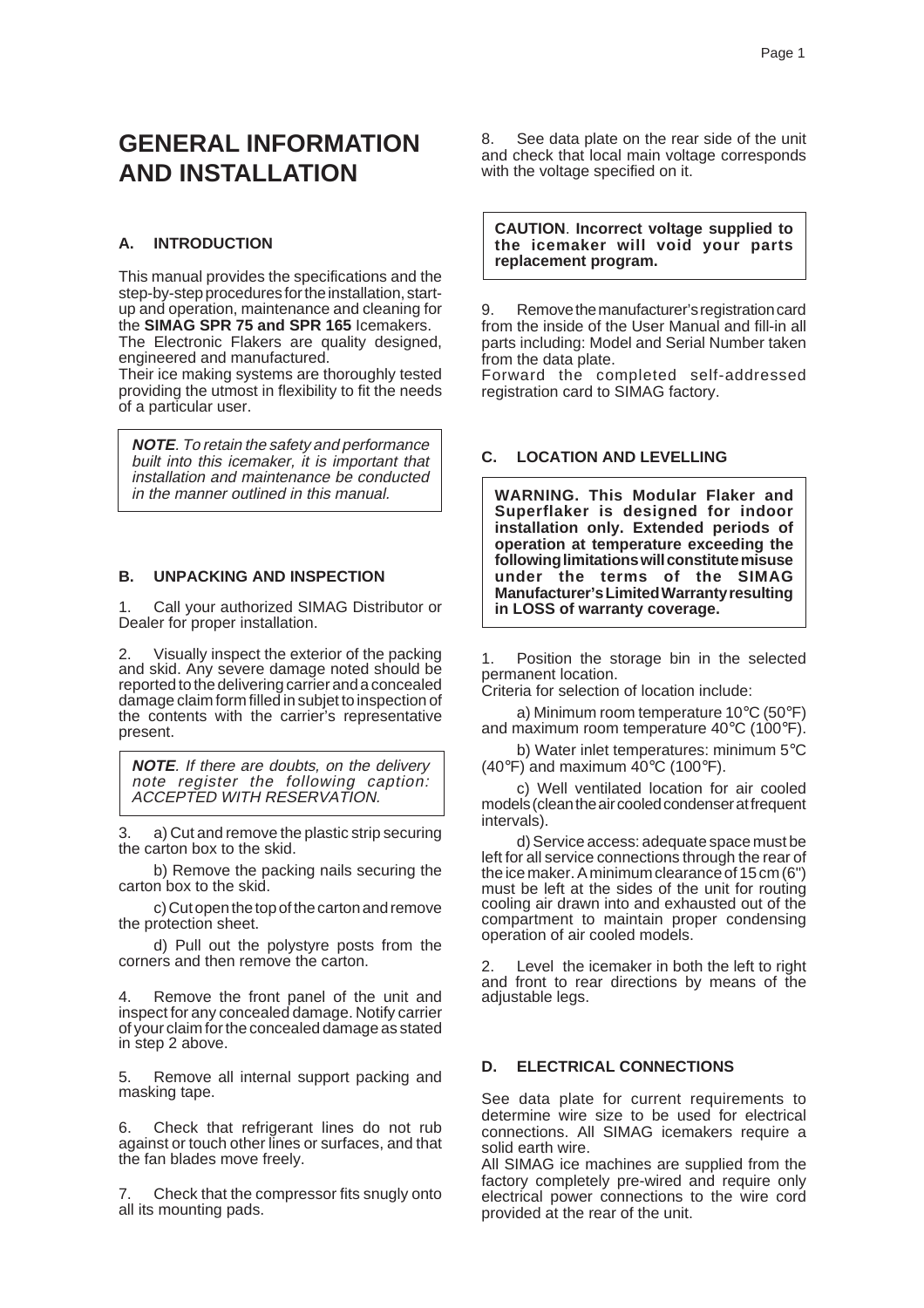Make sure that the ice machine is connected to its own circuit and individually fused (see data plate for fuse size).

The maximum allowable voltage variation should not exceed -10% and +10% of the data plate rating. Low voltage can cause faulty functioning and may be responsible for serious damage to the overload switch and motor windings.

**NOTE**. All external wiring should conform to national, state and local standards and regulations.

Check voltage on the line and the ice maker's data plate before connecting the unit.

#### **E. WATER SUPPLY AND DRAIN CONNECTIONS**

#### **GENERAL**

When choosing the water supply for the ice flaker consideration should be given to:

- a) Length of run
- b) Water clarity and purity
- c) Adequate water supply pressure

Since water is the most important single ingredient in producting ice you cannot emphasize too much the three items listed above.

Low water pressure, below 1 bar may cause malfunction of the ice maker unit.

Water containing excessive minerals will tend to produce scale build-up on the interior parts of the water system while too soft water (with too lo contents of mineral salts), will produce a very hard flaker ice.

**WARNING. The use of de-mineralized water (water with no salt content) having an electrical conductivity lower than 30** µ**s, will cause the ability of the water sensors to vanish with the consequent CUT-OUT of the flaker operations.**

#### **WATER SUPPLY**

Connect the 3/4" GAS male of the water inlet fitting, using the food grade flexible tubing supplied with the machine, to the cold water supply line with regular plumbing fitting and a shut-off valve installed in an accessible position between the water supply line and the unit.

If water contains a high level of impurities, it is advisable to consider the installation of an appropriate water filter or conditioner.

#### **WATER SUPPLY - WATER COOLED MODELS**

The water cooled versions of SIMAG Ice Makers require two separate inlet water supplies, one for the water making the flaker ice and the other for the water cooled condenser.

Connect the 3/4" GAS male fitting of the water inlet, using the flexible tubing supplied with the unit, to the cold water supply line with regular plumbing fitting and a shut-off valve installed in an accessible position between the water supply line and the unit.

#### **WATER DRAIN**

Connect the drain fitting with the plastic tube supplied to an open trapped and vented drain. When the drain is a long run, allow 3 cm pitch per meter (1/4" pitch per foot).

The ideal drain receptacle is a trapped and vented floor drain.

#### **WATER DRAIN - WATER COOLED MODELS**

Connect the 3/4" GAS male fitting of the condenserwater drain, utilizing the flexible tubing supplied, to the open trapped and vented drain. This additional drain line must not interconnect to any other of the units drains.

**NOTE**. The water supply and the water drain must be installed to conform with the local code. In some case a licensed plumber and/ or a plumbing permit is required.

#### **F. FINAL CHECK LIST**

1. Is the unit in a room where ambient temperatures are within a minimum of 10°C (50°F) even in winter months?

2. Is there at least a 15 cm (6") clearance around the unit for proper air circulation?

3. Is the unit level? (IMPORTANT)

4. Have all the electrical and plumbing connections been made, and is the water supply shut-off valve open?

5. Has the voltage been tested and checked against the data plate rating?

6. Has the water supply pressure been checked to ensure a water pressure of at least 1 bar (14 psi).

Have the bolts holding the compressor down been checked to ensure that the compressor is snugly fitted onto the mounting pads?

8. Check all refrigerant lines and conduit lines to guard against vibrations and possible failure.

9. Have the bin liner and cabinet been wiped clean?

10. Has the owner/user been given the User Manual and been instructed on the importance of periodic maintenance checks?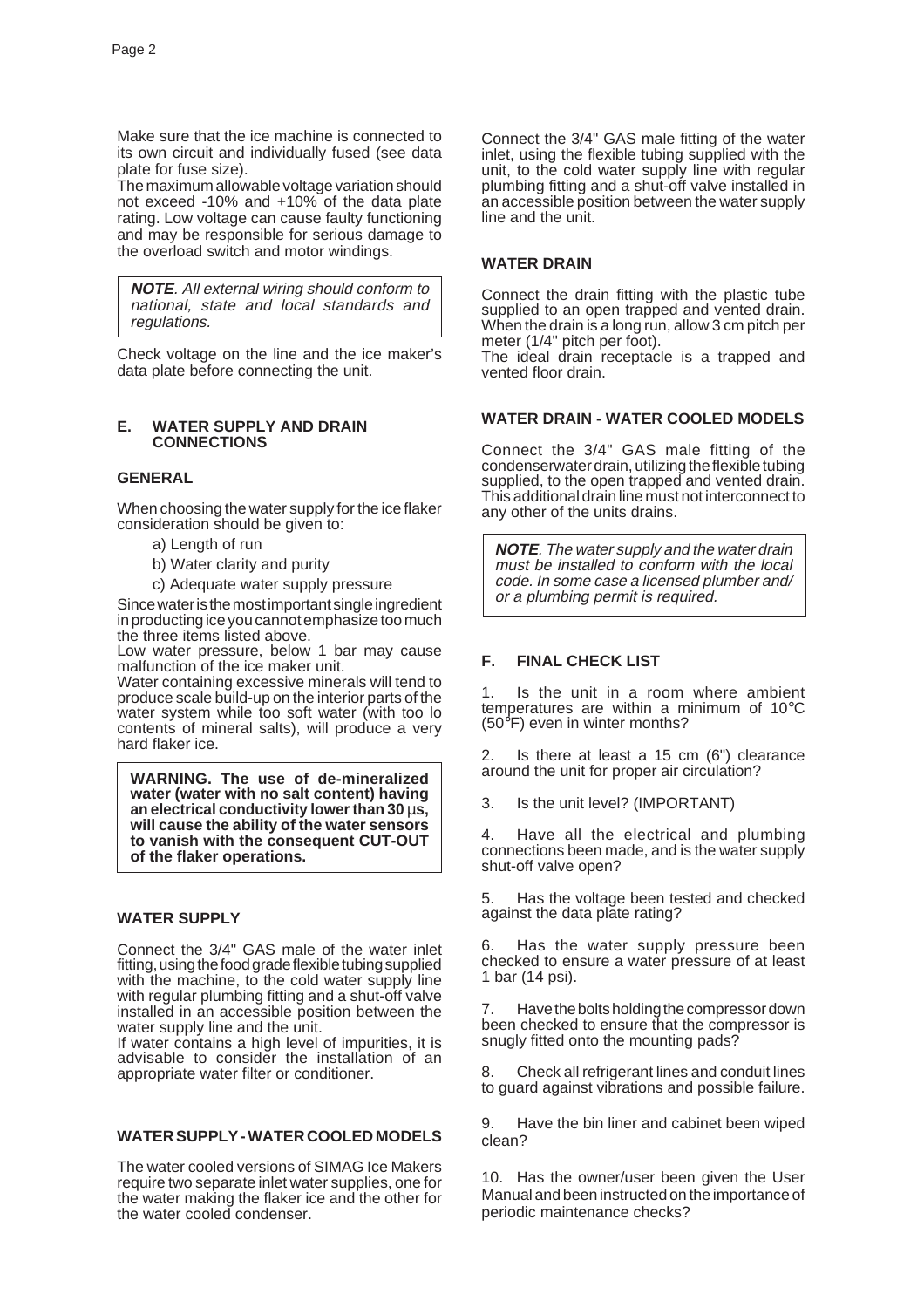11. Has the Manufacturer's registration card been filled in properly? Check for correct model and serial number against the serial plate and mail the registration card to the factory.

12. Has the owner been given the name and the phone number of the authorized SIMAG Service Agency serving him?



#### **G. INSTALLATION PRACTICE**

**WARNING. This icemaker is not designed for outdoor installation and will not function in ambient temperatures below 10**°**C (50**°**F) or above 40**°**C (100**°**F). This icemaker will malfunction with water temperatures below 5**°**C (40**°**F) or above 40**°**C (100**°**F).**

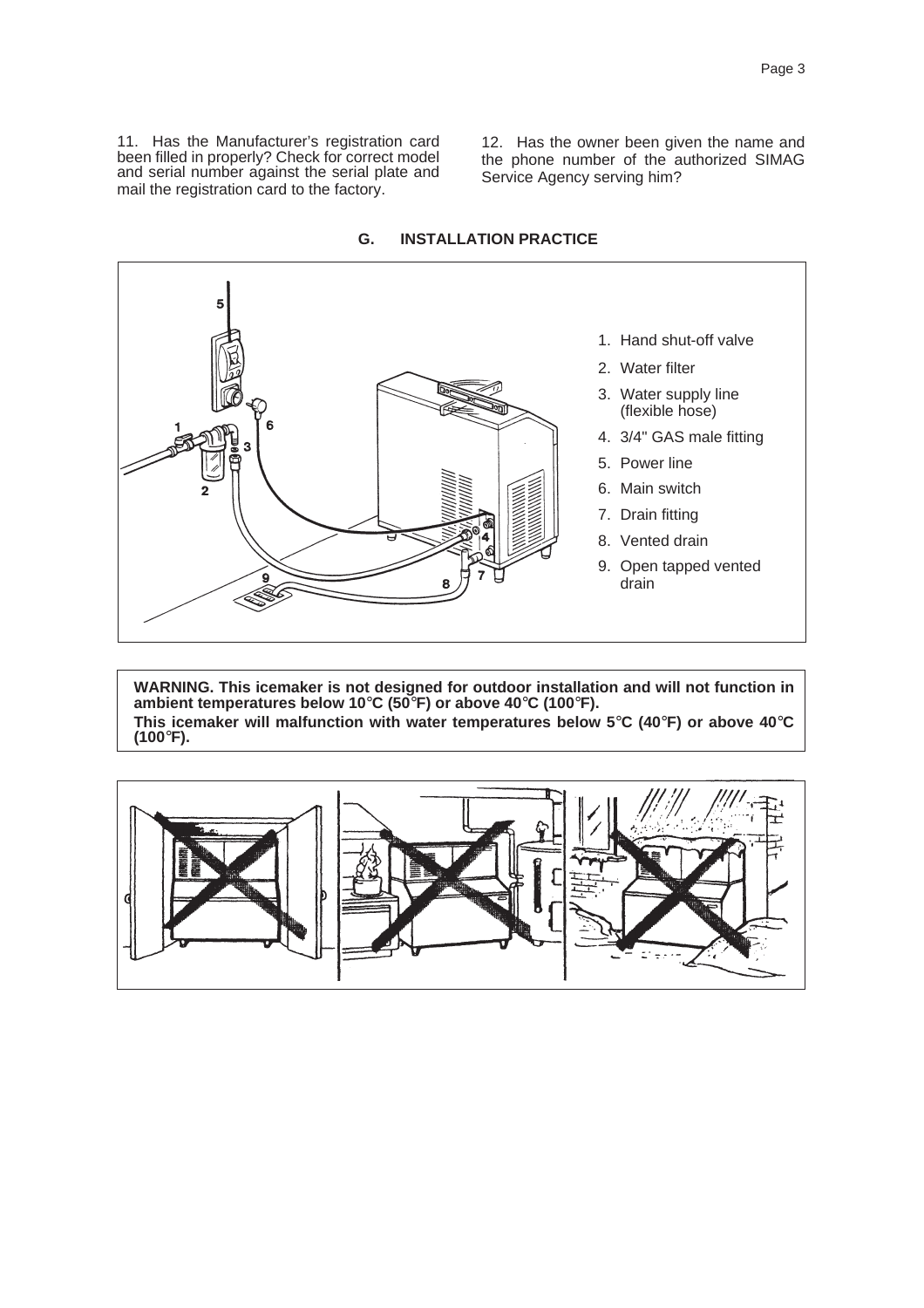# **OPERATING INSTRUCTIONS**

#### **START UP**

After having correctly installed the ice maker and completed the plumbing and electrical connections, perform the following "Start-up" procedure.

**A**. Open the water supply line shutoff valve and put the unit under electrical power by moving the main switch, on the power supply line, to the ON position.

The **first LED - GREEN -** will glow to signal that unit is under power.

**NOTE**. Every time the unit is put under power, after being kept for sometime in shut-off conditions (electrically disconnected) the **RED LED** will blink for 3 minutes after which the unit will start up with the immediate operation of the gear motor assembly and, after 5seconds, of the compressor assy (Fig.1).

**B**. Elapsed the 3 minutes - stand by period - the unit starts operating with the activation in sequence of the following assemblies:

#### **GEAR MOTOR COMPRESSOR**

**FAN MOTOR** (if unit is an air cooled version) kept under control by the condenser temperature sensor which has its probe within the condenser fins (Fig.2).

**C**. Elapsed 2 or 3 minutes from the compressor start up, observe that flaker ice begins dropping off the ice spout to fall through the ice chute into the storage bin.

**NOTE**. The first ice bits that drop into the ice storage bin are not so hard as the evaporating temperature has not yet reached the correct operating value. It is necessary to allow the ice - just made - to cure itself and wait for about ten minutes for the evaporating temperature to reach the correct value so to make more hard bits of ice.

**NOTE**. If, after ten minutes from the compressor start-up, the evaporating temperature has not dropped down to a value lower than **-1**°**C (30**°**F)** due to an insufficient quantity of refrigerant in the system, the evaporating temperature sensor detects such an abnormal situation and stops consequently the unit operation.

In this circustance, the **5th warning YELLOW LED** will blink (Fig.3).



After having diagnosed and eliminated the cause of the poor evaporating temperature (insufficient refrigerant in the system or excessive condensing temperature) it is necessary to push the **RE-SET BUTTON** that protrudes through the hole of the control box cover.

The unit, before resuming the total operation, will go through the **usual 3 minutes STAND-BY period.**

#### **OPERATION CHECKS UPON THE UNIT START UP**

**D**. Remove front service panel and, if necessary, install the refrigerant service gauges on the corresponding Schräder valves to check both the HI and LO refrigerant pressures.

**NOTE**. On air cooled models, the condenser temperature sensor, which is located within the condenser fins, keeps the head (condensing) pressure between preset values.

In the event of condenser clogged - such to prevent the proper flow of the cooling air - or, in case the fan motor is out of operation, the condenser temperature rises and when it reaches **70**°**C (160**°**F)** for air cooled version - and **62**°**C (145**°**F)** - for water cooled version - the condenser temperature sensor shuts-off the ice maker with the consequent light-up of the **RED WARNING LIGHT** (Fig.4).



After having diagnosed the reason of the temperature rise and removed its cause, it is necessary to proceed as per the previous "NOTE" to start up again the operation of the ice maker.

**E.** Check for the correct CUT-OUT and CUT-IN of the **float reservoir water level sensors** by first shutting closed the water shutoff valve on the water supply line.

This will cause a gradual decrease of the water level in the float reservoir and as soon as the level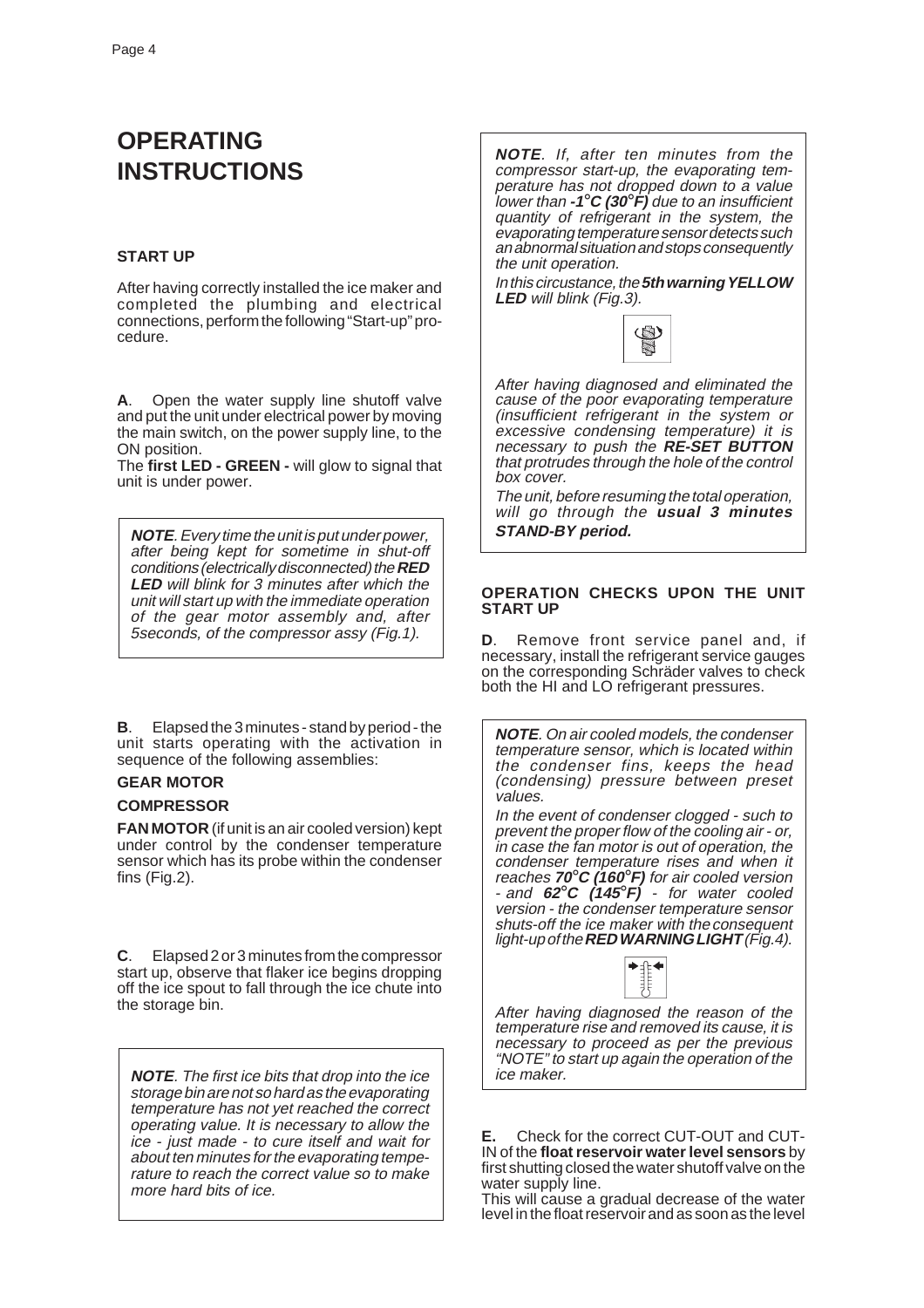gets below the sensors, the flaker stops to operate and the **YELLOW warning LED** will glow to signal the shortage of water (Fig.5).



**NOTE**. The water level sensor detects the presence of sufficient water in the float reservoir and confirms it to the micro processor by maintaining a low voltage current flow between the two sensors using the water as conductor.

**WARNING. The use of de-mineralized water (water with no salt content) having an electrical conductivity lower than 30** µ**S, will cause the ability of the water sensors to vanish with the consequent CUT-OUT of the flaker operations and the glowing of the YELLOW LED of shortage of water, even though that the water is indeed in the reservoir.**

After this open the water supply line shutoff valve to fill up again the float reservoir, the **YELLOW LED** goes off while the **RED LED starts blinking**. After 3 minutes the unit resumes its total operation with the immediate start-up of the gear motor and, 5 seconds later, of the compressor.

**F.** Check for the correct operation of the electronic eye for the ice bin level control, by placing one hand between the sensing "eyes" located in the ice spout, to interrupt the light beam.

This interruption will cause an immediate extinguishing of the **RED LED** located on the

front of the P.C. Board and after about 10 seconds causes the shutoff of the unit with the simultaneous lighting of the **YELLOW LED** signalling the **full bin situation** (Fig.6).

|--|--|--|

Allow the resumption of the light beam previously interrupted and after about 10 seconds the flaker will resume - through the 3 minutes STAND-BY period - the ice making process with the extinguishing of the YELLOW LED.

**NOTE**. The **ICE LEVEL CONTROL (INFRARED SYSTEM)** is independent of the temperature however, the reliability of its detection can be affected by external light radiations or by any sort of dirt and scale sediment which may deposit directly on the light source and on the receiver. To prevent any possible ice maker malfunction, due to negative affection of the

light detector, it is advisable to locate the unit where it is not reached by any direct light beam or light radiation, also it is recommended to keep the bin door constantly closed and to follow the instructions for the periodical cleaning of the light sensor elements as detailed in the MAINTENANCE AND CLEANING PROCEDURES.

**G.** If previously installed, remove the refrigerant service gauges and re-fit the unit service panels previously removed.

**H.** Instruct the owner/user on the general operation of the ice machine and about the cleaning and care it requires.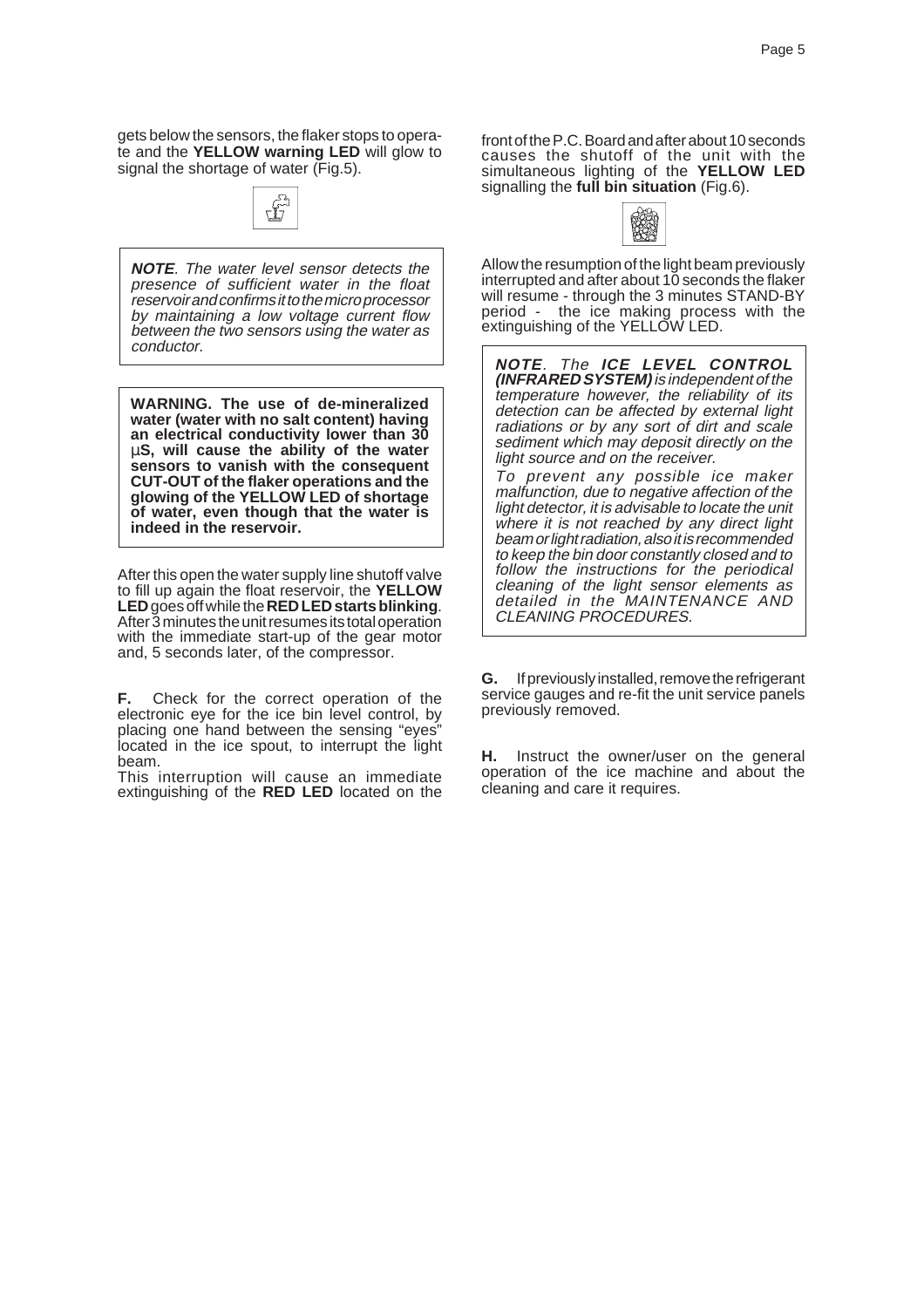# **PRINCIPLE OF OPERATION**

#### **WATER CIRCUIT**

The water enter in the machine through the water inlet fitting which incorporates a strainer and it is located at the rear side of the cabinet and then it goes to the water reservoir flowing through a float valve.

**NOTE**. The presence of the water in the float reservoir is detected by a system of two sensors which operates in conjunction with the P.C. Board. The two sensors use the water as a conductor to maintain a low voltage current flow between them signalling in this way to the P.C. Board the presence of the water in the reservoir. In case the water used is very soft (de-mineralized) or the float reservoir gets empty the current flow between the sensors become so weak or is no longer maintained that, as consequence, the P.C. Board shutoff the flaker operation with the simultaneous glowing of the **YELLOW LED** signalling "Shortage of water".

The float reservoir is positioned at the side of the freezing cylinder at such an height to be able to maintain a constant water level around the freezer auger.

In fact, the water flows from the reservoir into the bottom inlet of the freezing cylinder to sorround the stainless steel auger which is vertically fitted in the center of the freezer.

In the freezer the incoming water gets chilled into soft (slush) ice which is moved upward by the rotating action of the auger.

The stainless steel auger that rotates counterclockwise within the freezer, is powered by a direct drive gear motor and carries the ice upward along the refrigerated freezer inner walls and by doing so the ice gets progressively thicker and harder



The ice, being costantly lifted up, meet the teeth of the ice breaker which is fitted on the top end of the auger, where it gets compacted, cracked and forced to change from vertical into horizontal motion to be discharged out, through the ice spout and chute, into the storage bin.

By running the ice maker, i.e. by putting the unit under power, starts the automatic and continuous icemaking process which would not stop until the ice storage bin gets filled-up to the level of the control "eyes" located on the sides of the ice chute.

As the ice level raises to interrupt the light beam running between the two infrared lamps, the unit stops after ten seconds, with the simulteneous glowing of the **YELLOW LED** signalling the **"Full Bin" situation.**

**NOTE**. The interruption of the light beam between the two light sensors is immediately signalled by the extinguishing of the **RED** LED located on the front of the P.C. Board. After about **10" of steady interruption** of the light beam the unit stops and the **"Full Bin" YELLOW LED** glows.

The ten seconds of delay prevent the unit from stopping for any undue reason like the momentarily interruption of the light beam caused by the flakes that slides along the ice spout before dropping into the bin.

As some ice gets scooped out from the storage bin, the light beam between the two sensors resumes and immediately the **RED LED** in the front-center of the P.C. Board lights-up; ten seconds later the ice machine restarts the ice making process and the YELLOW LED goes off.

#### **REFRIGERANT CIRCUIT**

The hot gas refrigerant discharged out from the compressor reaches the condenser where, being cooled down, condenses into liquid.

Flowing into the liquid line it passes through the drier filter, then it goes all the way through the capillary tube where it looses some of its pressure so that its pressure and temperature are lowered. Next, the refrigerant enters into the evaporator coil wrapped around the freezer inner tube.

The water being constantly fed at the interior of the freezer inner tube, exchange heat with the refrigerant circulating into the evaporator coil, this cause the refrigerant to boil-off and evaporate, thereby it changes from liquid into vapor.

The vapor refrigerant then passes through the suction accumulator and through the suction line where the refrigerant exchanges heat with the one flowing into the capillary tube (warmer) before being sucked into the compressor to be recirculated.

The refrigerant head pressure is kept between two pre-set values **8,5**÷**10 bar (120**÷**140 psig**) SPR 80 and **17**÷**18 bar (240**÷**250 psig)** SP 165 by the condenser temperature sensor which has its probe located within the condenser fins - in air cooled versions.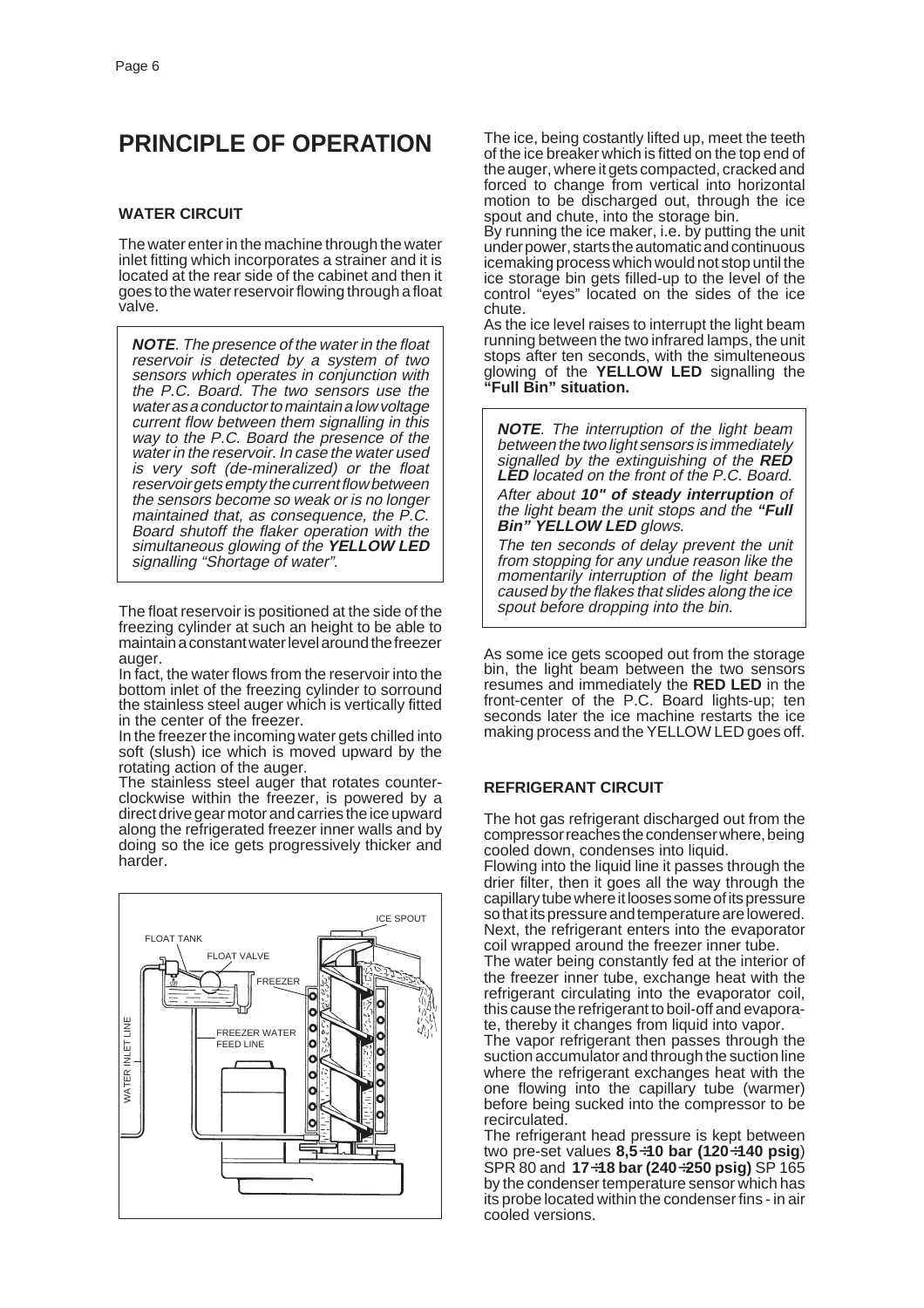This condenser temperature sensor, when senses a rising of the condenser temperature beyond the pre-fixed limit, changes its electrical resistance and send a low voltage power flow to the MICRO-PROCESSOR of the P.C. Board which energizes, through a **TRIAC**, the **Fan Motor in ON-OFF mode.**

When the opposite situation occures, i.e. the condenser temperature gets below the pre-fixed limit, the temperature sensor changes again its electrical resistance reducing therefore the current flow to the P.C. Board to cause a temporary stop of the Fan Motor.

On the water cooled versions, the refrigerant head pressure is kept at the constant value of **9,5 bar (130 psig)** SPR 80 and **17 bar (240 psig)** SPR 165 by the metered amount of water passing through the condenser which is regulated by the action of the Water Regulating



Valve that has its capillary tube connected to the liquid refrigerant line. As pressure increases, the water regulating valve opens to increase the flow of cooling water to the condenser.

**NOTE**. In case the condenser temperature probe senses that the condenser temperature has rised to 70°C on air cooled version - or 62°C on water cooled version - for one of the following abnormal reasons:

**CLOGGED CONDENSER** (Air cooled version)

**INSUFFICIENT FLOW OF COOLING WATER** (Water cooled version)

**FAN MOTOR OUT OF OPERATION** (Air cooled version)

#### **AMBIENT TEMPERATURE HIGHER THEN <sup>43</sup>**°**C (110**°**F)**

it causes the total and immediate SHUT-OFF of the machine in order to prevent the unit from operating in abnormal and dangerous conditions.

When the ice maker stops on account of this protective device, there is a simultaneous glowing of the **RED LED**, warning the user of the **Hi Temperature** situation.

After having eliminated the source of the excessive condenser temperature, to restart the ice machine it is necessary to push the **RE-SET** button.

The **RED LED starts blinking** and three minutes later the flaker unit resume its normal operating mode. The condenser temperature sensor has a further safety function which consist in preventing the unit from operating in Lo-ambient conditions i.e. when the condenser body temperature - equivalent to the ambient temperature - is **lower then 1**°**<sup>C</sup> - 34**°**F** (Fig.7).

As soon as the ambient temperature rises up to  $5^\circ$ C the P.C. Board restarts automatically the machine on the three minutes starting time.

The refrigerant suction or Lo-pressure sets - in normal ambient conditions - on the value of **0,5 bar (8 psig)** SPR 80 and **2,4**÷**2,5 bar (34**÷**36 psig)** SPR 165 after few minutes from the unit start-up. This **value can vary slightly** in relation to the water temperture variations influencing the freezer cylinder.

**NOTE**. If, after ten minutes from the unit start up, no ice is made and the evaporating temperature detected by the evaporator sensor results to be higher than **-1**°**C (30**°**F)** the ice maker stops and the **5th WARNING YELLOW LED** blinks.

#### **MECHANICAL SYSTEM**

The mechanical system of the SIMAG Flaker machines consists basically of a gear motor assembly which drives, through a ratched coupling, a worn shaft or auger placed on its vertical axis within the freezing cylinder. The gear motor is made of a single phase electric motor with a permanent capacitor. This motor is directly fitted in the gear case through which it drives - in counter clockwise rotation at a speed of 9.5 r.p.m. - the freezer auger being linked to it by the ratched coupling.

**NOTE**. In the event the gear motor will tend to rotate in the wrong direction (counterclockwise) the unit will **stop immediately** with the glowing of the **WARNING YELLOW LED** on account of the intervention of the **Electromagnetic Safety Device** - based on Hall Effect principle.

After having diagnosed and eliminated the source of the gear motor wrong rotation, to restart the unit it is necessary to press the RE-SET push button or switch OFF and ON the power line main disconnnect switch (Fig. 8).



The RED LED will start blinking and after 3 minutes the ice maker will resume its total operations by running first the gear motor and then the compressor.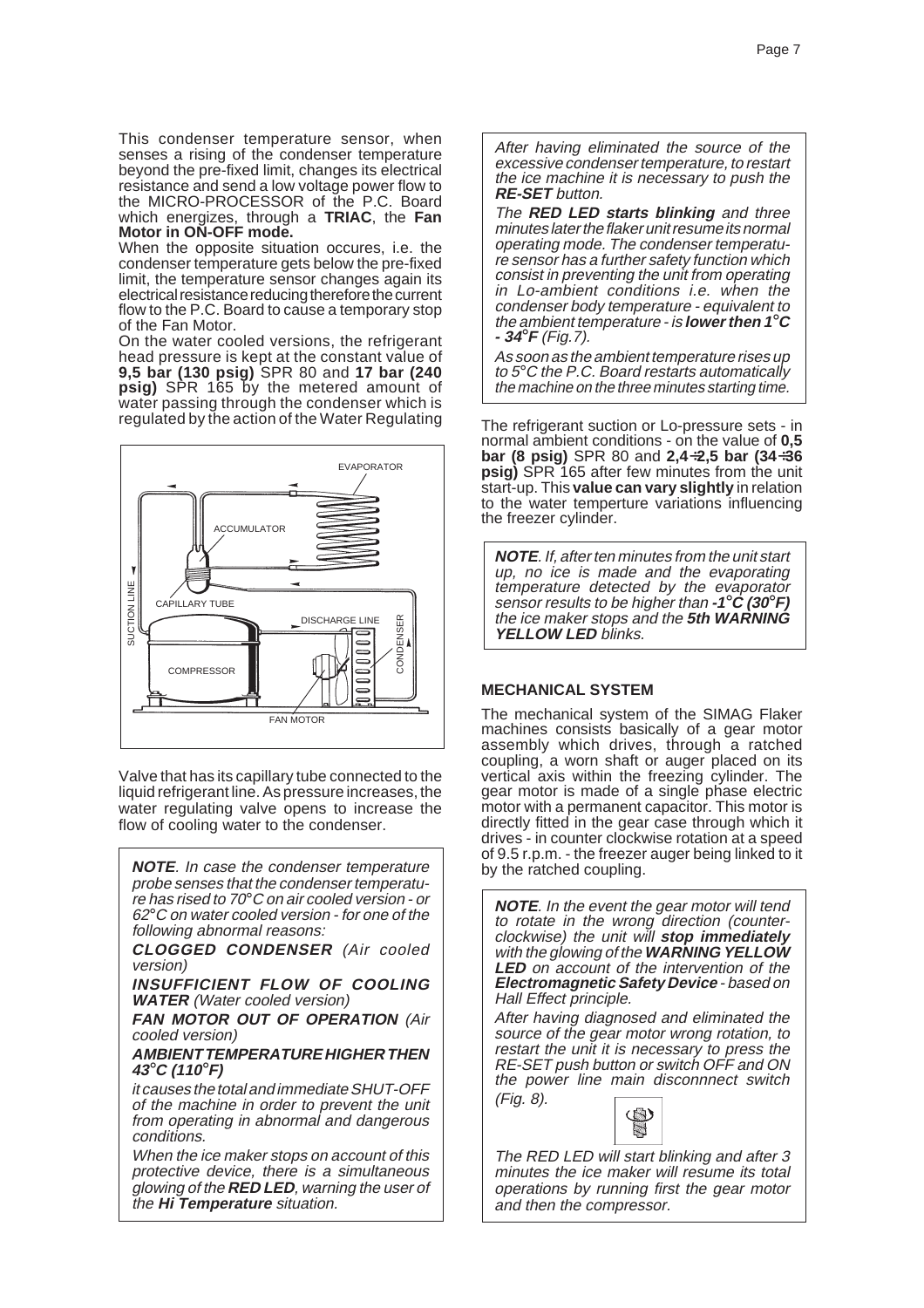Too low ambient and water temperature (well below the limitations of respectively 10°C and 5°C - 50°F and 40°F) or frequent interruptions of the water supply to the freezing cylinder (clogging of the water hose connecting the float reservoir to the water inlet at the bottom of the freezer) may cause the ice to get too hard and compact loosing fluidity and thereby seizing the auger.

This situation will put under excessive strain and load the entire drive system and freezer bearings. When the gear motor rotating speed is slowed **below 1300 r.p.m.** from the normal speed of 1400 r.p.m. the Electromagnetic Safety Device transmits an electrical signal to the MICROPROCESSOR to **stop immediately** the unit operations like it occures for the wrong rotation, with the lighting-up of the **YELLOW WARNING LED**. This to relieve from the excessive load all the electrical and mechanical components of the entire Drive System and extend their durability.

**NOTE**. After having diagnosed and eliminated the source of the gear motor slow rotation to restart the unit it is necessary to press, also in this case, the RE-SET push button or switch OFF and ON the power line main switch.

#### **OPERATING CHARACTERISTICS**

The electrical components in operation are: **COMPRESSOR**

# **GEARMOTOR**

**FAN MOTOR** (on air cooled versions)

On air cooled models during the freezing cycle the discharge pressure is kept between **8,5**÷**10 bar (120**÷**140 psig)** SPR 80 and **17**÷**18 bar (240**÷**250 psig)** SPR 165 by the condenser temperature sensor.

On water cooled models, the discharge pressure is constantly maintened by the water regulating valve at **9,5 bar (130 psig)** SPR 80 and **17 bar (240 psig)** SPR 165.

The refrigerant suction pressure remain virtually constant **0,5 bar (8 psig)** SPR 75 and **2,4**÷**2,5 bar (34**÷**36 psig)** SPR 165 during the entire ice making process; it may vary slightly in relation to the water supply temperature variation. Even the amps drawn by the compressor remain at a constant value.

**NOTE**. Before charging the refrigerant system always check the type of refrigerant and quantity as specified on the individual ice machine dataplate.

The refrigerant charges indicated are relatives to averages operating conditions.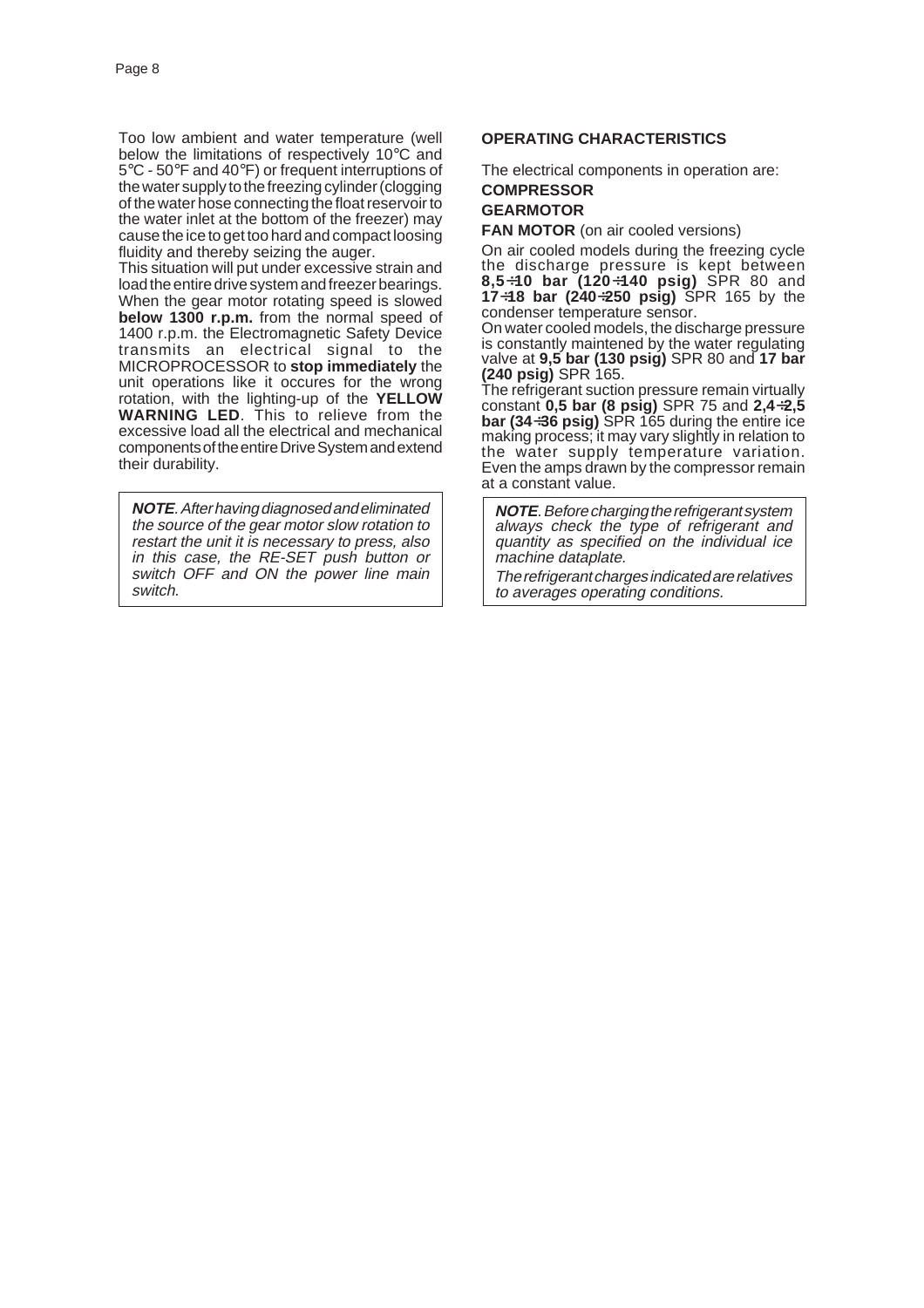# **COMPONENTS DESCRIPTION**

#### **A. EVAPORATOR TEMPERATURE SENSOR**

The evaporator sensor probe is inserted into its tube well, which is welded on the evaporator outlet line, it detects the temperature of the refrigerant on the way out from the evaporator and signals it by supplying a low voltage current flow to the P.C. Board Micro-Processor.

According to the current received, the microprocessor let the ice maker to continue its operations. In case the evaporating temperature, after 10 minutes from the unit start-up, does not go below **-1**°**C (30**°**F)** due to shortage of refrigerant in the system or due to the excessive condensing temperature, the evaporator sensor signal reaching the microprocessor is such to stop immediately the unit operation, with the **5th Warning YELLOW LED that blinks.**

## **B. WATER LEVEL SENSOR**

This sensor consist of two small stainless steel rods vertically fitted on the inner face of the reservoir cover and electrically connected to the low voltage circuit of the P.C. Board. When the cover of the reservoir is positioned in its place the tips of both the rods dip into the reservoir water transmitting a low power current throu the same.

**NOTE**. In the event of **shortage of water** in the reservoir or, in case the water used is too soft (de-mineralized) to cause greater resistence to the current flow (conductivity lower than 30 µS) this sensor system causes the **shutoff of the machine**, to protect it from running with an interrupted or inadequate water supply. In this situation the **YELLOW LED** will glow to warn of the machine shutoff and the reason why.

## **C. CONDENSER TEMPERATURE SENSOR**

The condenser temperature sensor probe, located within the condenser fins (air cooled version) or in contact with the tube coil (water cooled version) detects the condenser temperature variations and signals them by supplying current, at low voltage, to the P.C. BOARD.

In case the condenser temperature sensor detects a temperature at the condenser lower than **+1**°**C (33**°**F)** that signify that the ambient temperature is at the same value, therefore it is too low for the correct unit operation, the sensor signals to the microprocessor to stop immediately or to do not start the unit operations up to the moment that the ambient temperature will rise to more acceptables terms **(5**°**C)**. In the air cooled versions, in relation to the different current received, the micro processor of the P.C. BOARD supplies, through a TRIAC, the power at high voltage to the fan motor so that it can cool the condenser and reduce its temperature.

In the event the condenser temperature rises and reaches **62**°**C** or **70**°**C** (143°F or 160°F) according to the setting of DIP SWITCH number 8 the current arriving to the micro processor is such to cause an immediate and total stop of the machine operation.

**NOTE**. To restart the unit after the shutoff caused by the condenser temperature, it is necessary to push the RE-SET button or to switch OFF and ON the power line main disconnect Switch.

#### **D. GEAR MOTOR ROTATION AND SPEED SENSOR**

This safety device is housed on top of the Drive Motor and detects - based on Hall Effect principle - the rotating speed and rotating direction of the drive Motor.

Should the rotating speed drop below 1300 r.p.m. the magnitude measured by this device is such to signal to the microprocessor to stop the unit and light-up the YELLOW LED. About the same reaction occures when the drive motor will tend to rotate in the wrong direction (counterclockwise) or when it doesn't rotate at all.

**NOTE**. To restart the unit after the shutoff caused by this safety device, it is necessary first to eliminate the cause that has generated the intervention of the device and then press the RE-SET push button or switch OFF and ON the power line main disconnect switch.

## **E. OPTICAL ICE LEVEL CONTROL**

The electronic ice bin level control, located outside of the ice spout, has the function to stop the operation of the ice machine when the light beam between the light source and the sensor gets interrupted by the flake ice which accumulates in the chute.

When the light beam is interrupted the **RED LED** located in the front of the P.C. BOARD goes off; in case the light beam gets interrupted for as longer as 10 seconds, the ice machine stops with the glowing-up of the **2nd YELLOW LED** to monitor the full ice bin situation.

The 10 seconds of delay prevents that any minimum interruption of the light beam due to the regular ice chuting through the ice chute may stop the operation of the unit.

As soon as the ice is scooped out (with the resumption of the light beam between the two infrared sensor of ice level control) the RED LED lights up and after 10 seconds the ice machine resume its operation with the simultaneous extinguishing the 2nd YELLOW LED.

## **F. P.C. BOARD (Data processor)**

The **P.C. BOARD**, fitted in its plastic box located in the front of the unit, consists of two separated printed circuits one at high and the other at low voltage, protected by three fuses, integrated with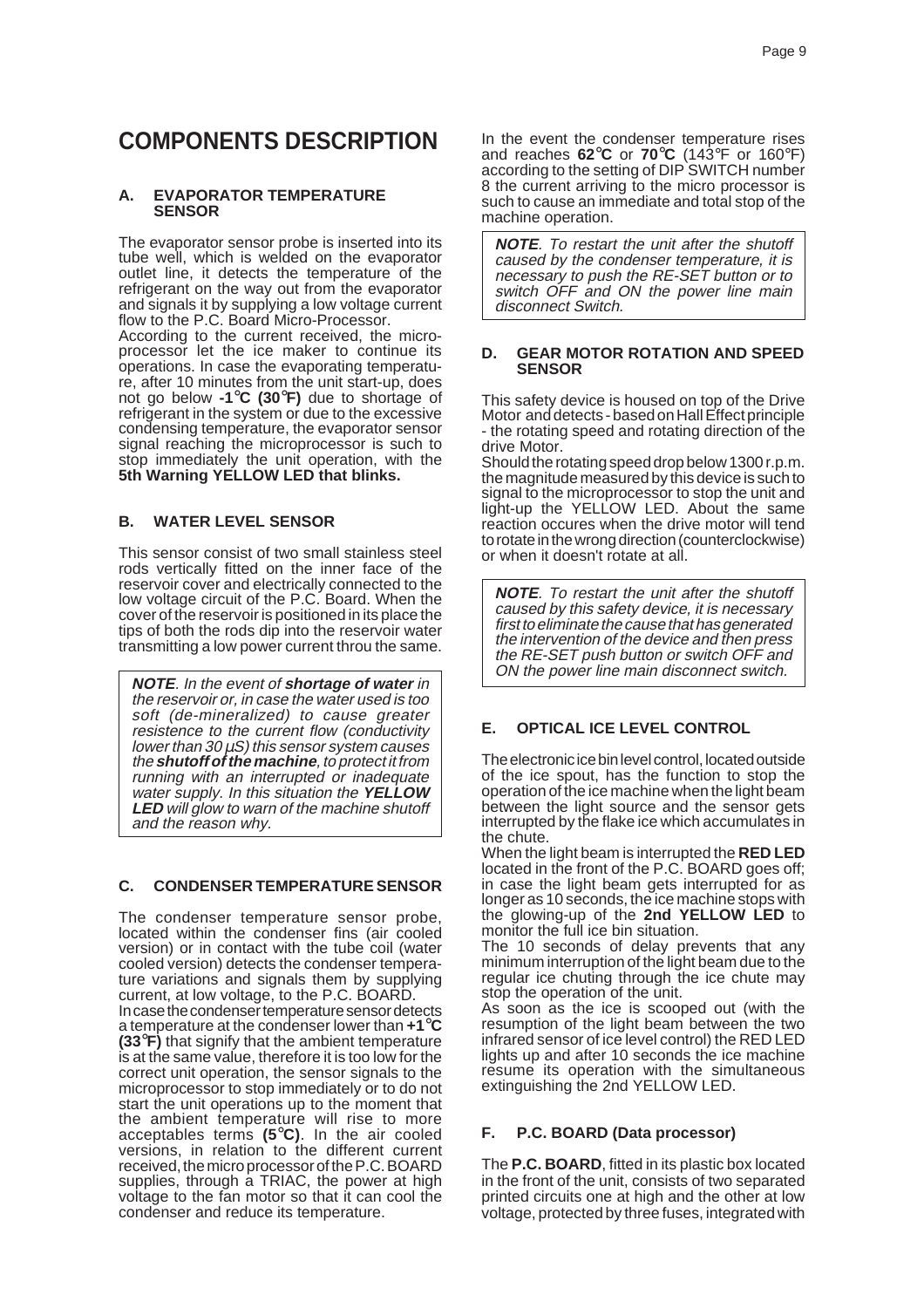**a RE-SET button**. Also it consists of **five aligned LEDS** monitoring the operation of the machine, of **one extra monitoring RED LED**, of a **8 Keys DIP SWITCH** and of input terminals for the leads of the sensor probes as well as input and output terminals for the leads of the ice maker electrical wires.

The P.C. BOARD is the brain of the system and it elaborates, through its micro processor, the signals received from the sensors in order to control the operation of the different electrical components of the ice maker (compressor, gear motor, etc.).

The five LEDS, placed in a row in the front of the P.C. BOARD, monitor the following situations:

**GREEN LIGHT** Unit under electrical power

**YELLOW LIGHT** Unit shut-off at full storage bin



**YELLOW LIGHT** Unit shut-off due to a **too lo-water level** into float tank



**RED LIGHT - BLINKING** 3' minutes stand by

**RED LIGHT - STEADY** Unit shut-off due to a **too hi-condensing temperature** Unit shut-off due to a **too lo-ambient temperature <+1**°**C**

**YELLOW LIGHT - STEADY** Unit shut-off due to the **wrong rotation direction** of gear motor - Unit shut-off due to the **too lo speed of gear motor**



**YELLOW LIGHT - BLINKING** Unit shut-off due to **the hi-evaporating temp. >-1**°**C** after 10 min of operation

## **G. P.C. BOARD DIP SWITCH**

The P.C. Board which controls the entire operaton of the ice maker, has a **DIP SWITCH** with eight switching keys (Set as per table A.) which allow to change the functions and set-up of some of the system controls as described in details herebelow.

The **first DIP SWITCH Key**, if positioned in **ON**, allows the skipping of the 3 minutes delay period at every start-up of the Ice Maker.

**NOTE.** To prevent that the unit be subject to startings and stoppings in rapid sequence it is strongly recommended to keep this key in **OFF position.**

The **2nd key** allows to make a rapid autodiagnosis of the P.C. Board outputs to compressor, gearmotor and fan motor, by energizing them in rapid sequence (2 seconds) one at the time, to make sure of their operation. **DURING THE AUTOMATIC OPERATION OF THE ICE MAKER THIS KEY MUST BE SET IN OFF POSITION.**

**WARNING. This auto-diagnosis must be performed in the shortest possible time in order to avoid frequent startings and stoppings of the electrical components which may cause demages to their windings and controls.**

The **key 3** is OF NO USE therefore it can be indifferently positioned in ON or OFF position without influencing at all the unit operations.

The **4th key** allows the switching of the unit re-set from **manual (ON setting)** to **automatic (OFF setting)** when the machine operation has been cut-out by any of the safety control devices.

The **keys 5, 6 and 7** may be used to vary the temperature differential determined by the condenser temperature sensor for the cut-in and cut-out of the fan motor, as indicated in the table B.

The ideal combination which assure the best performance of the ice maker is the first one on the table, that gives a differential equal to  $0.5^{\circ}$ C from cut-in and cut-out of the fan motor to keep the condensing temperature and pressure as stright as possible.

The **remaining key 8** is used to modify the CUT OUT condensing temperature from **70**°**C ON position**, for the air cooled versions, to **62**°**C OFF position** for the water cooled versions.

## **H. FLOAT RESERVOIR**

The float reservoir consist of a plastic water pan on which is fitted a float valve with its setting screw. The float valve modulate the incoming water flow to maintain a constant water level in the reservoir, level that corresponds to the one in the freezing cylinder to ensure proper ice formation and fluidity.

On the inner side of the reservoir cover are fitted the two water level sensors which detects the presence or the shortage of water in the reservoir.

**NOTE.** It is very important to make sure of the correct fitting of the cover on the reservoir in order to enable the sensor to efficiently control the water situation avoiding undue shutoff interventions.

## **I. FREEZING CYLINDER or EVAPORATOR**

The freezing cylinder is made of a stainless steel vertical tube on which exterior is wrapped around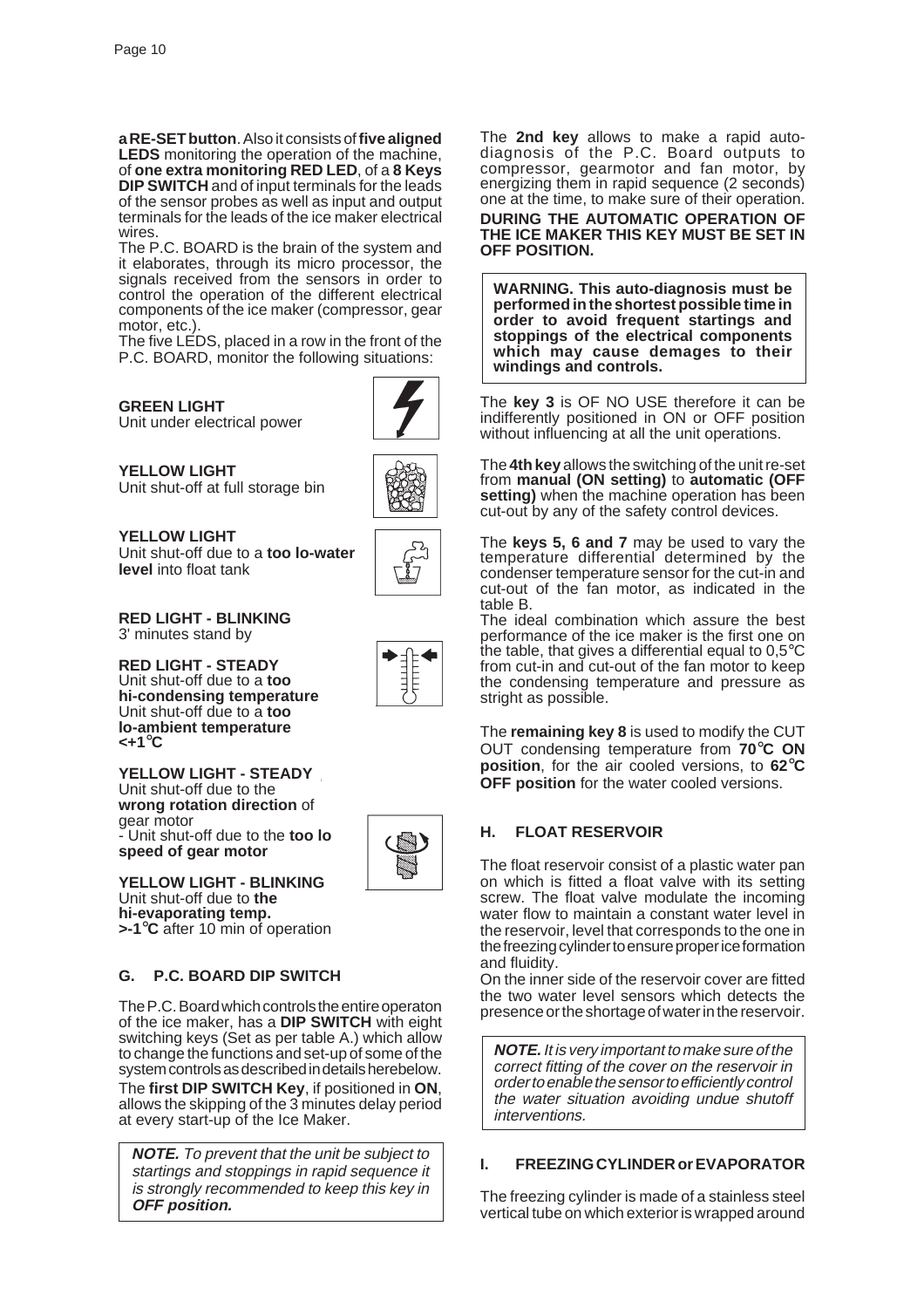the cooling coil with the evaporating chamber and in its interior is located the auger which rotates on its vertical axis and it is maintained aligned by the top and bottom bearings. A water seal system is located in the bottom part of the freezer while at the top end is fitted the ice breaker.

The water constantly flowing into the cylinder bottom part, freezes into ice when in contact with the cylinder inner walls. The ice is then lifted up by the rotating auger and compacted and forced out by the ice breaker.

#### **J. ICE BREAKER**

The ice breaker is fitted in the freezer upper part it has, two breaker teeth to break the ice and with its slanted shape from the rear tooth to the front one it compacts and forces the ice out in an horizontal way.

By undergoing this, the ice looses its excess of water content so it drops into the bin in hard dry bits of ice.

In the ice breaker it is housed the top bearing which is made of two rolls bearings positioned to withstand the auger axial and radial loads. This bearing is lubricated with a food grade - water resistant grease (P/N 263612 00).

**NOTE**. It is advisable to check the conditions of both the lubricant grease and the bearings every six months.

#### **K. DRIVE GEAR MOTOR**

This motoreducer is made of a single phase electric motor with permanent capacitor directly fitted on a gear box.

The drive motor rotor is kept aligned on its vertical axis by two ball bearings permanently lubricated. The gear case contains a train of

three spur gears the first one of which is in fiber to limit the noise level. All the three gears are encased in case bearings and are covered by lubricant grease (MOBILPLEX IP 44 P/N 001015 01).

Two seal rings, one fitted on the rotor shaft and the other on the output shaft keep the gear case sealed.

Hovewer the interior can be inspected and serviced by unbolting the two halves of the aluminium gear case housing.

#### **L. FAN MOTOR (Air cooled version)**

The fan motor is controlled through the P.C. BOARD and the TRIAC by the condenser temperature sensor. Normally it operates to draw cooling air through the condenser fins.

In cold ambient situation, the fan motor can run at intermittance as the condenser pressure must be kept between two corresponding head pressure values **8,5**÷**10 bar (120**÷**140 psig)** SPR 80 and **17**÷**18 bar (240**÷**250 psig)** SPR 165.

#### **M. WATER REGULATING VALVE (Water cooled version)**

This valve controls the head pressure in the refrigerant system by regulating the flow of water going to the condenser.

As pressure increases, the water regulating valve opens to increase the flow of cooling water.

#### **N. COMPRESSOR**

The hermetic compressor is the heart of the refrigerant system and it is used to circulate and retrieve the refrigerant throughout the entire system. It compresses the low pressure refrigerant vapor causing its temperature to rise and become high pressure hot vapor which is then released through the discharge valve.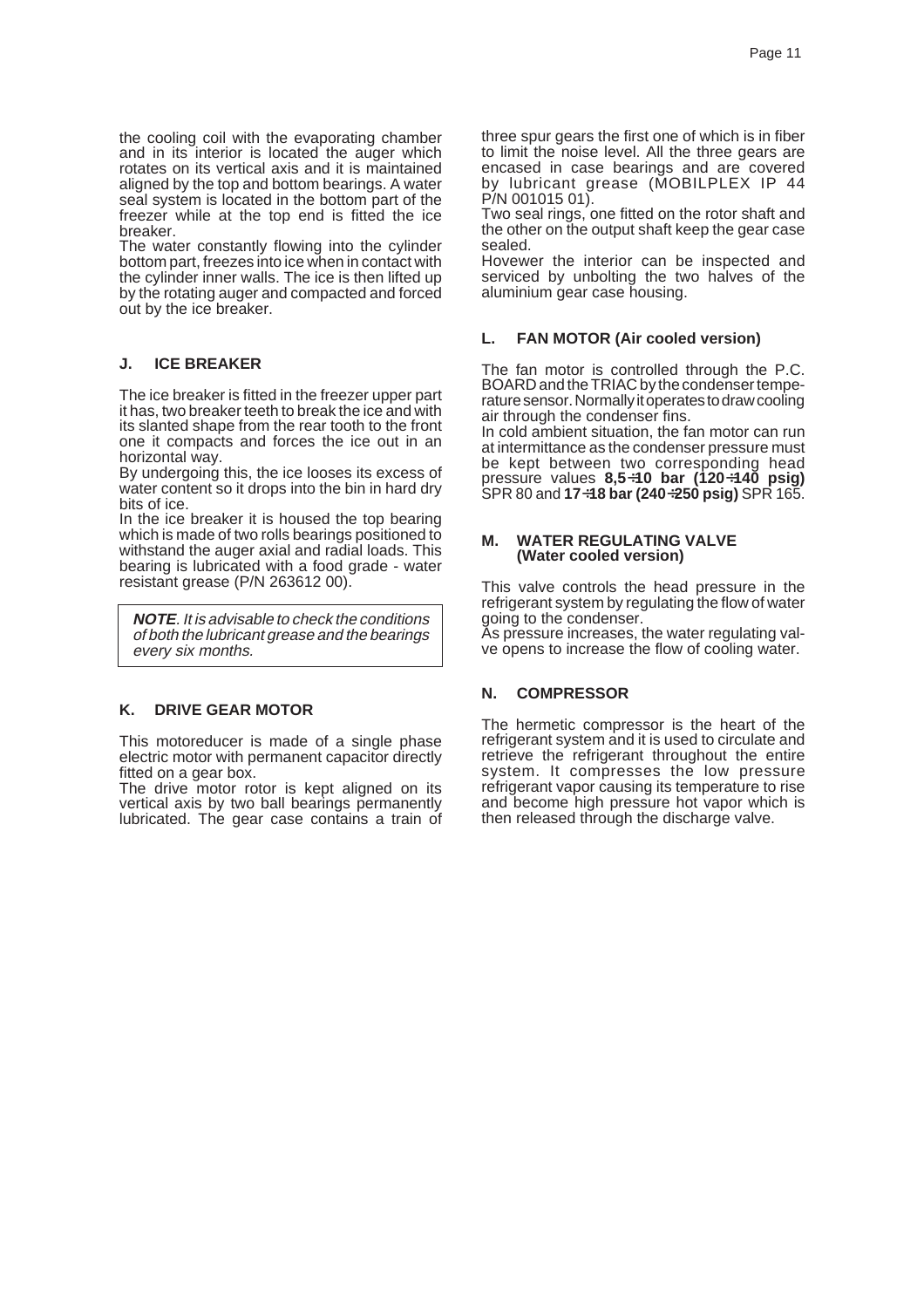#### **SERVICE DIAGNOSIS**

| <b>SYMPTON</b>                         | <b>POSSIBLE CAUSE</b>                                       | <b>SUGGESTED CORRECTION</b>                                                                                           |
|----------------------------------------|-------------------------------------------------------------|-----------------------------------------------------------------------------------------------------------------------|
| Unit will not run<br>No LED lighted-up | Blown fuse in P.C. Board                                    | Replace fuse & check for cause of<br>blown fuse                                                                       |
|                                        | Master switch in OFF position                               | Turn switch to ON position                                                                                            |
|                                        | Inoperative P.C.Board                                       | Replace P.C.Board                                                                                                     |
|                                        | Loose electrical connections                                | Check wiring                                                                                                          |
| Bin full yellow LED glows              | Inoperative or dirty ice level control                      | Replace or clean ice level controL                                                                                    |
| No water yellow LED glows              | Shortage of water                                           | See remedies for shortage of water.                                                                                   |
|                                        | Water too soft                                              | Install a mineral salt metering device.                                                                               |
|                                        | Limestone sticked sensor                                    | Clean the sensor s.s. rods.                                                                                           |
| Red-alarm LED glows                    | High head pressure                                          | Dirty condenser. Clean<br>INOPERATIVE fan motor. Replace.                                                             |
|                                        | Ambient temperature too low                                 | Move unit in warmer location.                                                                                         |
| Red-alarm LED blinks                   | 3' stand by                                                 | None - Wait the elapsed of 3'.                                                                                        |
| Reverse rotation yellow LED blinks     | Too hi evap. temperature<br>Shortage or lack of refrigerant | Check and charge refrigerant<br>system.                                                                               |
|                                        | Inoperative evaporator sensor                               | Replace.                                                                                                              |
| Reverse rotation yellow LED glows      | Gear motor turns on reverse                                 | Check stator winding and capacitor.                                                                                   |
|                                        | Too low gear motor rotating speed                           | Check rotor bearings, freezer<br>bearings and interior of freezer for<br>scores. Replace whatever worn or<br>damaged. |
|                                        | Drive motor doesn't turn                                    | Check for power, open circuit, etc.                                                                                   |
|                                        | Magnetic cylinder loose its<br>magnetic charge              | Replace magnetic cylinder.                                                                                            |
| Compressor cycles intermittently       | Low voltage                                                 | Check circuit for overloading<br>Check voltage at the supply to the<br>building. If low, contact the power<br>company |
|                                        | Non-condensable gas in system                               | Purge the system                                                                                                      |
|                                        | Compressor starting device with<br>loose wires              | Check for loose wires in starting<br>device                                                                           |
| Low ice production                     | Capillary tube partially restricted                         | Blow charge, add new gas & drier,<br>after evacuating system with<br>vacuum pump                                      |
|                                        | Moisture in the system                                      | Same as above                                                                                                         |
|                                        | Low water level in the freezer                              | Adjust to approx 20 mm below ice<br>spout                                                                             |
|                                        | Shortage of refrigerant                                     | Check for leaks & recharge                                                                                            |
|                                        | Pitted or stained auger surface                             | Clean or replace auger                                                                                                |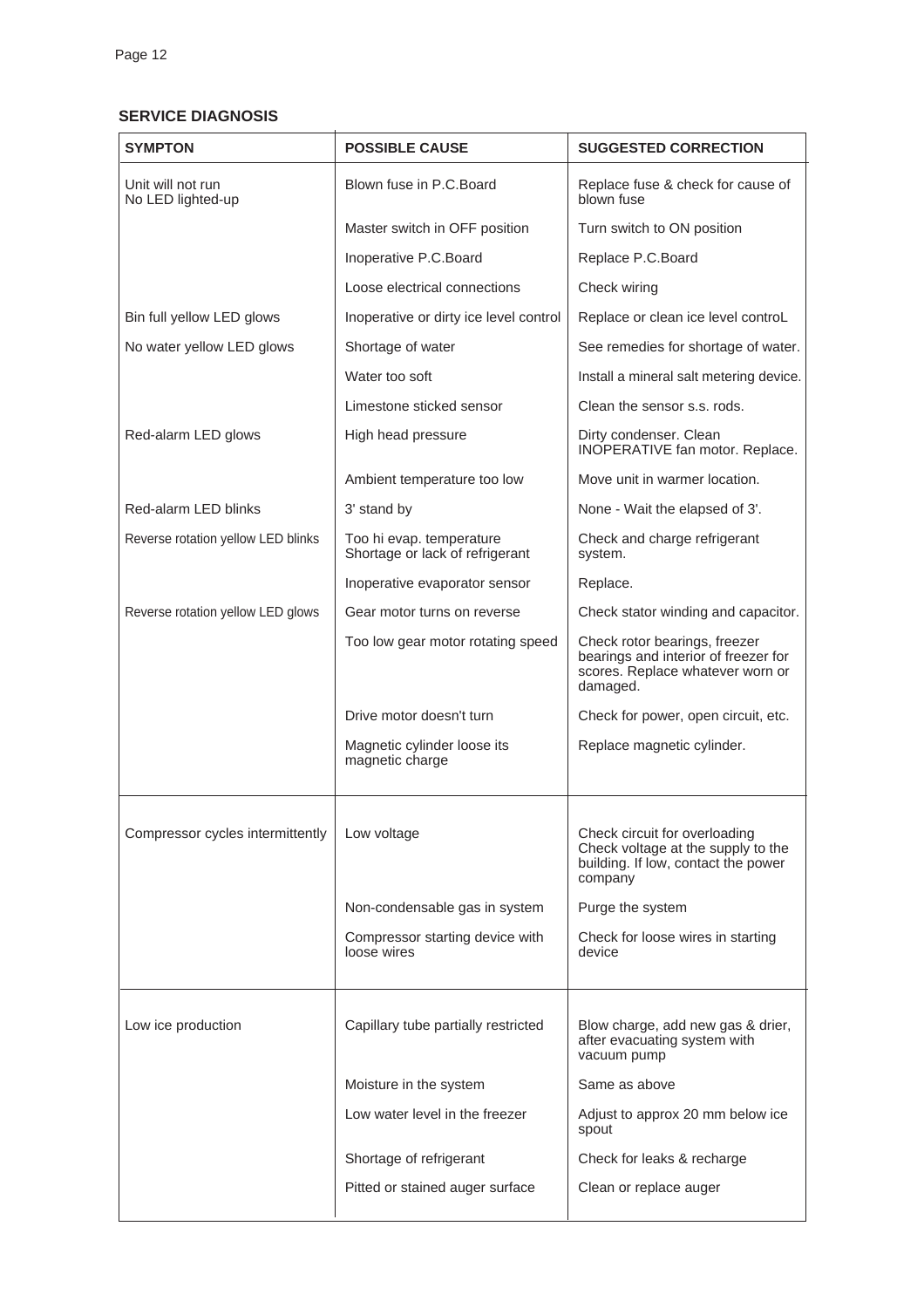## **SERVICE DIAGNOSIS**

| <b>SYMPTOM</b>                | <b>POSSIBLE CAUSE</b>                                                                                          | <b>SUGGESTED CORRECTION</b>                                                                                                                  |
|-------------------------------|----------------------------------------------------------------------------------------------------------------|----------------------------------------------------------------------------------------------------------------------------------------------|
| Wet ice                       | Ambient temperature too high                                                                                   | Move unit to cooler location                                                                                                                 |
|                               | Under or overcharge of refrigerant                                                                             | Recharge with correct quantity                                                                                                               |
|                               | High water level in the freezer                                                                                | Lower to approx. 20 mm below ice<br>spout                                                                                                    |
|                               | Faulty compressor                                                                                              | Replace                                                                                                                                      |
|                               | Worn out of the auger                                                                                          | Replace                                                                                                                                      |
| Machine runs but makes no ice | Water not entering in the freezer                                                                              | Air look in feed line to freezer.<br>Vent it.<br>Clogged feed line to freezer.<br>Clean it.                                                  |
|                               | Drive motor or gear stripped                                                                                   | Check repair or replace.                                                                                                                     |
|                               | Moisture in the system                                                                                         | Purge, replace drier and re-charge.                                                                                                          |
|                               |                                                                                                                |                                                                                                                                              |
| Water leaks                   | Water seal leaking                                                                                             | Replace water seal.                                                                                                                          |
|                               | Water feed line to freezer leaking                                                                             | Check and fasten hose clamp.                                                                                                                 |
|                               | Float valve not closing                                                                                        | Check and adjust float valve setting<br>screw.                                                                                               |
|                               | Rubber spout gasket leaking                                                                                    | Remove spout and replace gasket.                                                                                                             |
| Excessive noise or chattering | Mineral or scale deposit on auger<br>and inner freezer walls                                                   | Remove and manually polish auger<br>and inner walls of freezer barrel<br>using emery paper                                                   |
|                               | Low suction pressure                                                                                           | Add refrigerant to rise suction<br>pressure                                                                                                  |
|                               | Water feed line to freezer clogged                                                                             | Vent and clean it                                                                                                                            |
|                               | Low water level into freezer                                                                                   | Adjust to approx. 20 mm below ice<br>spout                                                                                                   |
|                               | Worn freezer bearings                                                                                          | Check and replace                                                                                                                            |
| Gear motor noise              | Worn rotor bearings<br>Shortage or poor lubricant in gear<br>case<br>Gear case bearings and racers<br>worn out | Check and replace<br>Check for proper lubr. opening gear<br>case. Top of gears must be<br>covered with lubr.<br>Check and replace worn parts |
| Shortage of water             | Strainer at water inlet fitting<br>clogged<br>Float reservoir water nozzle<br>clogged-up                       | Remove strainer and clean<br>Remove float valve and clean<br>nozzle                                                                          |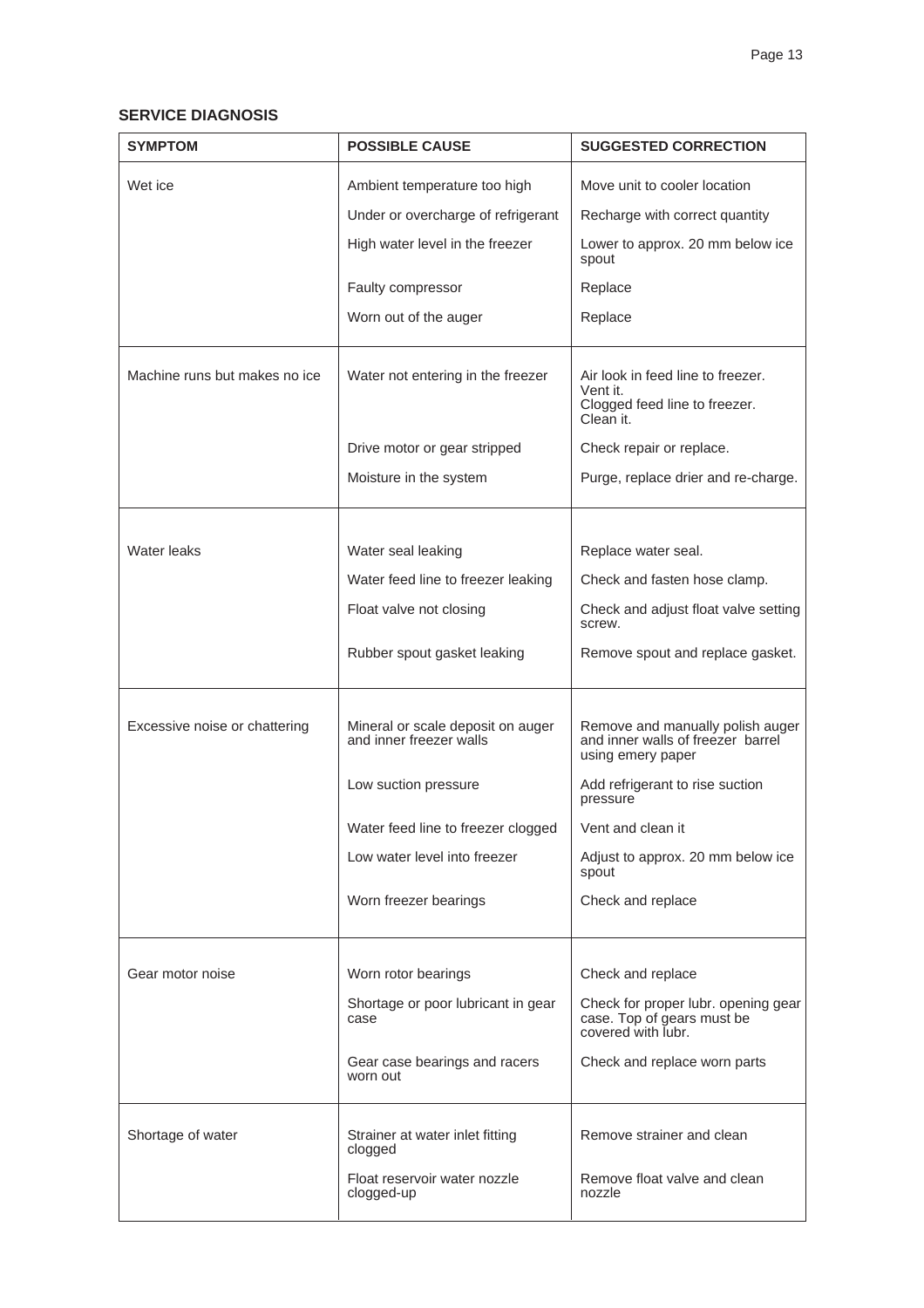# **MAINTENANCE AND CLEANING INSTRUCTIONS**

#### **A. GENERAL**

The periods and the procedures for maintenance and cleaning are given as guides and are not to be construed as absolute or invariable.

Cleaning, especially, will vary depending upon local water and ambient conditions and the ice volume produced; and, each icemaker must be maintened individually, in accordance with its particular location requirements.

#### **B. ICEMAKER**

The following maintenance should be scheduled at least two times per year on these icemakers.

1. Check and clean the water line strainer.

2. Check that the icemaker is levelled in side to side and in front to rear directions.

3. Remove the cover from the float reservoir care to do not damage the two water sensors and depress the float to make sure that a full stream of water enters into the reservoir.

4. Check that the water level in the water reservoir is below the overflow but high enough that it does not run out of the spout opening.

**NOTE**. The float must close positively the incoming water flow when its fulcrum, housing the setting screw, is perpendicular to the water nozzle.

5. Clean the water system, water reservoir and the interior of freezing cylinder using a solution of Ice Machine Cleaner P/N 001009 01. Refer to procedure C cleaning instructions and after cleaning will indicate frequency and procedure to be followed in local areas.

**NOTE**. Cleaning requirements vary according to the local water conditions and individual user operation.

If required, polish the two sensor rods secured to the float reservoir cover, heavy scale sediment on them can be removed with the help of a bit of Cleaner plain.

7. With the ice machine and fan motor OFF on air cooled models, clean condenser using vacuum cleaner, whisk broom or non metallic brush taking care to do not damage the condenser/ambient temperature sensor.

8. Check for water leaks and tighten drain line connections. Pour water down bin drain line to be sure that drain line is open and clear.

9. Check the ice level control sensor to test shut-off. Put your hand between the light source and the receiver so to cut off the light beam for at least 10 seconds.

This should cause the immediate extinguishing of the RED LED located in the front face of P.C. Board and, 10 seconds later the total stopping of the ice maker with the simultaneous light up of the Full Bin Yellow LED.

Within few seconds from the removal of the hand from between the sensor lights the ice maker resume its operation.

**NOTE**. The ice level control uses devices that sense light, therefore they must be kept clean enough so they can "see". Every 6 months clean/wipe the sensing "eyes" with a clean soft cloth.

10. Check for refrigerant leaks and for proper frost line, which should frost as far as approx. 10 cm (4") from the compressor.

When doubtful about refrigerant charge, install refrigerant gauges on corresponding Schräder valves and check for correct refrigerant pressures. (See Operating pressures at table on cover page).

11. Check that fan blades move freely and are not touching any surfaces.

12. Remove the retaining ring and the hook and cap from the top of the freezer assembly then inspect the top bearing, wipe clean of all grease and apply a coating of food grade water proof grease P/N 263612 00.

**NOTE**. It is recommended to use only food grade and waterproof grease to lubricate the freezer top bearing.

13. Check the quality of ice. Ice flakes should be wet when formed, but will cure rapidily to normal hardness in the bin.

**NOTE**. It is not abnormal for some water to emerge from the ice spout with the flaker ice.

#### **C. CLEANING INSTRUCTIONS OF WATER SYSTEM**

1. Switch OFF the Master disconnect switch on the power line.

2. Remove all ice stored in the bin to prevent it from getting contaminated with the cleaning solution.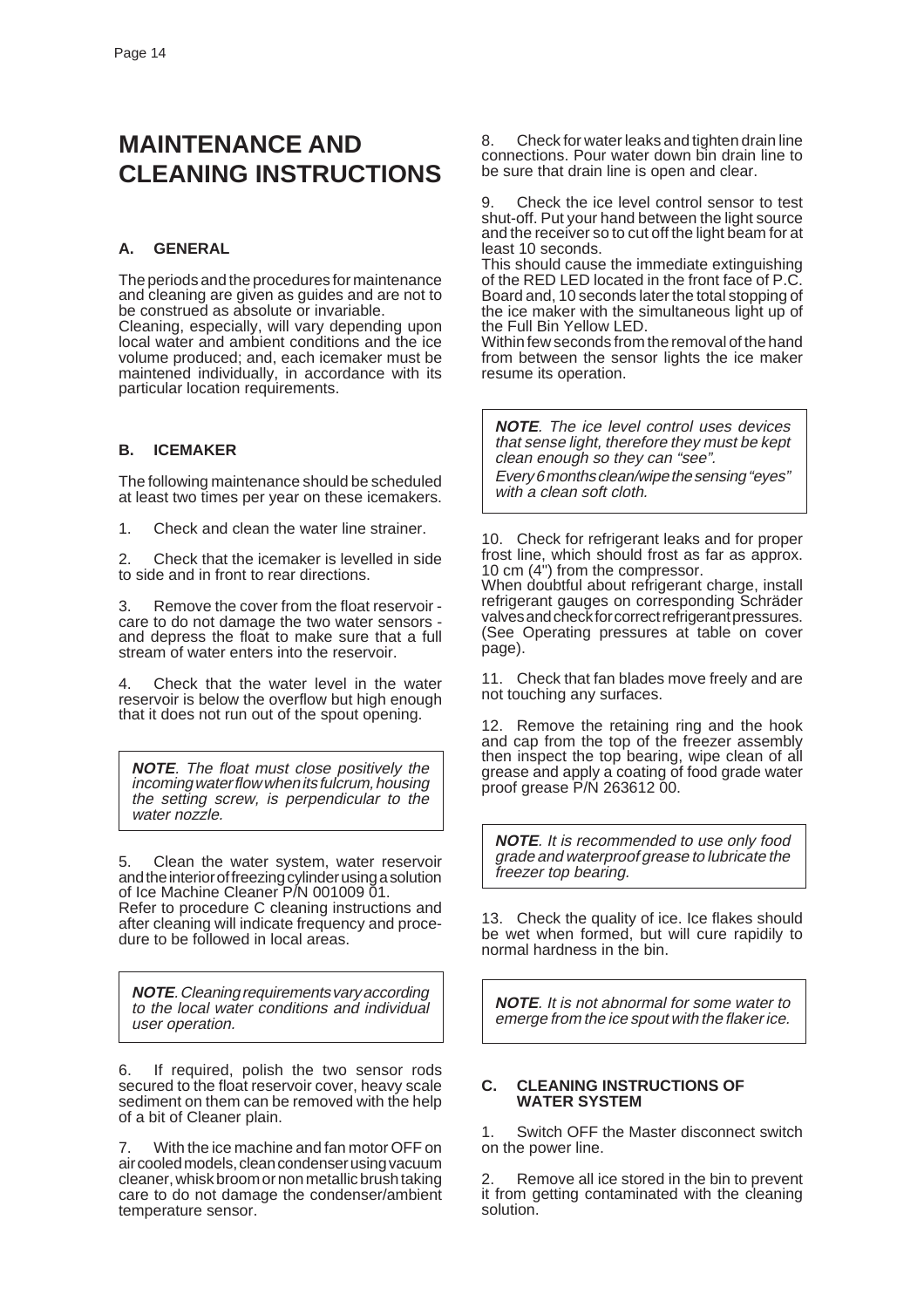3. Shut close the water shutoff valve on water line.

4. Remove the top panels to gain access to the water reservoir.

5. Remove the float reservoir cover and with a piece of copper wire shunt the two water level sensors.

6. Place a water pan under the freezer water inlet port, disconnect the water hose from this port and allow the water from the freezer to flow into the pan previously positioned.

Then refit the water hose to the freezer water inlet port.

7. Prepare the cleaning solution by diluting in a plastic container two or three liters of warm water (45°-50°C) with a 0,2-0,3 liters of **SIMAG** Ice Machine Cleaner.

**WARNING. The SIMAG Ice Machine Cleaner contains Phosphoric and Hydroxyacetic acids. These compounds are corrosive and may cause burns if swallowed, DO NOT induce vomiting. Give large amounts of water or milk. Call Physician immediately. In case of external contact flush with water. KEEP OUT OF THE REACH OF CHILDREN**

8. Pour the cleaning solution into the water reservoir.

9. After 15 minutes switch ON the Master switch to start the unit.

10. Wait till the machine starts to discharge ice, then continue to slowly pour the cleaning solution into the water reservoir taking care to maintain the level just below the overflow.

**NOTE**. The ice made with the cleaning solution is slushy and coloured also, it may tend to loose fluidity creating some resistence in being elevated and extruded; this situation can be heard by the noise made of the ice.

Should this occure it is recommended to stop for few minutes the ice machine in order to allow the ice in the freezer to partially melt then restart again.

11. When all the cleaning solution has been used up, open the water shutoff valve to allow new fresh water to flow into the reservoir. Let the unit to continue to run until the ice resumes the normal colour and hardness.

12. Stop the icemaker and pour warm water on the ice deposited into the storage bin to melt it up.

**NOTE**. DO NOT use ice produced with the cleaning solution. Be sure none remains in the bin.

13. Pour into the water reservoir 1 cc. (approx 20 drops) of Scotsman Sanitiser (Antialgae P/N 264000.02) then switch the unit ON.

14. Left the unit running for approx 10 minutes then remove the copper wire used to jump the two sensors for the water level and place back correctly the cover on the float reservoir.

**NOTE**. DO NOT use ice produced with the sanitising solution.

15. With a sponge moisted with a sanitising solution, wipe clean all the bin interior surfaces.

**REMEMBER**. To prevent the accumulation of undesirable bacteria it is necessary to sanitize the interior of the storage bin with an anti-algae disinfectant solution every week.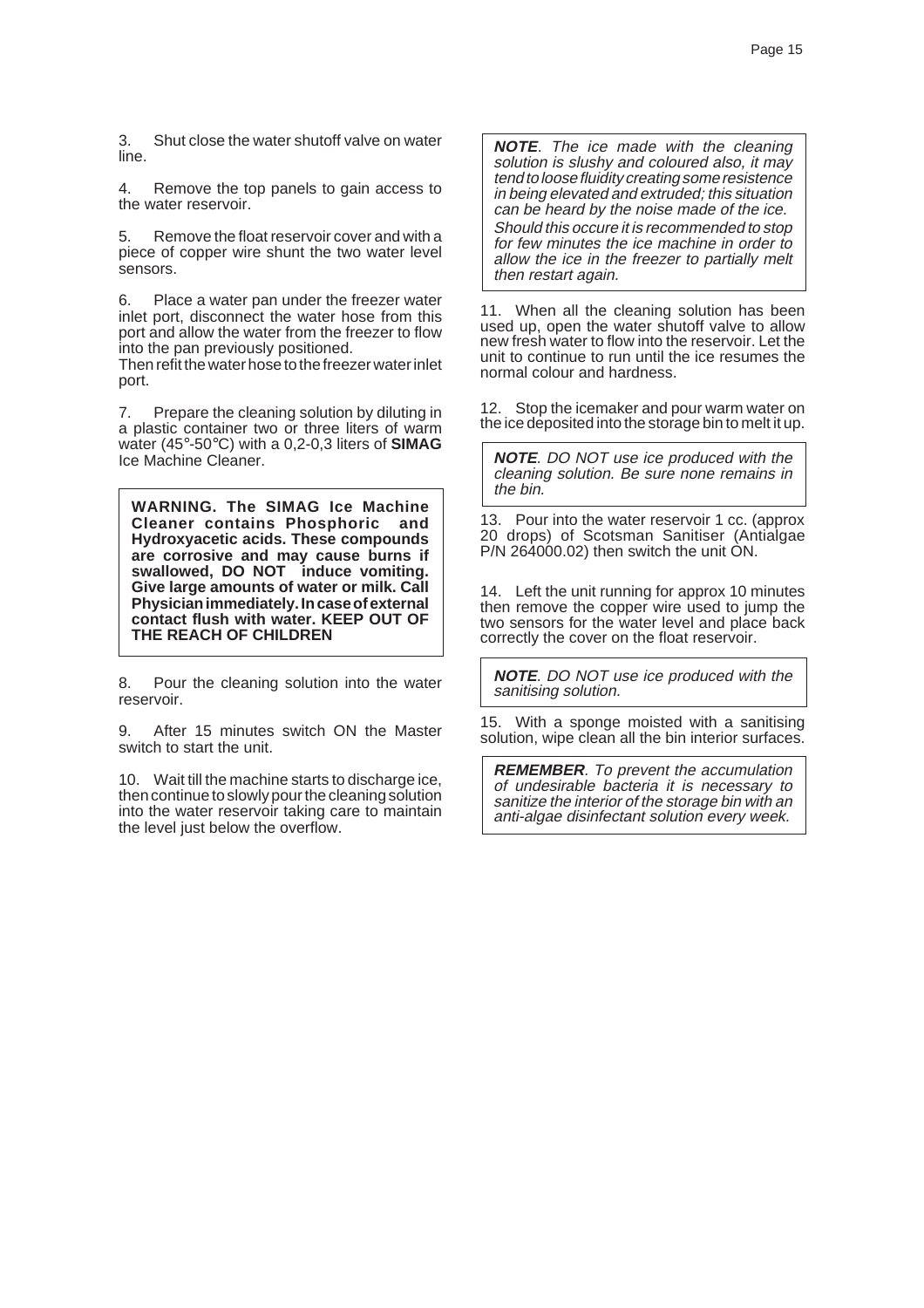# **ALLGEMEINES UND INSTALLATION**

#### **A. EINFÜHRUNG**

Diese Bedienungsanleitung beschreibt alle technischen Eigenschaften, sowie die Reihenfolge für die Installation, Inbetriebnahme und Betrieb, Wartung und Reinigung der SIMAG EISBEREITER der Serie SPR.

Die elektronischen SIMAG Eisbereiter sind für eine hohe Qualität geplant und produziert. Sie werden bei uns für mehrere Stunden getestet und können daher eine maximale Leistung für jede Verwendung und Situation garantieren.

**ANMERKUNG.** Um die Qualitäts- und Sicherheitseigenschaften des Gerätes nicht zu vermindern oder zu gefährden, bitten wir Sie, sich während der Installation und Wartung genau an die Anweisungen in diesem Handbuch zu halten.

#### **B. AUSPACKEN UND INSPEKTION**

1. Für eine korrekte Installation rufen Sie bitte den SIMAG Kundendienst an.

2. Führen Sie eine Sichtkontrolle der Kartonverpackung und der Holzbasis, welche für den Versand benutzt wurden, durch. Jeder Schaden an der Verpackung muß an den Transporteur weitergeleitet werden; in diesem Fall setzt man die Kontrolle im Beisein des Vertreters des Transporteurs fort.

**ANMERKUNG.** Im Zweifelsfall schreibt man auf die Transportpapiere: **MIT VORBEHALT ANGENOMMEN**

3. a) Entfernen Sie das Plastikband, das die Verpackung schließt

b) Entfernen Sie die Metallklammern, die die Kartonverpackung mit der Holzbasis verbinden

c) Öffnen Sie den oberen Teil der Verpackung und entfernen Sie die Styroporblätter und die **Schutzwinkel** 

d) Heben Sie den ganzen Karton an und ziehen Sie ihn vom Gerät ab

4. Nehmen Sie jetzt den vorderen und hinteren Schutz vom Gerät ab und untersuchen Sie das Gerät auf eventuelle Schäden.

Teilen Sie dem Transporteur sofort eventuelle Schäden mit und gehen Sie wie bei Punkt 2 vor.

5. Nehmen Sie alle internen Stützen für den Transport und die Klebebänder ab

6. Kontrollieren Sie, daß die Leitungen des Kühlkreislaufes nicht mit anderen Leitungen oder Oberflächen in Berührung kommen und daß der Ventilator sich frei drehen kann.

7. Kontrollieren Sie, daß der Kompressor auf seinen Dämpfstützen frei schwingen kann.

8. Mit einem sauberen feuchten Tuch säubert man die Innenwände des Eisbehälters und die äußeren Oberflächen des Gerätes.

9. Kontrollieren Sie die Daten auf dem Schild an der Rückseite des Rahmens und kontrollieren Sie, ob die elektrische Versorgung mit der übereinstimmt, die auf demselben Schild angegeben ist.

**ACHTUNG. Bei falscher elektrischer Versorgung erlischt automatisch Ihr Anrecht auf Garantie.**

10. Die Garantiekarte im Innern des Handbuches ausfüllen und versenden, indem Sie sowohl das Modell, als auch die Seriennummer des Gerätes angeben, die Sie dem Schild auf dem Rahmen entnehmen können

#### **C. POSITIONIERUNG UND AUSGLEICHUNG**

**ACHTUNG. Dieser Eisbereiter wurde dazu entwickelt, um in Innenräumen aufgestellt zu werden, in denen eine Raumtemperatur herrscht, die nie die nachstehenden Grenzen über- oder unterschreitet Längere Funktionszeiträume bei Temperaturen außerhalb der oben stehenden Grenzwerte stellen nach den Garantiebedingungen eine falsche Nutzung dar, wodurch der Anspruch auf Garantie erlischt.**

1. Stellen Sie den Behälter und den entsprechenden Eisbereiter am endgültigen Standpunkt auf.

Die Kriterien für die Wahl der Position sind:

a) Raumtemperatur mindestens 10°C und höchstens 40°C

b) Temperatur der Wasserversorgung: mindestens 5°C und höchstens 40°C

c) Gut belüfteter Ort, um eine gute Ventilation des Gerätes und damit eine gute Funktion des Kondensators zu garantieren. Den Kondensator im Gerät periodisch und regelmäßig reinigen.

d) Angemessener Platz für die Anschlüsse, die auf der Rückseite des Gerätes angeordnet sind. Man läßt mindestens 15 cm Raum um das Gerät, damit eine korrekte und wirksame Luftzirkulation möglich ist; besonders bei Ausführungen, die mit Luft gekühlt werden.

2. Richten Sie das Gerät durch die Füße, von vorne nach hinten und von links nach rechts in beiden Richtungen aus.

#### **D. ELEKTRISCHE ANSCHLÜSSE**

Beachten Sie das Schild des Gerätes, um dann die angemessene Spannung und die Art und die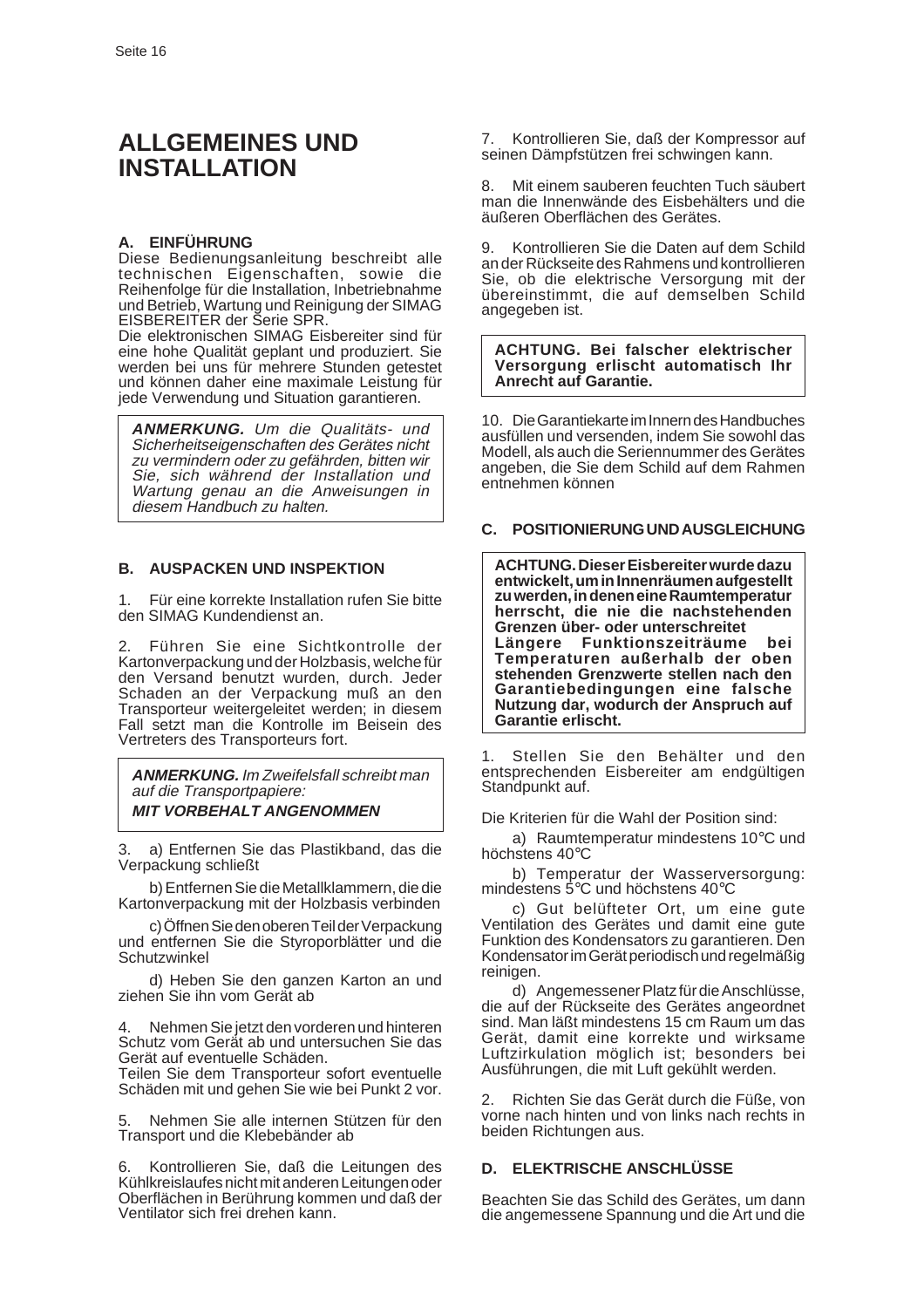Sektion des elektrischen Kabels bestimmen zu können.

Alle Geräte SIMAG besitzen ein elektrisches Kabel für die Stromversorgung, das an ein<br>Stromnetz mit einem Erdungskabel Stromnetz mit einem Erdungskabel angeschlossen werden muß, welches mit einem eigenen Schalter oder Thermo-magnetschalter oder entsprechender Sicherung versehen ist, wie aus vom Schild jedes einzelnen Gerätes abzulesen ist.

Die maximale Spannungsdifferenz darf maximal 10% des auf dem Schild angegebenen Wertes über- oder unterschreiten. Ein zu niedriger Spannungswert kann abnormale Funktionen und schwere Schäden der Schutzvorrichtungen und elektrischen Spulen hervorrufen.

**ANMERKUNG.** Alle externen Anschlüsse müssen nach allen Regeln der Kunst und nach den örtlichen Gesetzen und Bestimmungen von qualifiziertem Personal ausgeführt werden.

Bevor man den Eiswürfelbereiter an das Stromnetz anschließt, prüft man nochmals, daß der gemessene Spannungswert der Spannung entspricht, die auf dem Schild angegeben ist.

#### **E. WASSSERVERSORGUNG UND ABFLUSS**

#### **Voraussetzung**

Bei der Wahl der hydraulischen Versorgung des Eisbereiters der Serie SPR muß folgendes beachtet werden:

- a) Länge der Leitungen
- b) Sauberkeit und Reinheit des Wassers
- c) Angemessener Wasserversorgungsdruck

Da das Wasser die einzige und wichtigste Zutat für die Eisbereitung ist, dürfen die oben stehenden Punkte keinesfalls vernachlässigt werden. Ein niedriger Wasserversorgungs-druck, unter 1 bar, kann Störungen der Funktion des Gerätes hervorrufen.

Der Einsatz von Wasser mit zu hohem Mineralsalzgehalt verursacht starke Verkrustungen der Bauteile des Wasserkreislaufes, während zu weiches Wasser, mit niedrigen Mineralsalzgehalt zu trockenes Eis verursacht.

**ACHTUNG. Die Benutzung von reinem Süßwasser (ohne oder fast ohne Mineralsalz), welches eine Leifähigkeit von weniger als 30**µ**S besitzt, erlaubt keinen Durchfluß von Strom mit niedriger Spannung zwischen den Sensoren für Wasserstand im Schwimmbecken und verursacht Funktionsstörungen des Gerätes.**

Chlorreiches oder Eisenhaltiges Wasser kann mit Aktivkohlefiltern teilweise verbessert werden.

#### **Wasserversorgung**

Den Gewindezapfen-Anschluß zu + Zoll für den Wassereingang an die Wasserversorgungsleitung mit dem mitgelieferten

Plastikschlauch Typ Lebensmittelungiftig anschließen.

Die Wasserversorgungsleitung muß mit einem Wasserhahn versehen sein, der sich in der Nähe des Gerätes befindet und gut zugänglich ist.

Wenn das benutzte Wasser sehr unrein ist, wird die Benutzung von angemessenen Filtern empfohlen.

#### **Wasserversorgung – Wassergekühlte Versionen**

Die Wassergekühlten Versionen benötigen zwei getrennte Wasserzuleitungen; eine für den Schwimmbehälter und eine, die durch das mechanische Regulierungsventil zum Kühlkondensator verläuft.

Man benutzt auch für den Wasseranschluß des Kondensators den flexiblen Schlauch aus verstärktem Plastik, welcher mit dem Gerät geliefert wird und der an ein getrenntes Sperrventil angeschlossen wird.

#### **Wasserabfluß**

Es wird ein Plastikschlauch, der mit dem Gerät geliefert wird, mit einem Gefälle von mindestens 3cm pro Meter als Abflußleitung benutzt. Der Wasserabfluß erfolgt durch Schwerkraft. Um einen ausgeglichenen Abfluß zu garantieren, ist es notwendig, daß die Abflußleitung in einen offenen Siphon abgeht.

#### **Wasserabfluß – Wassergekühlte Versionen**

Die wassergekühlten Modelle benötigen eine getrennte Abflußleitung von + Zoll, die an "Abfluß – nur wassergekühlt" angeschlossen werden muß.

**ANMERKUNG**. Alle Wasseranschlüsse müssen nach allen Regeln der Kunst ausgeführt werden. In einigen Fällen muß ein Installateur gerufen werden.

#### **F. ENDKONTROLLE**

1. Wurde das Gerät in einem Raum aufgestellt, in dem die Mindesttemperatur von 10°C auch in den Wintermonaten nicht unterschritten wird?

2. Befinden sich mindestens 15 cm Freiraum hinter dem Gerät und an den Seiten, damit eine gute Ventilation des Kondensators gewährleistet ist?

3. Ist das Gerät gut ausgeglichen? (SEHR WICHTIG)

4. Wurde das Gerät an das Stromnetz angeschlossen? Wurde der Anschluß an die Wasserleitungen und die Abflußleitungen ausgeführt? Wurde das Ventil auf der Wasserversorgungsleitung geöffnet?

5. Wurden die Spannungswerte der Stromversorgung geprüft? Entspricht die Spannung den Angaben auf dem Schild des Gerätes?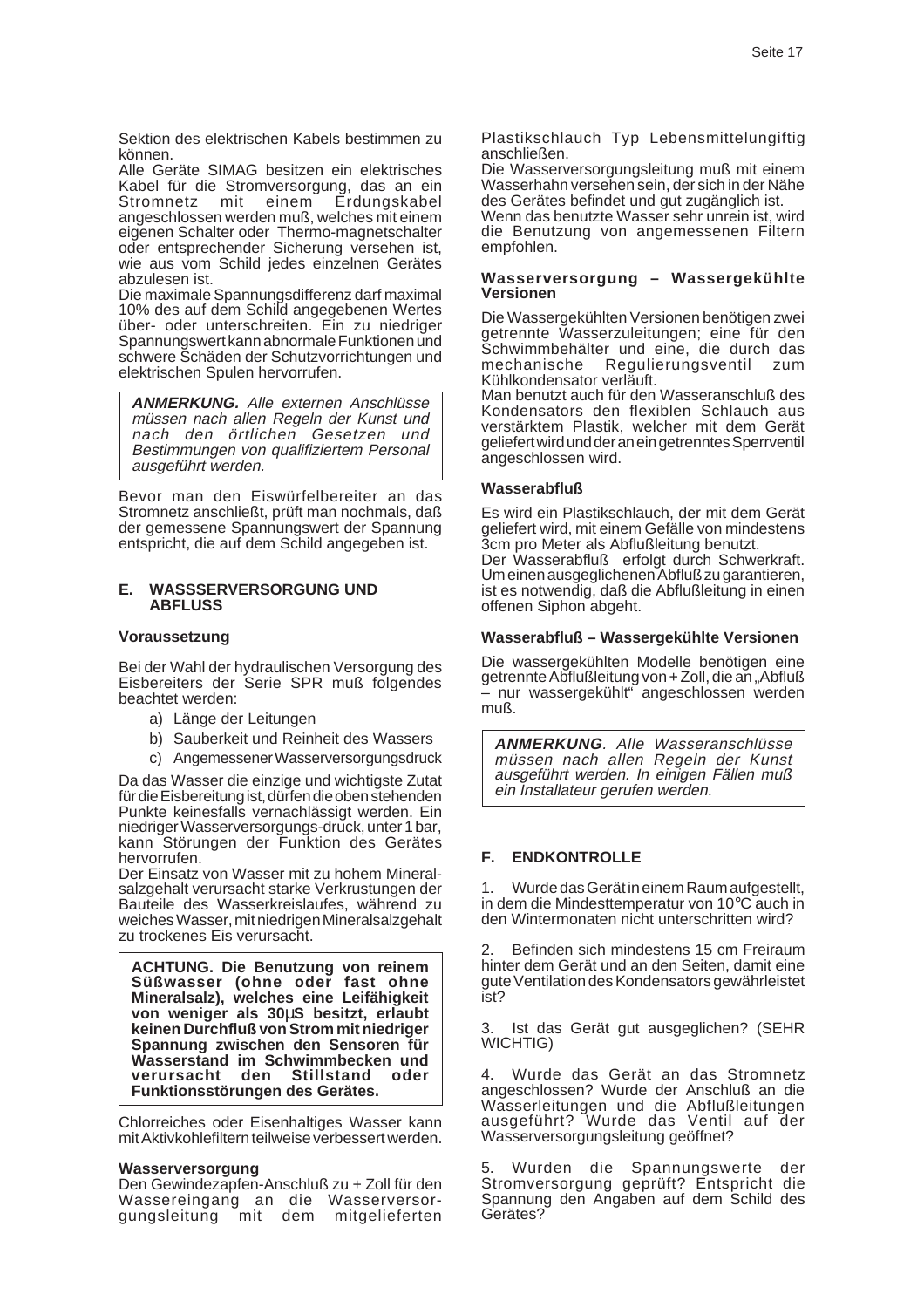6. Wurde der Wasserdruck kontrolliert, damit dem Gerät ein Eingangsdruck von mindestens 1 bar zur Verfügung steht? Den Wasserhahn öffnen und auf Wasserverlust an den Verbindungsstellen prüfen.

7. Alle Leitungen des Kühlkreislaufes und des Wasserkreislaufes müssen auf Vibrationen oder Reibung kontrolliert werden. Ebenfalls muß kontrolliert werden, daß die Schlauchschellen gut angezogen und die elektrischen Kabel fest angeschlossen sind.

8. Wurden die Muttern, die den Kompressor verankern, kontrolliert? Erlauben diese eine Schwingung auf den eigenen Halterungen?

9. Wurden die Innenwände des Eisbehälters und die Außenwände des Gerätes gesäubert?

10. Wurde das Handbuch mit den Anweisungen abgeliefert und wurden dem Besitzer die notwendigen Instruktionen für die Funktion und die periodische Wartung des Gerätes gegeben?

11. Wurde die Garantiekarte ausgefüllt? Seriennummer und das Modell auf dem Schild des Gerätes kontrollieren und dann an den Hersteller senden.

12. Wurden dem Besitzer der Name und die Telefonnummer des Kundendienstes seines Bereiches übergeben?



# **G. INSTALLATIONSSCHEMA**

**ACHTUNG. Dieser Eisbereiter wurde nicht für die Installation im Freien oder für den Betrieb bei Raumtemperaturen unter 10**°**C oder über 40**°**C entwickelt. Dasselbe gilt für die Wassertemperatur, die nicht unter 5**°**C oder über 40**°**C liegen darf.**

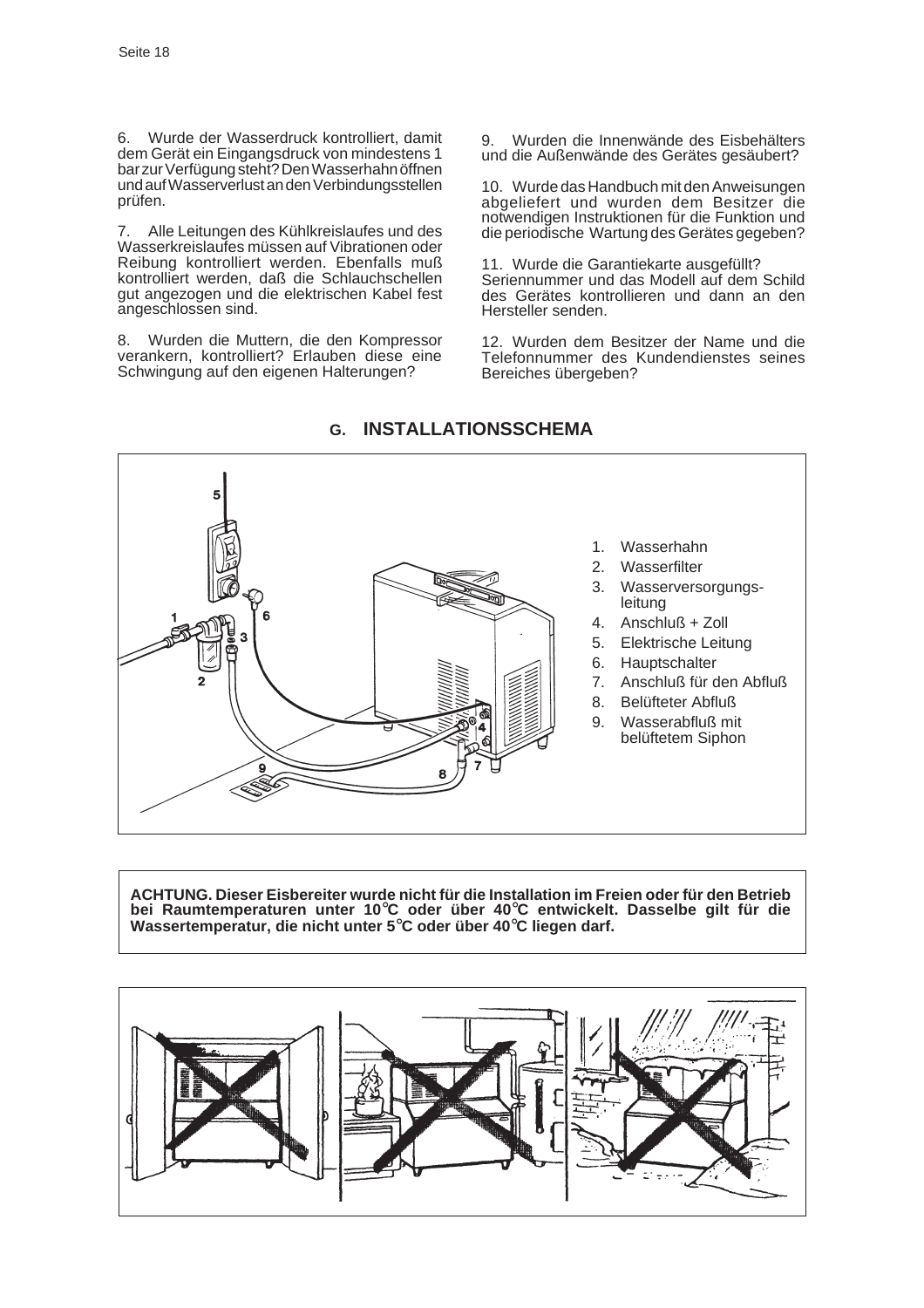# **BEDIENUNSANLEITUNG**

#### **INBETRIEBNAHME**

Wenn das Gerät richtig installiert und an das Strom- und Wassernetz angeschlossen ist, folgendermaßen vorgehen:

**A.** Den Wasserhahn öffnen und das Gerät am Hauptschalter, der an der elektrischen Versorgungsleitung angebracht ist, einschalten. Das **erste grüne LED** leuchtet, und zeigt dadurch die Spannungsversorgung des Gerätes an.

**ANMERKUNG.** Jedes Mal, wenn man das Gerät unter Spannung setzt, nachdem es einige Zeit nicht benutzt wurde (kein elektrischer Anschluß), blinkt das **ROTE LED** für etwa 3 Minuten; nachdem diese Zeitspanne abgelaufen ist, beginnt das Gerät zuerst mit dem Getriebemotor, und nach 5 Sekunden, mit dem Kompressor zu arbeiten (Fig.1)

**B.** Nachdem die Wartezeit abgelaufen ist (3 Minuten), beginnt das Gerät automatisch zu arbeiten und aktiviert nacheinander folgende Komponenten:

#### **GETRIEBEMOTOR**

#### **KOMPRESSOR**

**VENTILATORMOTOR** (bei Luftgekühlten Geräten), der vom Temperaturfühler des Kondensators zwischen den Flügeln desselben gesteuert wird. (Fig. 2)

**C.** 2/3 Minuten, nachdem der Kompressor gestartet hat, beginnt das Gerät die ersten Eiskrümel in den Eisbehälter zu laden.

**ANMERKUNG.** Die ersten Eiskrümel haben wenig Konsistenz, da die Temperatur für die Verdampfung noch das richtige Niveau erreichen muß.

Man muß etwa 10 Minuten warten, damit die Verdampfungstemperatur auf das richtige Niveau sinkt, um Eis mit der richtigen Konsistenz zu erhalten.

**ANMERKUNG.** Wenn nach 10 Minuten Betriebszeit des Gerätes die Temperatur des Verdampfers, die vom Temperaturfühler ermittelt wird, noch nicht unter-1°C gesunken ist (fehlendes oder wenig Kühlmittel im System usw.), stellt der Eisbereiter seine Funktion ein. In diesem Fall **blinkt das 5**° **gelbe LED** (Fig. 3)



Nachdem man die eventuell fehlende Verdampfungstemperatur, der wahrscheinlich auf fehlendes Kühlmittel oder zu hohe Kondensationstemperatur zurückzuführen ist, erkannt und den Fehler beseitigt hat, drückt man die Taste **RESET** der Steuerkarte, die aus der Aussparung des elektrischen Schaltkastens hervorragt. Nach etwa 3 Minuten, mit **blinkendem rotem LED**, beginnt das Gerät wieder zu arbeiten.

#### **AUSZUFÜHRENDE KONTROLLEN NACH INBETRIEBNAHME**

**D.** wenn notwendig, montiert man die Servicemanometer, nachdem man die vordere Tafel abgenommen hat, auf beide Schräder-Ventile – für Hoch- und Tiefdruck -, um den Druck des Kondensators und den Ansaugdruck zu messen.

**ANMERKUNG.** Bei Luftgekühlten Geräten wird der Kondensationsdruck vom Venilator zwischen 8,5 und 10 bar bei den Versionen R 134 A (SPR 80) und zwischen 17 und 18 bar bei den Versionen R 404 A (SPR 165) gehalten. Dieser arbeitet durch die Sonde/ den Sensor zwischen den Flügeln des Kondensators, intermittierend. Wenn die Kondensierungstemperatur, auf Grund eines verstopften Kondensators und/ oder eines nicht arbeitenden Motorventils, bei der luftgekühlten Version, **70**°**C** und bei der wassergekühlten Version **62**°**C** erreicht, stellt die Temperatursonde sofort die Funktion

des Gerätes ein. Gleichzeitig erleuchtet das

**ROTE LED**. (Fig. 4)

Nachdem der Fehler behoben wurde, geht man wie an der vorhergehenden Anmerkung vor, um das Gerät wieder zu starten.

**E.** Die korrekte Arbeitsweise der Sonde für den **Mindest-Wasserstand** im Schwimmbehälter kontrollieren, indem man den Wasserhahn für die Wasserversorgung schließt.

Nach einigen Augenblicken, wenn das Wasser unter die Sensoren gesunken ist, stellt das Gerät seine Arbeit ein und gleichzeitig leuchtet das **GELBE LED** für Wassermangel. (Fig. 5).



**ANMERKUNG.** Die Sonde für die Wasserstandskontrolle ermittelt das Wasser im Behälter durch einen Stromfluß mit niedriger Spannung, der durch das Wasser im Schwimmbehälter fließt.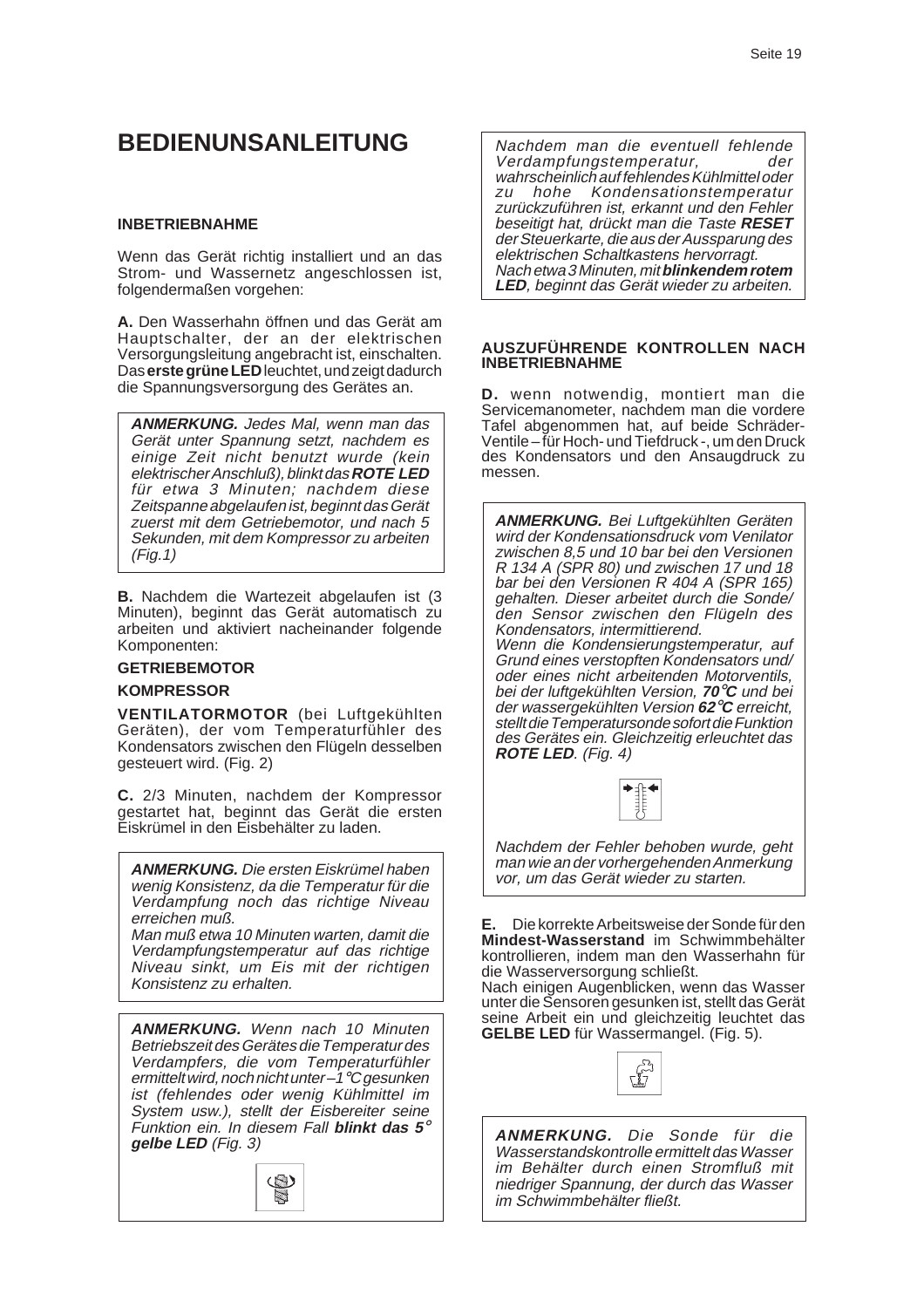**ACHTUNG. Die Benutzung von reinem Süßwasser (ohne oder fast ohne Mineralsalz), welches eine Leifähigkeit von weniger als 30**µ**S besitzt, erlaubt keinen Durchfluß von Strom mit niedriger Spannung zwischen den Sensoren für Wasserstand im Schwimmbecken und verursacht den Stillstand oder Funktionsstörungen des Gerätes. Das GELBE LED leuchtet auf, auch wenn Wasser vorhanden ist.**

Nachdem man die Wasserversorgung wieder hergestellt hat, erlischt das **GELBE LED** und gleichzeitig **blinkt das ROTE LED**.

Nach 3 Minuten beginnt das Gerät wieder zu arbeiten, indem zuerst der Getriebemotor und nach 5" der Kompressor angeschaltet wird.

**F.** Die korrekte Funktion der optischen Kontrolle des Eisstandes im Behälter prüfen, indem man eine Hand zwischen die beiden Sensoren im Innern der Eisauswurföffnung hält.

Auf diese Weise werden die Infrarotstrahlen zwischen den beiden Sensoren unterbrochen und so die Ausschaltung des **ROTEN LED** auf der Vorderseite der elektronischen Schaltkarte hervorgerufen.

Das Gerät stellt automatisch seine Arbeit ein und nach etwa 10 Sekunden leuchtet das **GELBE LED** für **BEHÄLTER VOLL** (Fig. 6).



Die Maschine schaltet sich automatisch, 10" nachdem die Infrarotstrahlen zwischen den Sensoren wieder hergestellt sind, wieder ein und das GELBE LED erlischt.

**ANMERKUNG.** Die Funktion des optischen Kontrollsysthems für den Eisstand ist von der Temperatur unabhängig, kann aber von externen Lichtquellen, als auch von eventuellen Kalkablagerungen, die sich an den optischen Sensoren ablagern (Infrarotsensoren), beeinflußt werden. Für eine korrekte Arbeitsweise des Gerätes ist es daher am Besten, wenn das Gerät nicht unter direktes Licht aufgestellt wird und wenn man genau die periodische Reinigung der Infrarotsensoren, wie im Kapitel Wartung beschrieben, durchführt.

**G.** Wenn montiert, nimmt man die Servicemanometer ab und montiert wieder die vordere Platte, die vorher abgenommen wurde.

**H.** Dem Besitzer die Funktion, die Reinigung und die Hygienisierung des Eisbereiters erklären.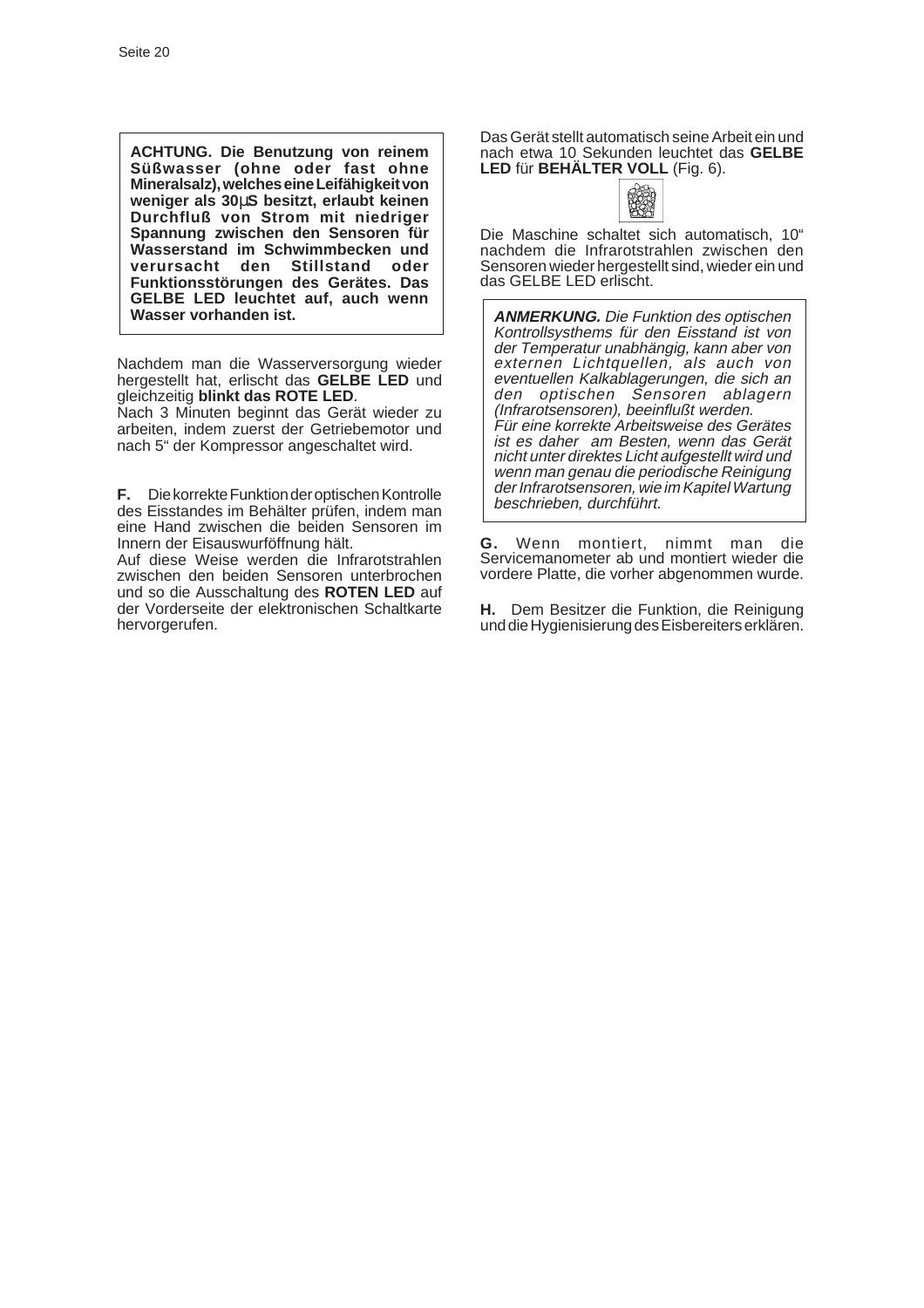# **FUNKTIONSPRINZIP**

#### **WASSERKREISLAUF**

Das Versorgungswasser fließt durch den Versorgungsschlauch in das Gerät, wo sich ein kleiner Netzfilter befindet. Das Wasser gelangt durch ein Schwimmventil in den Wasserbehälter.

**ANMERKUNG.** Die Anwesenheit von Wasser im Behälter wird von einem System mit zwei Sensoren ermittelt, die eine niedrige Spannung durch die Mineralsalze, die im Wasser enthalten sind, an die Steuerkarte senden. Das Fehlen von Wasser oder zu reines Wasser, d.h. mit einer Leitfähigkeit von weniger als  $30 \mu$ S (Demineralisiertes Wasser) verursacht die Unterbrechung des Stromflusses zur Steuerkarte und somit das Abschalten des Gerätes und das Aufleuchten des **GELBEN LED's** "Wasser fehlt"

Das Wassergefäß befindet sich neben dem Gefrierzylinder auf einer Höhe, die die Einhaltung des Wasserstandes pro Kommunikationszelle korrekt und konstant im Innern des Kühlers garantiert.

Das Wasser im Gefäß erreicht durch den Kühlschlauch das Kühlgerät und wird dort gefroren und in Eis verwandelt; Dieses wird von einer Endloßschraube oder Schnecke aus INOX Stahl, die sich im Kühler bewegt, in ständiger Bewegung gehalten.

Diese Schnecke, im Wasser im Zylinder, wird vom Getriebemotor im Gegenuhrzeigersinn gedreht und schiebt die Eisschicht, die sich an den Wänden bildet nach oben.



Während das Eis nach oben geschoben wird, wird es immer dicker und wenn es dann an den Eisbrecher stößt, wird es dort in kleine Krümel zerbröckelt; diese treten in den Ausgang ein von wo Sie in den Eissammelbehälter fallen.

Beim Anschalten des gerätes beginnt man mit der ständigen Eisproduktion; dieser fährt fort, bis der Eisbehälter bis zu den Infrarotsonden gefüllt ist, die sich am Abfluß des Eises befinden.

Das Eis unterbricht die Infrarotstrahlen zwischen den beiden optischen Sensoren und das Gerät stellt die Produktion ein und das **GELBE LED** für **Behälter voll** leuchtet auf.

**ANMERKUNG.** Die Unterbrechung des Lichtstrahles zwischen den beiden Sensoren wird vom Ausschalten des **ROTEN LED** auf der Steuerkarte angezeigt. Nach etwa 10", nachdem der Lichtstrahl unterbrochen wurde, stellt das Gerät die Produktion ein und das **GELBE LED** leuchtet. Die 10 Sekunden Verzögerung werden benötigt, um zu vermeiden, daß das Durchfallen von Eis durch den Abfluß, das für einen Moment die Lichtstrahlen unterbrechen kann, einen Stillstand des Gerätes hervorruft.

Sobald das Eis aus dem Behälter genommen wurde wird der Lichtstrahl zwischen den beiden Sonden wieder hergestellt und gleichzeitig das **ROTE LED** wieder angeschaltet.

Nach etwa 10" schaltet sich das GELBE LED für Behälter voll aus und nach 3' (ROTES LED blinkt), beginnt das Gerät wieder zu arbeiten.

#### **KÜHLKREISLAUF**

Das gasförmige Kühlmittel wird vom Kompressor bei hoher Temperatur gepumpt und durch den Kondensator in flüssiges Kühlmittel verwandelt. Die Leitung der Flüssigkeit bringt das Kühlmittel vom Kondensator durch den Entfeuchterfilter zum Kapillarrohr. Während des Durchganges durch das Kapillarrohr verliert das Kühlmittel langsam seinen Druck und damit Teil seiner Temperatur. Danach erreicht es die Serpentine des Verdampfers oder des Kühlzylinders.

Das Wasser, das mit der gekühlten Wand des Verdampfers in Kontakt tritt, gibt dem Kühlmittel in der Serpentine Wärme ab und ruft damit dessen Verdampfung hervor, d.h. die Flüssigkeit verwandelt sich in Gaszustand.

Das gasförmige Kühlmittel, nachdem es durch den Akkumulator geflossen ist, wird wieder vom Kompressor durch die Ansaugleitung angesaugt. Der Förderdruck des Kühlsystems (Hochdruck) wird, bei luftgekühlten Modellen, durch den Temperatursensor zwischen den Flügeln des Kondensators, zwischen zwei festgelegten Werten gehalten (**8,5 und 10 bar SPR 80 und 17 und 18 bar SPR 165**). Bei wassergekühlten Modellen befindet sich der Temperatursensor in Kontakt mit der Leitung des Kühlmittels.

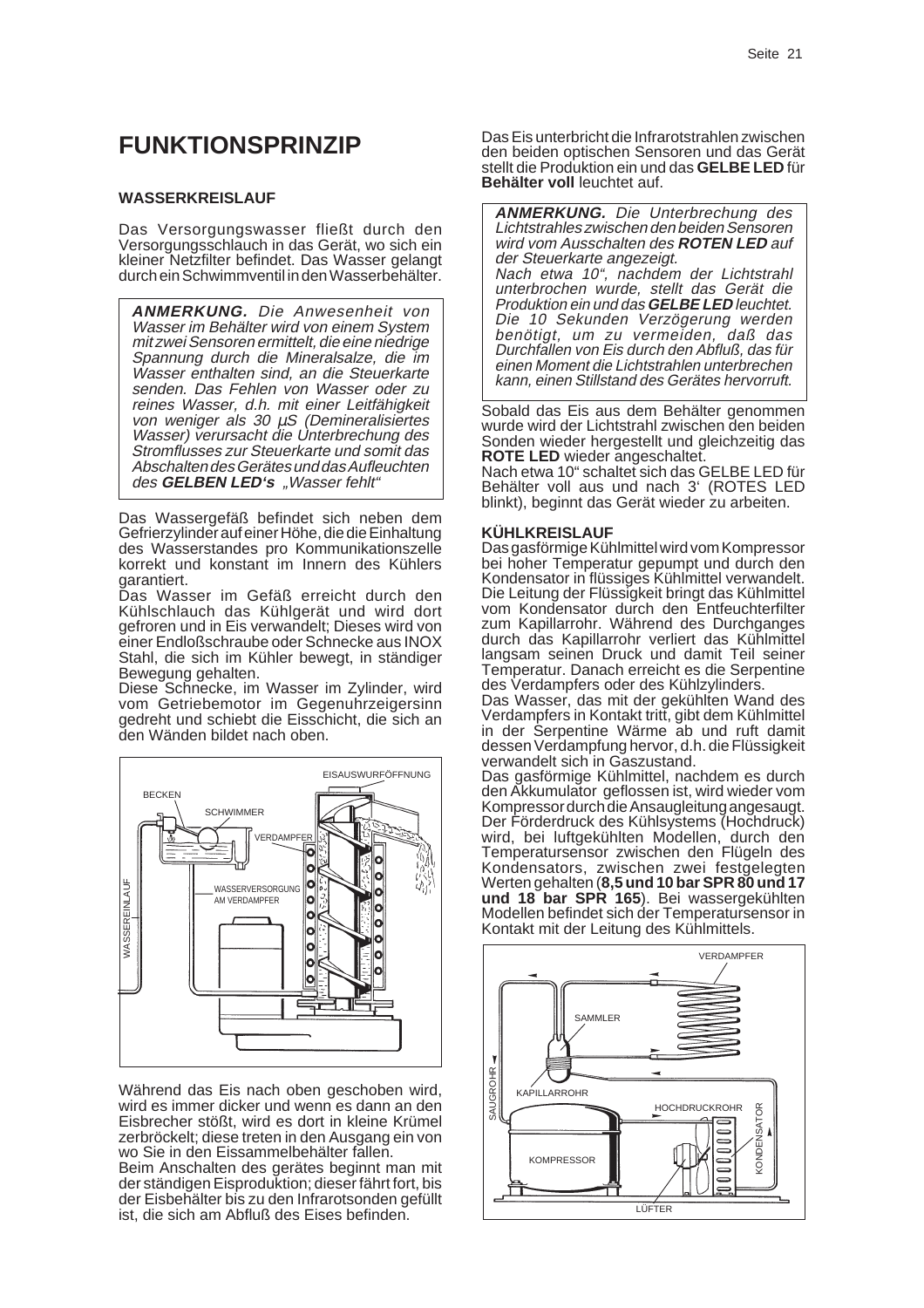Sobald, bei luftgekühlten Geräten, ein bestimmter Temperaturwert überschritten wird, variiert der Sensor sein elektrisches Potential und sendet eine niedrige Spannung zum Mikroprozessor der Steuerkarte; diese arbeitet das Signal aus und versorgt den **MOTOR DES VENTILATORS** durch ein **TRIAC** am Ausgang der Steuerkarte Bei wassergekühlten Modellen wird die Hochdruckkontrolle durch ein Druckwächterventil, das mit dem Kapillarrohr an der Kühlleitung des Kühlkreislaufes verbunden ist, ausgeführt. Dieses reguliert automatisch des Wasserfluß zum Kondensator, um den Ansaugdruck des Kühlmittels konstant auf **9,5 bar für SPR 85 und 17 bar für SPR 165** zu halten.

ANMERKUNG. Wenn der Temperatursensor des Kondensators ermittelt, daß die Temperatur den Wert 70°C für luftgekühlte und 62°C für wassergekühlte Geräte, auf Grund folgender Fehler erreicht hat:

**VERSCHMUTZTER KONDENSATOR** (Luftgekühlt)

**ZU WENIG WASSER IM KONDENSATOR** (Wasser-gekühlt)

**MOTORVENTILATOR VERBRANNT ODER BLOCKIERT** (Luftgekühlt)

**ZU HOHE UMGEBUNGSTEMPERATUR (ÜBER 43**°**C),**

ruft dies einen sofortigen Gerätestillstand hervor, damit die verlängerte Funktion in abnormalen Zuständen vermieden wird. Gleichzeitig leuchtet das **ROTE AlarmLED**. Um das Gerät wieder anzuschalten, nachdem man den Fehler ermittelt und repariert hat, muß man die RESET Taste auf der Steuerkarte drücken.

Nach etwa 3 Minuten Wartezeit, mit **blinkendem ROTEN LED,** beginnt das Gerät wieder zu arbeiten.

Derselbe Sensor des Kondensators hat auch eine zweite Sicherheitsfunktion, die das Starten des Gerätes verhindert, wenn die Umgebungstemperatur (vom Kondensator ermittelt) **unter 1**°**C** liegt (Fig. 7)

Sobald die Umgebungstemperatur 5°C übersteigt, läßt die Steuerkarte das Gerät nach 3 Minuten Wartezeit wieder anlaufen (**ROTES LED blinkt**).

Der Ansaugdruck oder Tiefdruck stabilisiert sich nach einigen Minuten nach dem Anschalten des Eisbereiters, unter normalen Bedingungen, auf einem Wert von **0,5 bar für SPR 80** und **2,4 – 2,5 bar für SPR 165**.

Dieser Wert könnte sich leicht nach oben oder unten verändern, je nach Wassertemperatur des Verdampfers.

**ANMERKUNG.** Wenn nach 10 Minuten nach dem Anschalten des Gerätes die am Ausgang des Verdampfers ermittelte Temperatur des Kühlmittels nicht unter –1°C sinkt, schaltet das Gerät aus und das **5**° **GELBE LED** blinkt.



#### **GETRIEBESYSTEM**

Das Getriebesystem der Eisflockenbereiter SIMAG besteht aus einem Getriebemotor, der durch ein Kupplungsgelenk eine Endlossschraube oder Schnecke im Innern des Verdampferzylinders bewegt. Der Getriebemotor, der aus einem Einphasen-motor mit Kondensator, der auf einem Reduzierungskasten mit Zahnrad und Triebrad montiert ist, besteht, betreibt die Schnecke mit einer Geschwindigkeit von 9,5 Umdrehungen pro Minute.

**ANMERKUNG**. Die Umdrehung des Motors des Umsetzungsgetriebes wird von einem System, bestehend aus einem Magneten, der an der oberen Welle des Motors befestigt ist und ein Magnetisches Feld herstellt und einem Sensor, der die Veränderungen ermittelt und das elektrische Signal an die Steuerkarte weiterleitet, kontrolliert (Effekt Hall). Wenn der Motor nicht anläuft, oder die falsche Drehrichtung vorliegt, hält die elektromagnetische Kontrolle sofort das Gerät an und gleichzeitig leuchtet das GELBE LED zur Warnung auf.

Nachdem der Grund des Fehlers ermittelt und beseitigt wurde, muß die Taste RESET auf der Steuerkarte gedrückt werden, oder man schaltet das Gerät am Hauptschalter aus und wieder an. (Fig. 8)



Nach 3 Minuten, bei blinkendem ROTEN LED, startet der Eisbereiter mit dem Getriebemotor und danach mit dem Kompressor.

Wenn der Getriebemoto auf Grund von Störungen von den normalen 1400 **unter 1300 Umdrehungen pro Minute sinkt**, bedeutet dies,<br>daß der Versorgungsstrom von der der Versorgungsstrom von der elektromagnetischen Kontrolle der Steuerkarte ein **sofortiges Ausschalten des Gerätes hervorruft** (wir auch bei umgekehrter Drehrichtung). Das **GELBE WARNLED** leuchtet. All dies, um eine zu schnelle Abnutzung der mechanischen und elektrischen Teile des Systems zu vermeiden.

**ANMERKUNG.** Nachdem man den Grund der fehlenden oder falschen Umdrehung gefunden und aufgehoben hat, muß die Taste RESET gedrückt werden, oder man schaltet das gerät am Hauptschalter aus und wieder ein.

#### **BETRIEBSEIGENSCHAFTEN**

Die arbeitenden Komponenten sind:

#### **KOMPRESSOR GETRIEBEMOTOR**

**VENTILATOR** (bei luftgekühlten Versionen) Bei den luftgekühlten Versionen wird der Ansaugdruck vom Temperatursensor des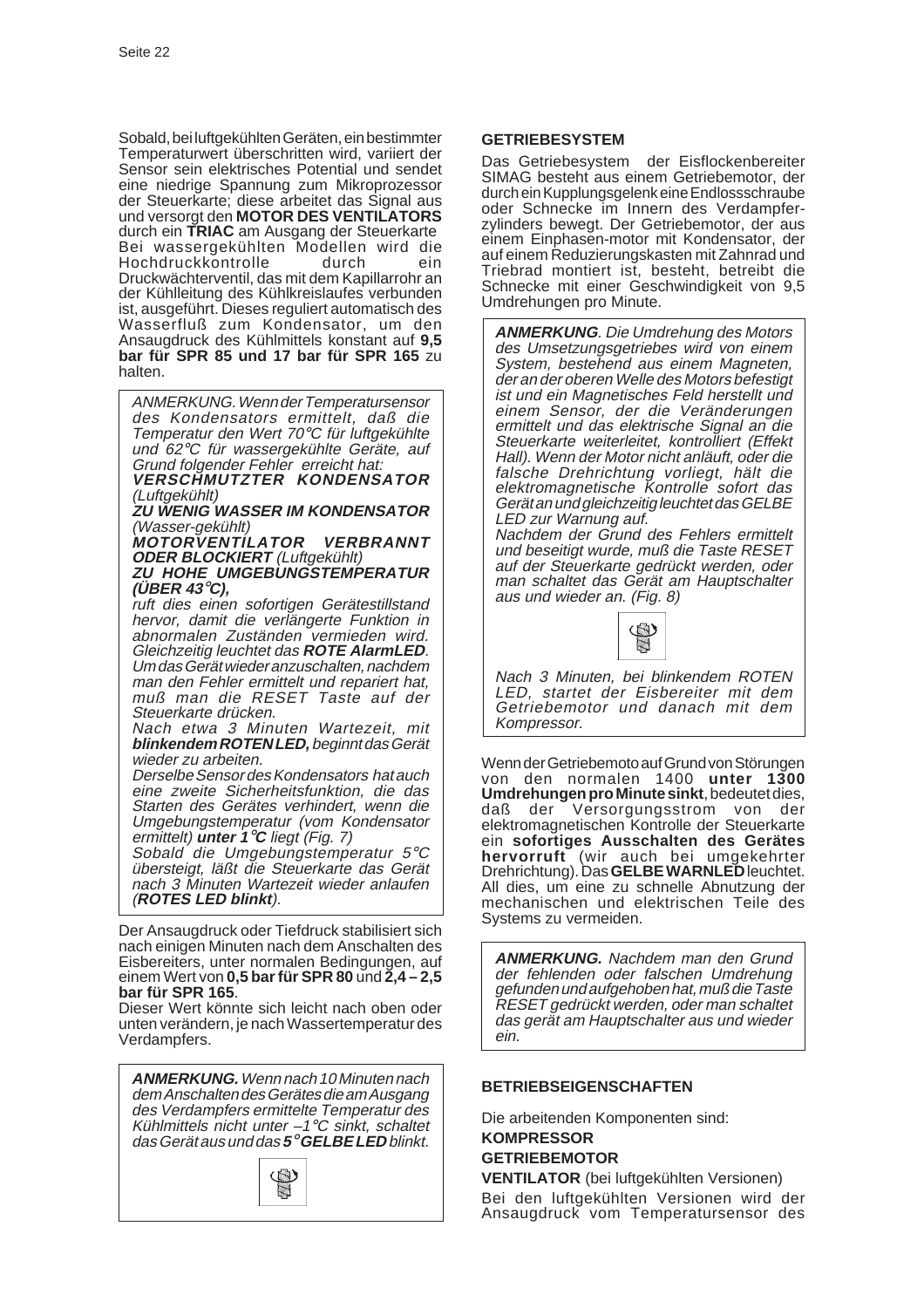Kondensators, der den Ventilatormotor steuert, zwischen zwei festgelegten Werten gehalten (8,5 und 10 bar für SPR 80 und 17 und 18 bar für SPR 165).

Bei den wassergekühlten Versionen wird der Ansaugdruck durch einen Druckwächter an der Wasserversorgung des Kondensators auf einem Wert von 9,5 bar für SPR 80 und 17 bar für SPR 165 gehalten.

Der Ansaugdruck (0,5 bar SPR 80 und 2,4-2,5 bar SPR 165) bleibt während des Betriebes des Eisbereiters konstant und variiert nur wenig im Zusammenhang mit der Temperatur der Wasserversorgung des Verdampfers. Auch die elektrische Aufnahme des Kompressors bleibt während des Betriebes konstant.

**ANMERKUNG.** Bevor man das Kühlmittel in den Kreislauf eingibt, muß die Art des Kühlmittels und die Auffüllmenge mit dem Schild auf dem Gerät verglichen werden. Die Auffüllmenge bezieht sich auf die Durchschnittswerte bei normalem Betrieb.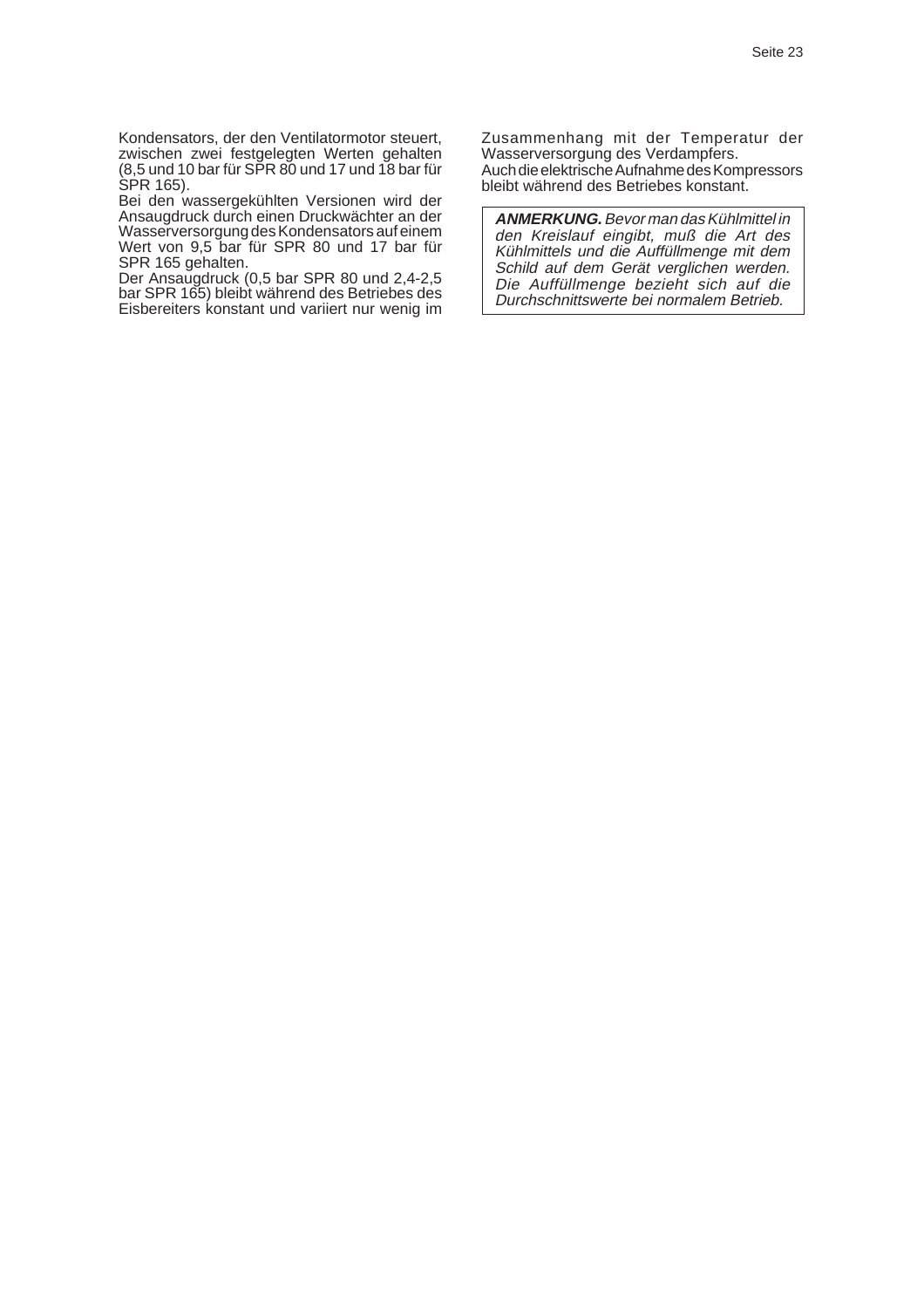# **BESCHREIBUNG DER BAUTEILE**

#### **A. TEMPERATURSENSOR DES VERDAMPFERS**

Der Temperatursensor des Verdampfers befindet sich in seinem Sensorschlauch und ist an den Ausgang des Gefrierzylinders angeschweißt. Er ermittelt die Temperatur des angesaugten Kühlmittels und gibt das Signal (Strom mit niedriger Spannung) an den Mikroprozessor weiter.

Je nach Signal gibt der Mikroprozessor seine Freigabe für den Betrieb des Eisbereiters weiter (Verdampfertemperatur unter **–1**°**C nach 10 Minuten** nach Anschalten). Wenn teilweise oder ganz Kühlmittel im Kreislauf fehlt, hält der Mikroprozessor das Gerät an und das **5**° **GELBE WARN-LED blinkt** (Verdampfertemperatur über –1°C 10 Minuten nach Anschalten des Gerätes)

#### **B. WASSERSTANDSSENSOR SCHWIMMBEHÄLTER**

Der Wasserstandssensor für den Mindestwasserstand im Schwimmbehälter besteht aus zwei Sensoren aus INOX-Stahl, die vertikal mit dem Deckel verankert und mit dem Stromkreislauf niedriger Spannung der Steuerkarte verbunden sind.

Das untere Ende taucht im Wasser des Behälters ein und durch den Stromfluß, der durch die Mineralsalze gesendet wird, zeigen sie die Anwesenheit von Wasser im Behälter an die Steuerkarte an.

**ANMERKUNG.** Wassermangel, oder Wasser ohne Mineralsalz (Leitfähigkeit unter 30µS), verursacht die Unterbrechung oder Verminderung der Weiterleitung des Stroms an die Steuerkarte. Der Eisbereiter wird gestoppt und das **GELBE LED** leuchtet.

#### **C. TEMPERATURSENSOR KONDENSATOR**

Der Temperatursensor des Kondensators (zwischen den Flügeln des Kondensators bei luftgekühlter Version oder in Kontakt mit der Serpentine desselben bei wassergekühlter Version), ermittelt die Kondensationstemperatur und sendet die Änderungen durch ein Signal an die Steuerkarte weiter.

Sollte die Temperatur der Sonde des Kondensators **unter +1**°**C** liegen (Umgebungstemperatur zu niedrig), stellt die Steuerkarte automatisch ihre Funktion ein und verweigert die Freigabe für den Start des Gerätes, bis die Temperatur der Sonde höher **als +5**°**C** liegt.

Bei luftgekühlten Versionen kontrolliert der Temperatursensor des Kondensators durch einen Mikroprozessor der Steuerkarte auch die Funktion des Ventilatormotors.

Durch ein TRIAC gibt die Steuerkarte die Freigabe zum Ventilatormotor, der dann die Temperatur der Sonde vermindert.

Sollte die Temperatur des Kondensators über **70**°**C** oder **62**°**C** liegen, stellt der Mikroprozessor sofort die Funktion des Gerätes ein.

**ANMERKUNG.** Die Wiederherstellung der Funktion des Gerätes erfolgt nach Anhalten wegen hoher Temperatur der Kondensierung,<br>oder Temperatur der Sonde des Temperatur der Sonde des Kondensators über +70°C oder +62°C, indem man die Taste Reset drückt (nachdem die Gründe behoben wurden die das Anhalten hervorgerufen haben), oder durch aus- und anschalten des Hauptschalters.

#### **D. SENSOR FÜR DIE DREHZAHL UND DREHRICHTUNG DES UMSETZUNGSGETRIEBES**

Der Sensor für die Drehzahl und die Drehrichtung des Umsetzungsgetriebes, der sich im oberen Teil des Motors befindet, ermittelt durch ein magnetisches Signal (Effekt Hall) die Drehzahl und die Drehrichtung des Motors.

Wenn dieser unter 1300 Umdrehungen pro Minute sinkt, ruft das Signal zum Mikroprozessor der Steuerkarte die sofortige Einstellung der Tätigkeit des Gerätes hervor. Gleichzeitig leuchtet das GELBE ALARMLED.

Das selbe passiert, wenn der Motor die falsche Drehrichtung aufweist (Gegenuhrzeigersinn); auf diese Weise wird vermieden, daß das Eis einen Körper mit der Schnecke bildet.

**ANMERKUNG.** Die Wiederherstellung des Betriebes in beiden Fällen (Verlangsamung und falsche Drehrichtung) erfolgt, indem man die Taste Reset betätigt (nachdem die Fehler beseitigt wurden), oder indem man den Hauptschalter aus- und anschaltet.

#### **E. OPTISCHER SENSOR FÜR DIE KONTROLLE DES EISSTANDES**

Das optische Kontrollsystem des Eisstandes, das sich außerhalb des Eisauswurfes befi8ndet, hält die Funktion des Gerätes an, wenn der Eisstand die Lichtstrahlen (Infrarot) zwischen den beiden Sensoren unterbricht.

Wenn die Lichtstrahlen unterbrochen werden, schaltet sich das **ROTE LED** auf der Steuerkarte aus; eine Unterbrechung von mehr als 10 Sekunden führt zum totalen Abschalten des Eisbereiters und gleichzeitig zeigt das **zweite GELBE LED** den Grund dafür an.

Die 10 Sekunden Verzögerung für das Anhalten des Gerätes werden benötigt, damit der Eiosbereiter nicht wegen jeder zufälligen Unterbrechung des Lichtstrahles ausfällt (Die Eiskrümel, die durch den Eisauswurf fallen.).

Sobald das Eis, das den Lichtstrahl unterbricht, herausgenommen wurde, schaltet sich das **ROTE LED** an und gibt dann nach 10 Sekunden die Freigabe zum Start des Gerätes; gleichzeitig erlischt das GELBE LED.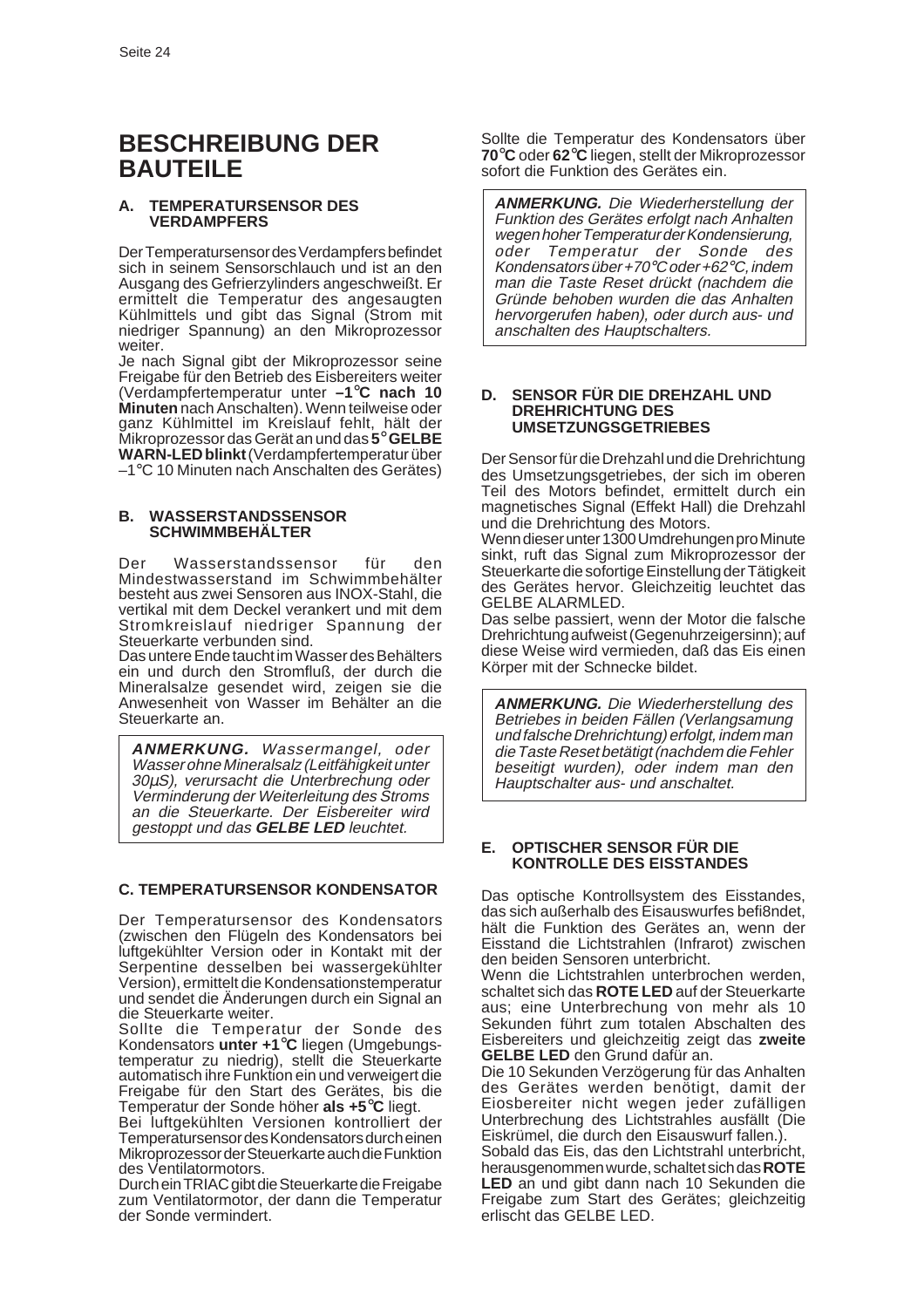#### **F. STEUERKARTE (MIKROPROZESSOR)**

Die Steuerkarte, die sich an der Vorderseite des Gerätes befindet, besteht aus einem Stromkreislauf mit hoher Spannung und einem mit niedriger Spannung, wie nach Vortschrift getrennt und beide durch Sicherungen geschützt, fünf LED für die Anzeige der Funktionen und ein ROTES LED, ein Schalter mit 8 Umschaltungen (DIP SWITCH) und den Verbindungen mit den Peripherien sowohl Eingang (Sensoren) und Ausgang (elektrische Bauteile).

Die elektronische Steuerkarte ist das Gehirn des Systems. Sie erhält Signale am Eingang von den Sensoren und, nachdem diese durch den MIKROPROZESSOR ausgearbeitet wurden, steuert die elektrischen Bauteile (Umsetzungsgetriebe, Kompressor, usw.) und damit das ganze Gerät.

Die fünf LED auf der Vorderseite der Steuerkarte zeigen folgendes an:

**GRÜNES LED** Gerät unter Spannung

**GELBES LED** Eisbehälter voll

**GELBES LED** Wassermangel im Schwimmbehälter



#### **ROTES LED**

Alarm auf Grund von:

- **Licht an**
- · Kondensationstemperatur mehr als 70 oder 62°C
- · Umgebungstemperatur unter 1°C
- **Licht blinkt** · 3 Minuten Verzögerung

## **GELBES LED**

Alarm auf Grund von:

- **Licht an:**
- · Falsche Drehrichtung des
- Umsetzungsgetriebes
- Drehzahl zu niedrig oder blockiert
- **Licht blinkt:**
- · Verdampfertemperatur mehr als  $-1$ °C nach 10'

#### **G. DIP SWITCH (MIKROSCHALTER) STEUERKARTE**

Die elektronische Kontrolleinrichtung, die die Funktion des Eisbereiters kontrolliert, besitzt ein DIP SWITCH (Schalter mit numerischen Kommutatoren) mit 8 Tasten (siehe Tabelle A für die Grundeinstellung), die die Änderung einiger elektronischen Kontrollfunktionen erlaubt.

Die **erste Taste** des DIP SWITCH, wenn diese auf ON (an) erlaubt, die Verzögerung von 3 Minuten vor Anlauf des Gerätes zu überbrücken.

**ANMERKUNG.** Um ständiges aus- und einschalten des Eisbereiters zu vermeiden, muß die erste Taste DIP SWITCH immer auf der Position OFF (aus) stehen.

Die **zweite Tast**e DIP SWITCH erlaubt eine schnelle Autodiagnose an den Ausgängen des MIKROPROZESSORS zum Kompressor, zum Umsetzungsgetriebe und zum Ventilator, indem diese nacheinander für 2" versorgt und so die Ausgangskreise der Steuerkarte kontrolliert werden.

#### **DIESE TASTE MUSS IMMER AUF DER POSITION OFF (AUS) STEHEN)**

**ACHTUNG. Die Autodiagnose muß für sehr kurzer Zeit ausgeführt werden, um zu vermeiden, daß Bauteile, wie der Kompressor mehrmals für wenige Sekunden an- und ausgeschaltet werden und so deren Funktion beeinträchtigt wird.**

Die **dritte Taste** des DIP SWITCH wird nicht mehr benutzt und kann sowohl auf ON als auch auf OFF stehen.

Die **vierte Taste** des DIP SWITCH erlaubt das Umschalten des Gerätes von manuell (Position ON) auf automatisch (Position OFF), wenn das Gerät wegen einem Sicherheitssensor ausgeschaltet wird.

Die **Tasten 5, 6, und 7** des DIP SWITCH erlauben die Änderung des Differentials der Temperatur des Wärmesensors des Kondensators, der mit der Funktion des Ventilators, wie in Tabelle B, verbunden ist.

Die ideale Kombination für eine optimale Funktion des Eisbereiters ist jedoch die erste gleich einem Differential von 0,5°C zwischen an- und ausschalten des Ventilators, um einen gleichmäßigen Kondensationsdruck zu erhalten. Die **achte Taste** wird benutzt, um die Temperaturgrenze des Kondensators für hohe Temperatur von 62°C für die wassergekühlte Versione, Position ON, auf 70°C für die luftgekühlte Versione, Position OFF umzuschalten.

## **H. SCHWIMMBEHÄLTER**

Die Einheit des Schwimmbehälters besteht aus einer Plastikwanne die im oberen Teil einen Schwimmer mit einer Einstellschraube enthält, und der den Wasserstand in der Wanne und im Verdampferzylinder konstant erhält.

Im Deckel sind vertikal die beiden Sensoren für die Kontrolle des Wasserstandes angebracht, die der Steuerkarte die Anwesenheit von ausreichendem Wasser im Behätter signalisieren.

**ANMERKUNG.** Die korrekte Position des Deckels auf dem Schwimmbehälter ist von ñusserster Wichtigkeit, damit die Sensoren im Wasser eingetaucht sind und so das Signal, das die Anwesenheit von Wasser im Behälter bestätigt, zur Steuerkarte senden können und so das Ausschalten des Eisbereiters vermeiden.

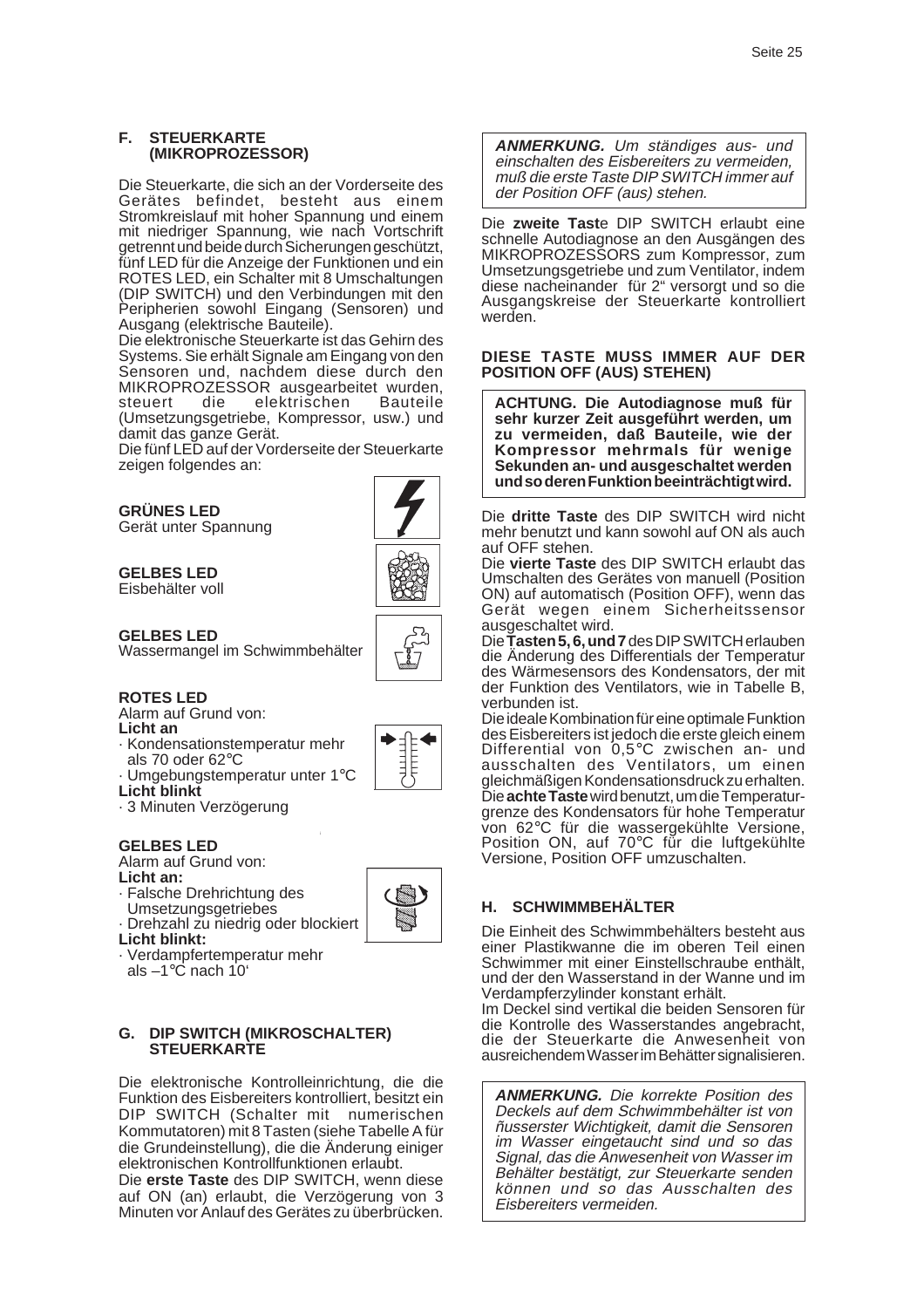#### **I. GEFRIERER ODER VERDAMPFER**

Dieser besteht aus einem senkrechten Zylinder aus INOX-Stahl an den eine Verdampferkammer für das Kühlmittel angeschweißt ist un in dem eine Schnecke um sich selbst dreht (auf der selben Achse des Zylinders). Zusammen verwandelt er das Wasser, das mit den Wänden in Kontakt kommt, in Eis, das durch die Aktion der Schnecke nach oben geschoben und dann vom Eisbrecher in viele Körner zerbröckelt wird. Das Eis wird zum Ausgang auf der Seite am oberen Teil geschoben.

Das Eis, das sich durch den Kontakt des Wasser mit der Innenwand des gekühlten Zylinders formt, wird durch die Drehung der Schnecke, die vom oberen und unteren Lager in Achse gehalten wird, nach oben geschoben.

Im unteren Teil, gleich über dem Lager befindet sich ein Dichtring für Drehwellen, der hermetisch die Gruppe Gefrierer/Schnecke andichtet, damit das ganze Wasser, das in den Behälter eintritt, in Eis verwandelt wird.

#### **J. EISBRECHER**

Am Oberteil des Gefrierers angebracht, kontrastiert der Eiosbrecher das Eis, das nach oben geschoben wird und drückt es zusammen. Auf diese Weise wird das Eis in Körner verwandelt, die in den Behälter geleitet werden. Im Innern des Eisbrechers befindet sich das obere Lager das aus zwei Lagerkronen aus INOX-Stahl besteht und sowohl die radialen, als auch die axialen Kräfte der Schnecke unterstützt.

Dieses Lager ist mit wasserabweisendem Lebensmittelfett geschmiert (Cod. 263612 00).

**ANMERKUNG.** Es wird empfohlen, alle 6 Monate den Zusand des oben Lagers und des Schmiermittels zu kontrollieren.

#### **K. UMSETZUNGSGETRIEBE**

#### Dieses

Besteht aus einem einphasigen asynchronem Motor mit einem Kondensator, der auf einem Reduktionsgehäuse mit Getriebe und Ritzel montiert ist. Das Umsetzungsgetriebe betreibt durch eine Kupplung die Endloßschraube oder Schnecke, die das Eis im Verdampfer nach oben schiebt.

Der Rotor des Motors, der von zwei Lagern gehalten wird, aktiviert ein Kunststoffzahnrad (um den Geräuschpegel zu vermindern) und von hier, durch weitere Zahnräder und Ritzel auf Kugellagern, die oben und unten an der Ausgangswelle positioniert sind.

Das ganze Umsetzungsgetriebe ist Dank der zwi Dichtungen in den Wellenverankerungen abgedichtet und mit einem speziellen Schmieröl (MOBILPLEX IP 44 P/N 001015 01) eingeschmiert. Alles kann auseinander gebaut und kontrolliert werden, indem man die beiden Aluminiumgehäuse abschraubt und öffnet. Die Ausgangswelle des Umsetzungsgetriebes ist mit der Schnecke des Verdampfers durch Semikupplungen, die die Bewegung nur in der richtigen Drehrichtung erlauben, verbunden (Uhrzeigersinn).

#### **L. VENTILATORMOTOR (Luftgekühlte Versionen)**

Der Ventilatormotor ist elektrisch mit dem TRIAC der Steuerkarte verbunden und funktioniert zyklisch, damit die Luft durch den Kondensator fließen kann, um die Kondensationstemperatur zwischen zwei, von den Sensoren bestimmten Werten zu halten, die einem Kondensationsdruck von 8,5 – 10 bar (SPR 80) und 17 – 18 bar (SPR 165) entspricht.

#### **M. DRUCKWÄCHTER (Wassergekühlte Versionen)**

Der Drucvkwächter hält den Hochdruck des Kühlkreislaufes auf einem bestimmten Wert, indem er den Kühlwasserfluß des Kondensators verändert.

Wenn der Druck ansteigt öffnet sich der Druckwächter weiter, um den Kühlwasserfluß des Kondensators zu erhöhen.

#### **N. KOMPRESSOR**

Der hermetische Kondensator ist das Herz des Systems und sorgt dafür, daß das Kühlmittel im Kühlkreislauf zirkuliert.

Der Kompressor saugt das gasförmige Kühlmittel bei niedrigem Druck an, preßt es zusammen, und erhöht so dessen Druck und Temperatur; auf diese Weise verwandelt sich das Kühlmittel in Dampf mit hohem Druck und Temperatur und sendet das Heißgas durch das Auslaßventil in den Kreislauf.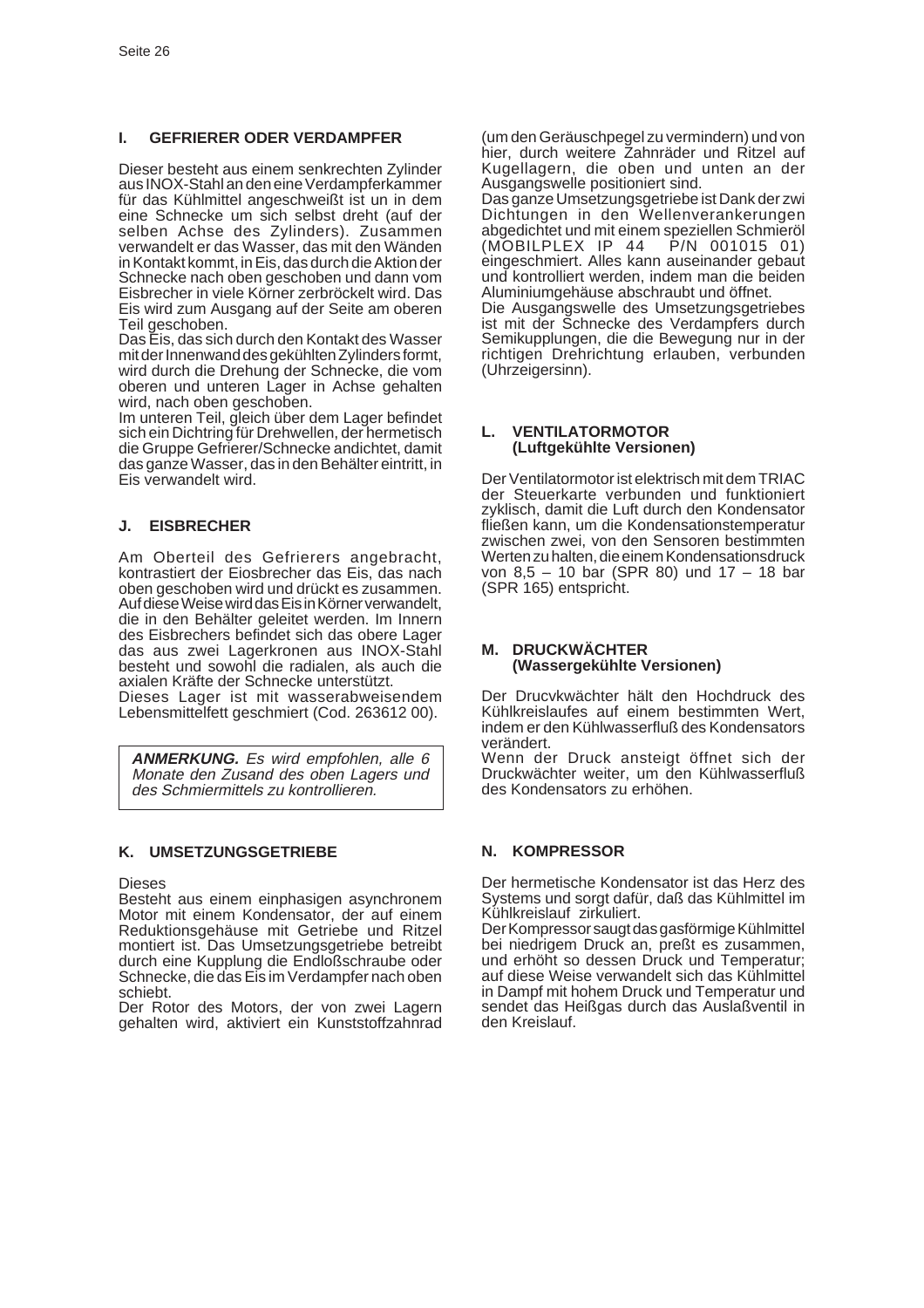## **FEHLERSUCHE**

| <b>Problem</b>                                         | Möglicher Fehler                                                   | Lösung                                                                                                                                               |
|--------------------------------------------------------|--------------------------------------------------------------------|------------------------------------------------------------------------------------------------------------------------------------------------------|
| Das Gerät funktioniert nicht<br>(Kein LED an)          | Sicherung Steuerkarte<br>durchgebrannt                             | Sicherung ersetzen und den Grund<br>für den Fehler suchen                                                                                            |
|                                                        | Hauptschalter aus                                                  | Hauptschalter anschalten                                                                                                                             |
|                                                        | Steuerkarte funktioniert nicht                                     | Steuerkarte ersetzen                                                                                                                                 |
|                                                        | Elektrische Leitungen nicht<br>angeschlossen                       | Leitungen kontrolliren                                                                                                                               |
| (Gelbes LED Behälter voll an)                          | Optische Kontrolle Eisstand<br>verschmutzt oder funktioniert nicht | Optische Kontrolle säubern<br>oder ersetzen                                                                                                          |
| (Gelbes LED Wasser fehlt an)                           | Wassermangel im Schwimmbehälter                                    | Siehe Lösung Wassermangel                                                                                                                            |
|                                                        | Wasser zu süß                                                      | Einen Dosierer für Mineralsalz<br>montieren.                                                                                                         |
|                                                        | Sensoren verkalkt                                                  | Kalk mit Kalklösungsmittel<br>entfernen                                                                                                              |
| (Rotes LED an)                                         | Kondensationstemperatur zu hoch                                    | Kondensator verschmutzt. Säubern.<br>Ventilatormotor durchgebrannt.<br>Ersetzen                                                                      |
|                                                        | Umgebungstemperatur zu niedrig                                     | Das Gerät in einen<br>angemesseneren Raum verstellen                                                                                                 |
| (Rotes LED blinkt)                                     | 3° STAND BY                                                        | Keiner - das Ende abwarten                                                                                                                           |
| (Gelbes LED falsche<br>Drehrichtung blinkt)            | Zu hohe Verdampertemperatur<br>Fehlendes Kühlmittel                | Kühlmittelstand kontrollieren                                                                                                                        |
|                                                        | Sensor beschädigt                                                  | Ersetzen                                                                                                                                             |
| Gelbes LED falsche<br>Drehrichtung an)                 | Falsche Drehrichtung des<br>Umsetzungsgetriebes                    | Stator und Kapazität des<br>Umsetzungsgetriebes kontrollieren                                                                                        |
|                                                        | Zu niedrige Drehgeschwindigkeit                                    | Die Lager des Rotors und der<br>Schnecke und die internen<br>Oberflächen des Gefrierers<br>kontrollieren.                                            |
|                                                        | Fehlende Drehung des<br>Umsetzungsgetriebes                        | Sicherung 16A, die den Motor<br>unterstützt kontrollieren.<br>Spule des Stators kontrollieren                                                        |
|                                                        | Umsetzungsgetriebe startet und<br>hält nach einer Weile an.        | Die korrekte Arbeitsweise des<br>Magnetsensors kontrollieren.<br>Die korrekte magnetische Kapazität<br>der magnetischen Zylinder<br>kontrollieren.   |
| Der Kompressor führt die Zyklen<br>intermittierend aus | Niedrige Spannung                                                  | Stromkreis auf Überlastung kontroll.<br>Versorgungsspannung kontrollieren<br>Wenn diese zu niedrig ist, muß man<br>das Elektrizitätswerk informieren |
|                                                        | Das Gas kann im System nicht<br>kondensiert werden                 | System entleeren und neu füllen                                                                                                                      |
|                                                        | Die Kabel des Kompressors sind<br>zum Teil nicht angeschlossen     | Die verschiedenen Endanschlüsse<br>kontrollieren                                                                                                     |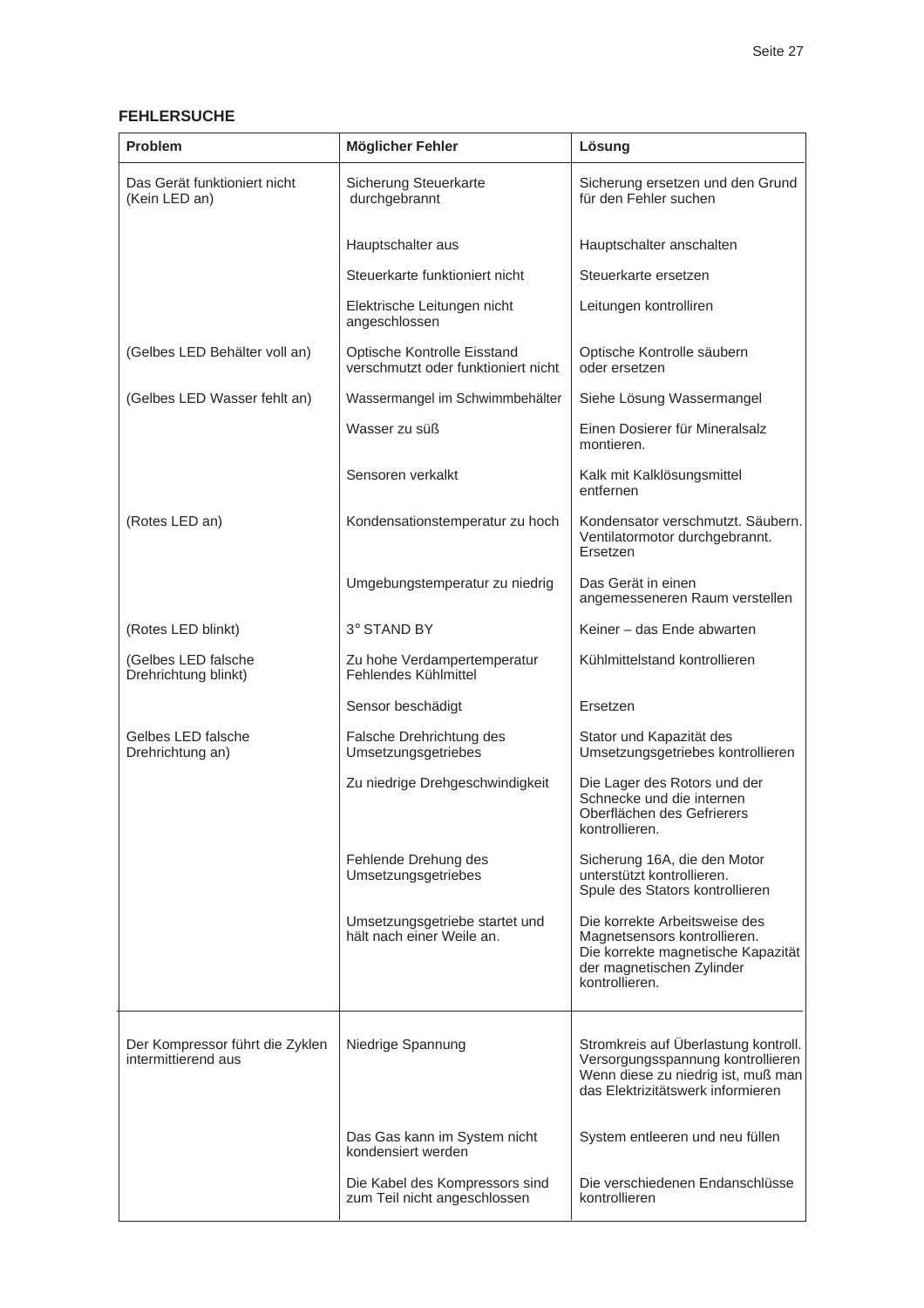#### **FEHLERSUCHE**

| <b>Problem</b>                                 | Möglicher Fehler                                                                                     | Lösung                                                                                                           |
|------------------------------------------------|------------------------------------------------------------------------------------------------------|------------------------------------------------------------------------------------------------------------------|
| Zu wenig Eisproduktion                         | Kapillarrohr teilweise verstopft<br>erneuern und wieder auffüllen.                                   | Entleeren und Feuchtigkeitsfilter                                                                                |
|                                                | Feuchtigkeit im System                                                                               | Wie oben                                                                                                         |
|                                                | Wassermangel                                                                                         | Auf etwa 20mm unter dem<br>Abfluß einstellen                                                                     |
|                                                | Zu wenig Kühlmittel                                                                                  | Undichte Stellen suchen und nachfüllen.                                                                          |
|                                                | Zu viel Kühlmittel                                                                                   | Kontrollieren und eventuell<br>Ladung einstellen.                                                                |
|                                                | Schnecke verschmutzt oder<br>abgenutzt                                                               | Säubern oder ersetzen                                                                                            |
| Eis zu naß                                     | Umgebungstemperatur zu hoch                                                                          | Gerät an einem kühlen Platz aufstellen                                                                           |
|                                                | Zu wenig oder zu viel Kühlmittel                                                                     | Ladung einstellen                                                                                                |
|                                                | Stand im Schwimmbehälter                                                                             | Den Behälter etwa 20mm unter den<br>Abfluß erniedrigen                                                           |
|                                                | Kompressor nicht in Ordnung                                                                          | <b>Frsetzen</b>                                                                                                  |
|                                                | Schnecke abgenutzt                                                                                   | Ersetzen                                                                                                         |
| Das Gerät arbeitet aber<br>produziert kein Eis | Es kommt kein Wasser in den<br>Gefrierer                                                             | Wasserversorgungsschlauch<br>Gefrierer verstopft                                                                 |
|                                                | Zahnrad des Umsetzungsgetriebes<br>abgenutzt                                                         | Zahnrad ersetzen                                                                                                 |
|                                                | Feuchtigkeit im System                                                                               | Leeren und neu füllen.                                                                                           |
| Wasserverlust                                  | Dichtungsring dichtet nicht                                                                          | Ersetzen                                                                                                         |
|                                                | Wasserversorgungsschlauch undicht                                                                    | Die Schellen kontrollieren                                                                                       |
|                                                | Schwimmer schließt nicht<br>einstellen                                                               | Schraube des Schwimmers                                                                                          |
|                                                | Dichtung am Auslauf undicht                                                                          | Dichtung ersetzen                                                                                                |
| Zu viel Geräusche                              | Kalk- oder Mineralsalzablagerungen<br>an den inneren Oberflächen des<br>Gefrierers oder der Schnecke | Die Schnecke herausnehmen und<br>säubern. Die Innenwände des<br>Gefrierers säubern                               |
|                                                | Zu niedriger Ansaugdruck                                                                             | Kühlmittel zufügen                                                                                               |
|                                                | Versorgungsschlauch teilweise<br>verstopft                                                           | Kontrollieren und säubern.<br>Eventuelle Luftblasen entfernen                                                    |
|                                                | Zu niedriger Wasserstand im<br>Schwimmbehälter                                                       | Den Behälter um 20 mm anheben                                                                                    |
| Umsetzungsgetriebe zu laut                     | Lager des Rotors abgenutzt                                                                           | Kontrollieren und ersetzen                                                                                       |
|                                                | Getriebe nicht geschmiert                                                                            | Auf eventuellen Verlust von<br>Schmiermittel kontrollieren,<br>Dichtung ersetzen und<br>Schmiermittel auffüllen. |
|                                                | Lager oder Getriebe in schlechtem<br>Zustand                                                         | Kontrollieren und ersetzen                                                                                       |
| Wassermangel                                   | Eingangsfilter verstopft                                                                             | Filter reinigen                                                                                                  |
|                                                | Wasserdüse im<br>Schwimmbehälter verstopft                                                           | Schwimmer ausbauen und Düse<br>säubern                                                                           |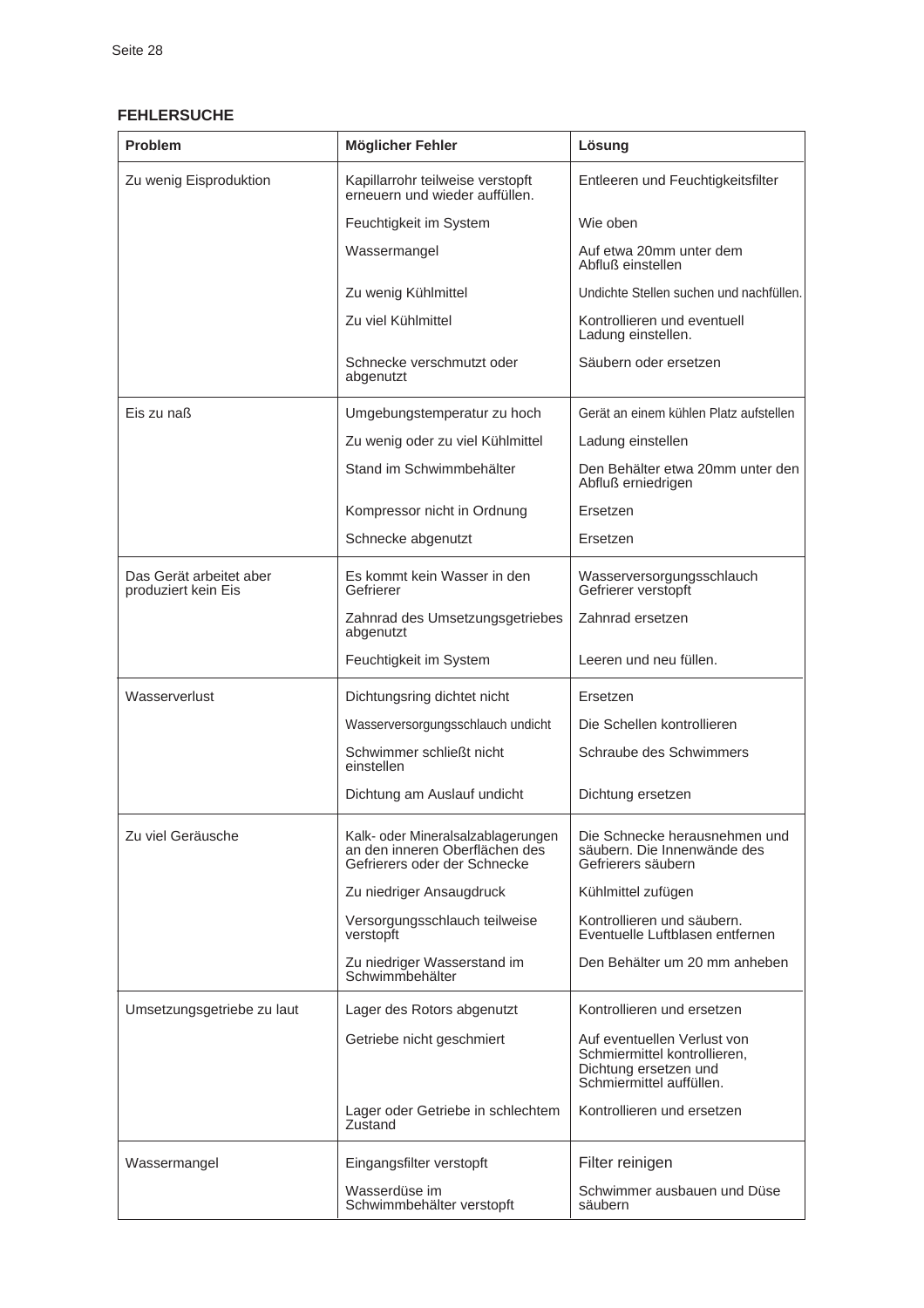# **ANWEISUNGEN FÜR DIE WARTUNG UND REINIGUNG**

#### **A. VORAUSSETZUNG**

Die Zeiten und Vorgänge für die Wartung und Reinigung sind als Indikativ zu betrachten und müssen nicht als unveränderlich betrachtet werden. Speziell die Reinigung ist eng mit den Raumbedingungen, der Wasserqualität und der Menge der produzierten Eiswürfel verbunden. Jedes Gerät muß in Bezug auf seinen Standort und die Benutzungsart gewartet werden.

#### **B. REINIGUNG DES EISWÜRFELBEREITERS**

Die folgenden Wartungsarbeiten müssen mindestens zwei Mal im Jahr von einer lokalen SIMAG-Niederlassung ausgeführt werden:

Das Filternetz im Innern des Wassereingangsventils kontrollieren und säubern.

2. Kontrollieren, daß das Gerät in beide Richtungen gut ausgerichtet ist. Im gegensätzlichen Fall mit den regulierbaren Füßen ausgleichen.

3. Den Deckel des Schwimmbehälters abnehmen, indem man darauf achtet, daß die Sensoren für den Wasserstand nicht beschädigt werden. Indem man auf den Schwimmer drückt versichert man sich, daß das Wasser gut in den Behälter gelangt.

4. Sich versichern, daß der Wasserstand im Behälter unter dem Überlaufstand liegt und auf jeden Fall, daß er hoch genug liegt, um eine gute Funktion des Gerätes zu garantieren.

**ANMERKUNG**. Der Schwimmer muß den Wasserzufluß einstellen, wenn sein Stützpunkt, der die Einstellschraube mit Gummidichtung enthält, Lotrecht zur Düse steht.

5. Den behälter und den Gefrierer mit Kalklösungsmittel reinigen (Cod. 001009 01) Für die Reinigung des Wasserkreislaufes bezieht man sich auf die Anweisungen in Kapitel C. Nach der Reinigung kann man die Frequenz und die Art der zukünftigen Reinigungen je nach Ort, in dem das Gerät aufgestellt wurde, abschätzen.

**ANMERKUNG**. Die Notwendigkeit der Reinigung hängt vom Wasser und von den Arbeitssituationen ab.

6. Um Kalkablagerungen von den Sensoren für den Wasserstand zu entfernen, benutzt man einen Teil unverdünnten Kalkreiniger.

7. Bei luftgekühlten Versionen und bei ausgeschaltetem Eisbereiter säubert man den Kondensator mit einem Staubsauger oder einer weichen Bürste. Hierbai muß darauf geachtet werden, daß die Temperatursensoren des Kondensators und für die Umgebungstemperatur nicht beschädigt werden.

8. Den Wasserkreislauf auf eventuelle Verluste kontrollieren. Wasser in den Eisbehälter füllen, um sich zu versichern, daß der Abfluß gesichert ist.

9. Die Funktion der optischen Kontrolle des Eisstandes kontrollieren, indem man eine Hand zwischen die optischen Sensoren hält, damit der Lichtstrahl (Infrarot) für mindestens 10 Sekunden unterbrochen wird.

Auf diese Weise wird sofort das rote LED auf der Vorderseite der Steuerkarte ausgeschaltet; nach etwa 10 Sekunden, wird das Ausschalten des Gerätes hervorgerufen und das zweite gelbe LED leuchtet auf.

Nach einigen Augenblicken, nachdem man die Hand weggezogen hat, fängt die Maschine automatisch wieder an zu arbeiten.

**ANMERKUNG**. Die Infrarot-Kontrolle des Eisstandes besteht aus zwei LED, dem Sender und dem Empfänger, zwischen denen der Lichtstrahl übertragen wird. Um die korrekte Funktion des Gerätes zu erlauben, müssen die Sensoren mindestens zwei Mal im Jahr mit einem sauberen Tuch gereinigt werden.

10. Kontrollieren, ob Kühlmittelverlust vorliegt und daß die Ansaugleitung bis etwa 10cm vor dem Kompressor mit Reif belegt ist. Wenn man Zweifel in Bezug auf die Kühlmittelfüllung hegt, verbindet man die Manometer an die Anschlußstücke Schräder und kontrolliert, daß der Druck der Tabelle am Anfang dieses Handbuches entspricht.

11. Kontrollieren, daß sich der Ventilator frei dreht.

12. Nachdem man die Styroporschalen vom Eisablaß und den Eisbrecherdeckel entfernt hat, kontrolliert man den Zustand des oberen Lagers, reinigt vom Fett und trägt wasserabweisendes Lebensmittelfett (Cod. 263612.00) auf.

**ANMERKUNG**. Für das obere Lager nur wasserabweisendes Lebensmittelfett benutzen.

13. Die Eisqualität prüfen. Sobald das Eis sich formt, kann es naß sein, aber es erhält in der Zelle sehr schnell die richtige Konsistenz.

**ANMERKUNG.** Es ist normal, wenn zusammen mit dem Eis etwas Wasser austritt.